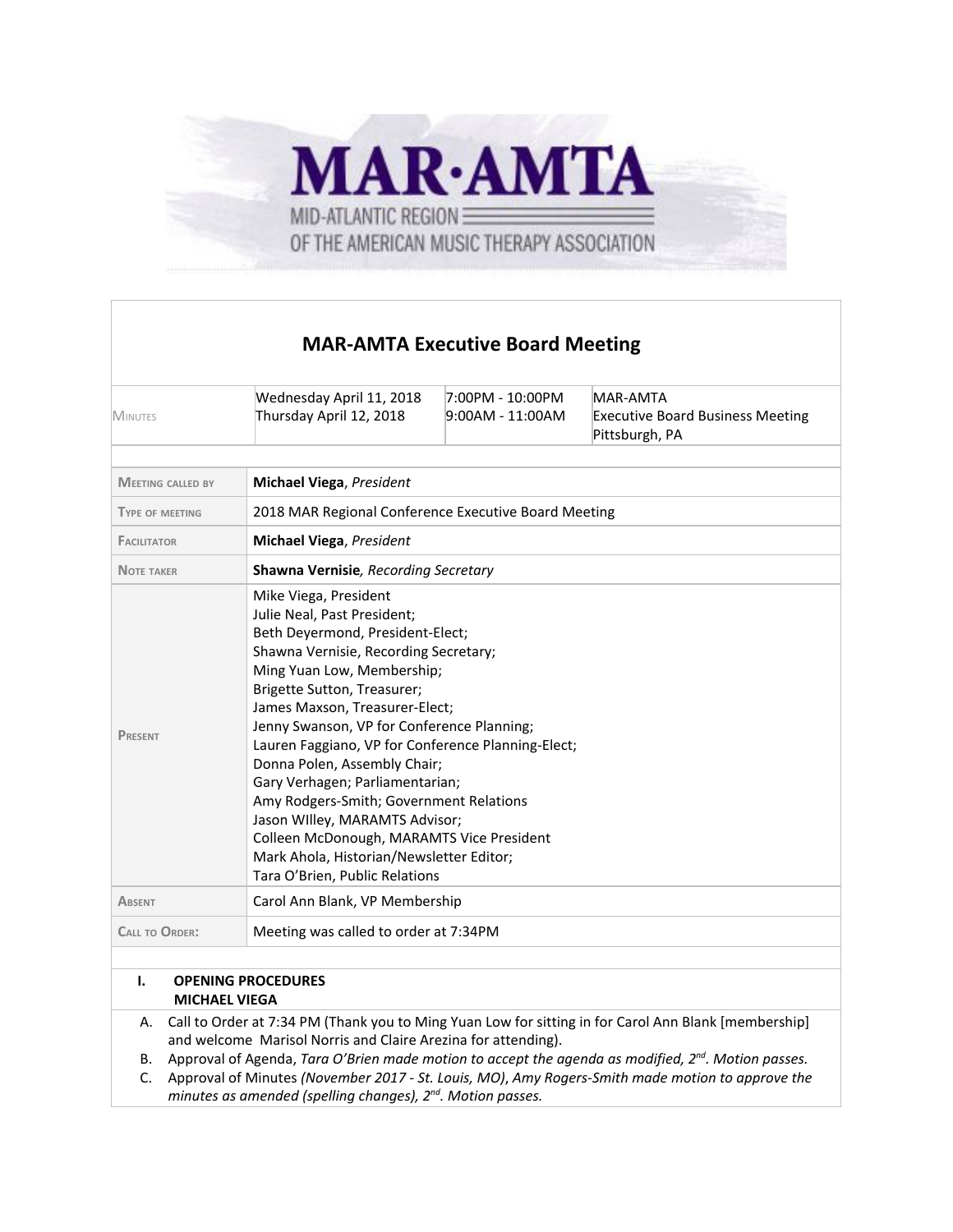D. Approval of Consent Agenda, *Julie Neal made motion to approve consent agenda, 2 nd , Motion passes.*

| <b>II. OFFICERS REPORTS</b> |    |                                                                                                                                                                                                                                                                                                                                                                                                                                                                                                                                                                                                                                                                                                                                                                                                                                                                                                                                                                                                                                                                                                                                                                                                                                                                                                                                                                                                                                                                                                                                                                                                                                                                                                                                                                                                                                                                                                                                                                                                                                                                                                                                                                                                                                                                                                                                                                                                                                                                                                                                              |
|-----------------------------|----|----------------------------------------------------------------------------------------------------------------------------------------------------------------------------------------------------------------------------------------------------------------------------------------------------------------------------------------------------------------------------------------------------------------------------------------------------------------------------------------------------------------------------------------------------------------------------------------------------------------------------------------------------------------------------------------------------------------------------------------------------------------------------------------------------------------------------------------------------------------------------------------------------------------------------------------------------------------------------------------------------------------------------------------------------------------------------------------------------------------------------------------------------------------------------------------------------------------------------------------------------------------------------------------------------------------------------------------------------------------------------------------------------------------------------------------------------------------------------------------------------------------------------------------------------------------------------------------------------------------------------------------------------------------------------------------------------------------------------------------------------------------------------------------------------------------------------------------------------------------------------------------------------------------------------------------------------------------------------------------------------------------------------------------------------------------------------------------------------------------------------------------------------------------------------------------------------------------------------------------------------------------------------------------------------------------------------------------------------------------------------------------------------------------------------------------------------------------------------------------------------------------------------------------------|
| <b>DISCUSSION</b>           | А. | <b>PRESIDENT</b><br><b>MICHAEL VIEGA</b><br>Forming a standing committee in MAR for Diversity, Equity, Inclusiveness (DEI). Marisol<br>1.<br>Norris and Jenny Swanson will report on the need to form this group for MAR-AMTA.<br>Our EB asked Marisol and Jenny to further investigate how this will benefit our Region<br>separate from the AMTA Multicultural and Diversity Committee and their task.<br>Marisol Norris spoke to this. Conversation about this committee moving from<br>a.<br>an ad hoc committee to a standing committee has been in talks for quite some<br>time.<br>Initially, the committee was in place to deal with the issues that arrive around<br>b.<br>national conflicts and how to address and support members of MAR. For<br>example, there was the event in Charlottesville, however more events have<br>been happening for a while and they are more apparent. When the committee<br>first started talking, a national committee was under construction. We wanted<br>to let them get their grounding, and see how the national committee wanted to<br>move forward. MAR was considering a committee to address and provide<br>resources specifically for the region. At that moment, all other regional<br>representatives were interested in having their own committee too. It's always<br>been on the back of everyone's minds, but best to deal with the tasks at a<br>national level. The national committee has been slow moving because it's<br>transitioning from a task force to a committee, and trying to decipher what the<br>goal is in relationship to our members. We wouldn't be able to respond to our<br>members needs as they arise.<br>i.<br>For example, there was a survey that went out to AMTA members that<br>was not gender inclusive. A member was against that and tried to take<br>an academic stance against it, and it was brought to the national<br>committee, and nothing seemed to happen.<br>The charges of this committee have to do with a national level. Right now they<br>c.<br>are collecting data and seeing what minority groups exist, listing those,<br>providing some resources here and there but more so on national conference<br>level, also bringing in a presentation at national conference. Marisol mentioned<br>that nothing is happening on a regional level and regional representatives<br>hands have been tied, speaking about how we feel that we can't use our own<br>ideas, but they must operate on the charge that was from the board of |
|                             |    | directors at the national level. Found it hard to position themselves as activists.<br>With that being said, the committee waited another year, reshaped goals,<br>d.<br>changed the name, considered having different committees under the regions,<br>hitting another blockade to some of those ideas, and going back to original<br>goals.                                                                                                                                                                                                                                                                                                                                                                                                                                                                                                                                                                                                                                                                                                                                                                                                                                                                                                                                                                                                                                                                                                                                                                                                                                                                                                                                                                                                                                                                                                                                                                                                                                                                                                                                                                                                                                                                                                                                                                                                                                                                                                                                                                                                |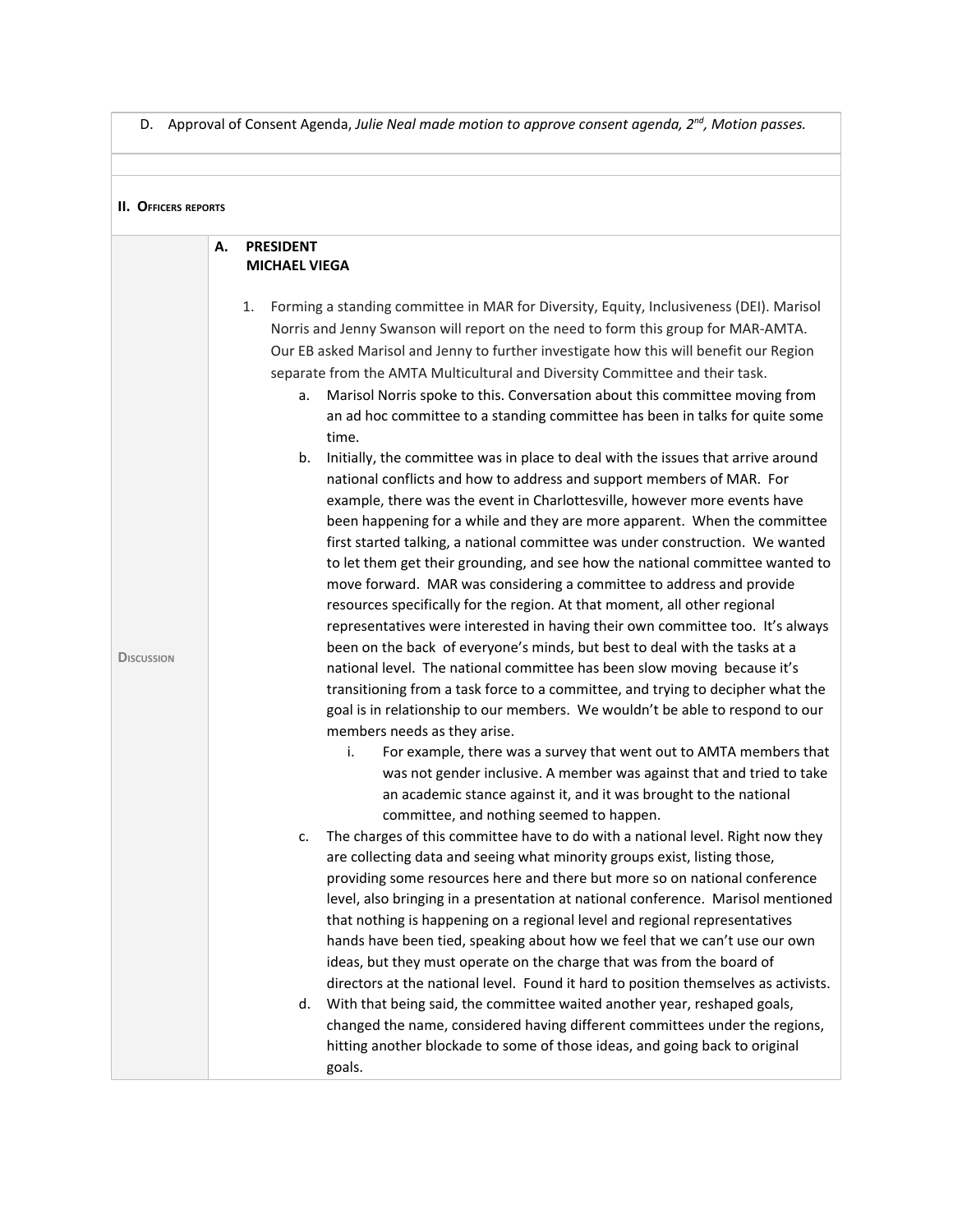| e. | AMTA's timeline is different than our regional timeline - for example,                                                            |
|----|-----------------------------------------------------------------------------------------------------------------------------------|
|    | sometimes the emergency that MAR faces, are not being addressed at a                                                              |
|    | national level. Marisol will be the point person for this committee, but not part                                                 |
|    | of the charge as a regional representative.                                                                                       |
|    | Mike mentioned that if there is an issue that comes up in the region,<br>i.                                                       |
|    | just like regional advocacy, the DEI committee would be something                                                                 |
|    | similar - if something has happened, they could reach out as a region,                                                            |
|    | advocate as needed, and we will continue to have representation on                                                                |
|    | the board that represents the diversity of the region and makes sure                                                              |
|    | that they challenge us when we're not inclusive, or subtly taking                                                                 |
|    | anti-racial stands. We may not always be aware of this, so this                                                                   |
|    | committee will make sure that we hold true to these goals as a board                                                              |
|    | for the years to come.                                                                                                            |
| f. | There is a lot of Innovation in our region - we are pillars of MAR, forward                                                       |
|    | thinking, always considering what's next in the development of our field. This is                                                 |
|    | the next step for us. How we centralize conversations of social justice issues                                                    |
|    | and cultural competence. The national committee has their own agenda, which                                                       |
|    | will not support some of the charges that may come up for our region - and                                                        |
|    | may not be responsive to our region.                                                                                              |
|    | Donna mentioned she appreciated hearing more about the DEI<br>i.                                                                  |
|    | committee and understands why the need for a standing committee is                                                                |
|    | being brought to the table.                                                                                                       |
| g. | It was asked how this committee would work structurally; if we have DEI                                                           |
|    | standing committee, would that be connected to the national committee? (i.e.                                                      |
|    | would the chair of the regional DEI committee automatically be the regional                                                       |
|    | representative to the national committee? Or is it best that they remain                                                          |
|    | completely separate?                                                                                                              |
|    | Marisol answered that we don't have an answer for that. She spoke to<br>i.                                                        |
|    | others from the national committee in October, saying that MAR<br>wants to move forward with an ad hoc and they said to go ahead. |
|    | ii.<br>Julie Neal tried to synthesize, saying what she is hearing is this is going                                                |
|    | to look different at a regional level then it is at a national level. It may                                                      |
|    | be beneficial to keep it different, as we have the ability to do that. She                                                        |
|    | mentioned that layers may bog things down and make it harder to get                                                               |
|    | work done. We might want to call it something different from the                                                                  |
|    | national committee to lessen confusion.                                                                                           |
| h. | This could be seen as a model of what the committee could be at the national                                                      |
|    | level. Showing what a committee like this could look like that actually has                                                       |
|    | power within the board directly and how the board interacts, and possibly                                                         |
|    | present at next regional conference about how the committee works, about the                                                      |
|    | structure that was created so there can be a conversation with the national                                                       |
|    | committee.                                                                                                                        |
| i. | Next steps should be that the ad hoc decipher the pros and cons to being                                                          |
|    | associated with the national committee, as the goals of the national committee                                                    |
|    | differ from what the goals could be of our regional committee.                                                                    |
| j. | Amy Rogers-Smith mentioned that it may be difficult for someone to serve on                                                       |
|    | that national group, and have a second set of tasks to take care of on a regional                                                 |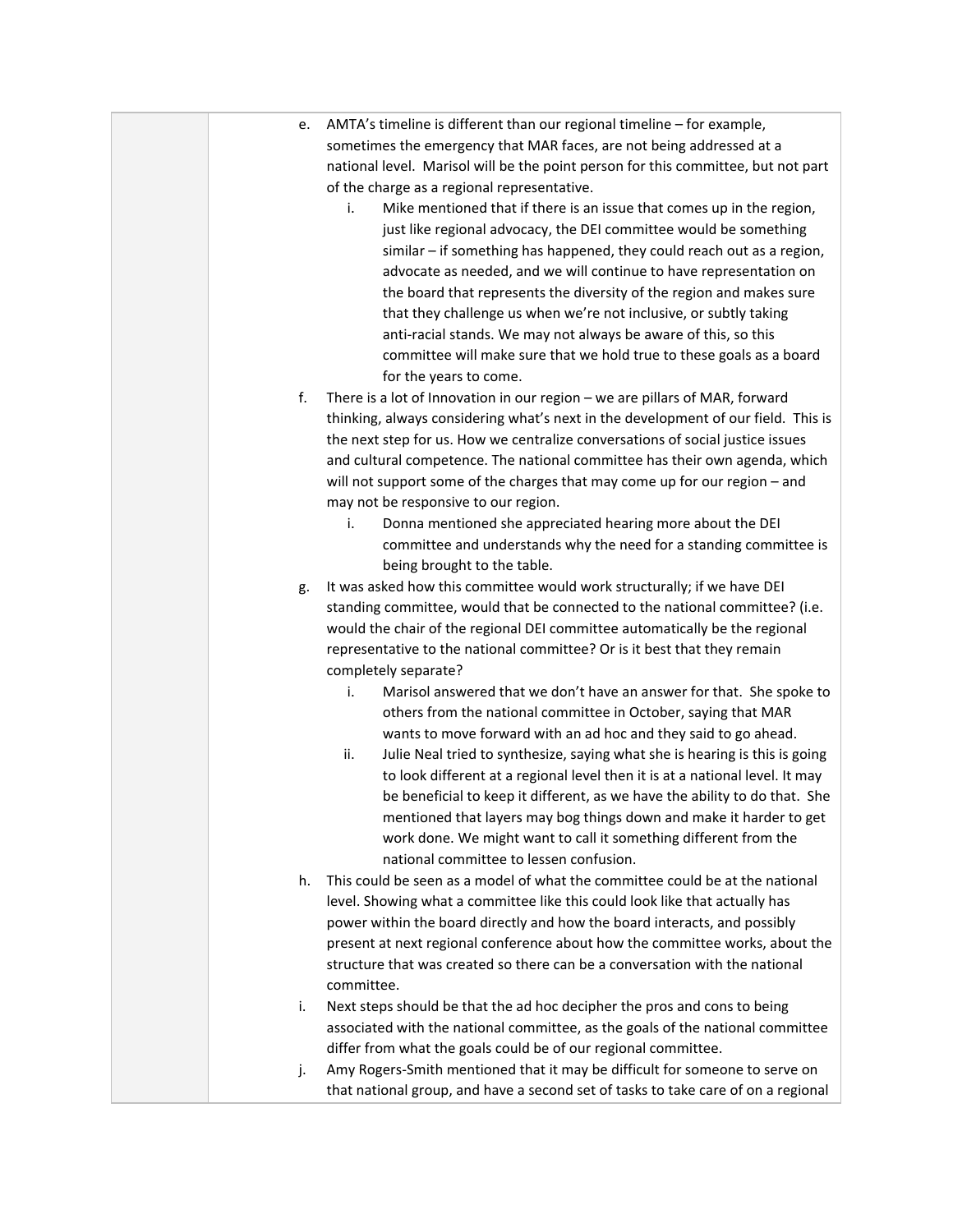| level. This would essentially be two jobs for one person; a representative for<br>national team and national goals/work, and then they're responding to                                                                                                |
|--------------------------------------------------------------------------------------------------------------------------------------------------------------------------------------------------------------------------------------------------------|
| everyone in our region as well.<br>Tara O'Brien mentioned that the representative serve as chair for the<br>i.<br>committee? Maybe it could lead them to have similar goals, and this<br>person can provide some feedback from both standpoints.       |
| Mike Viega made a charge that Marisol Norris & Jenny Swanson start a standing<br>k.<br>Diversity, Equity, and Inclusion committee and establish goals and members for<br>that committee, respond to any issues/concerns that arise within the year and |
| to report out at next meeting.<br>Brigette Sutton made a motion to approve the charge, 2nd, motion<br>i.<br>passes.                                                                                                                                    |
| Clare Arezina, CMTE Coordinator will present to the Board her request to discuss the<br>2.                                                                                                                                                             |
| position to be a voting EB member. She will share with us her rationale, as well as how                                                                                                                                                                |
| the position has grown in scope over the past three years.                                                                                                                                                                                             |
| Clare thanked the board for inviting her to speak.                                                                                                                                                                                                     |
| а.<br>She expressed that continuing ed has been growing rapidly in our region,<br>b.                                                                                                                                                                   |
| especially because of the LCAT continuing education requirements in NY and                                                                                                                                                                             |
| more members looking for great continuing education opportunities.                                                                                                                                                                                     |
| In 2014, there were 110 people that attended CMTEs at regional conference,<br>c.                                                                                                                                                                       |
| and this year we have 245 signed up (with more who are still signing up). This                                                                                                                                                                         |
| totals 150% more people signing up for CMTEs at regional conference. In 2014,                                                                                                                                                                          |
| only two CMTEs were hosted outside of regional conference, and last year 14                                                                                                                                                                            |
| were hosted outside of regional conference. In 2014, 40 people attended                                                                                                                                                                                |
| CMTEs outside of conference, and last year 226 people attended CMTEs outside                                                                                                                                                                           |
| of conference.                                                                                                                                                                                                                                         |
| For Clare, that is a lot of behind-the-scenes paperwork. But for<br>i.                                                                                                                                                                                 |
| continuing education to continue to grow, she argued that her position                                                                                                                                                                                 |
| needs to be more involved in discussions at the board level. For                                                                                                                                                                                       |
| example, what will education look like when we have the DEI                                                                                                                                                                                            |
| committee? Do we need to initiate CMTEs from a board level instead                                                                                                                                                                                     |
| of just responding to member requests? On another example, we                                                                                                                                                                                          |
| haven't hosted a CMTE from the buffalo level, how can we monetize                                                                                                                                                                                      |
| this and get money back to the region as well? We were just asked to                                                                                                                                                                                   |
| co-sponsor a CMTE opportunity in Philadelphia, with less than 6 weeks                                                                                                                                                                                  |
| notice. If there was a committee, we could have offered to do this and                                                                                                                                                                                 |
| it could have happened (even having people from all over the region in                                                                                                                                                                                 |
| different areas on the committee, for example).                                                                                                                                                                                                        |
| Mike mentioned that we should also consider that you shouldn't have<br>ii.                                                                                                                                                                             |
| to be doing this position alone. If anything happened to you, then who                                                                                                                                                                                 |
| would be there to help you out? We should be looking at training the                                                                                                                                                                                   |
| next generation at the same time.                                                                                                                                                                                                                      |
| Brigette mentioned that she can speak in support as Clare noticed we<br>iii.                                                                                                                                                                           |
| were losing money from CMTEs the way that policy was written,                                                                                                                                                                                          |
| important to mention that as a region, our policies and our goals,                                                                                                                                                                                     |
| representation and standards are such that we want great education                                                                                                                                                                                     |
|                                                                                                                                                                                                                                                        |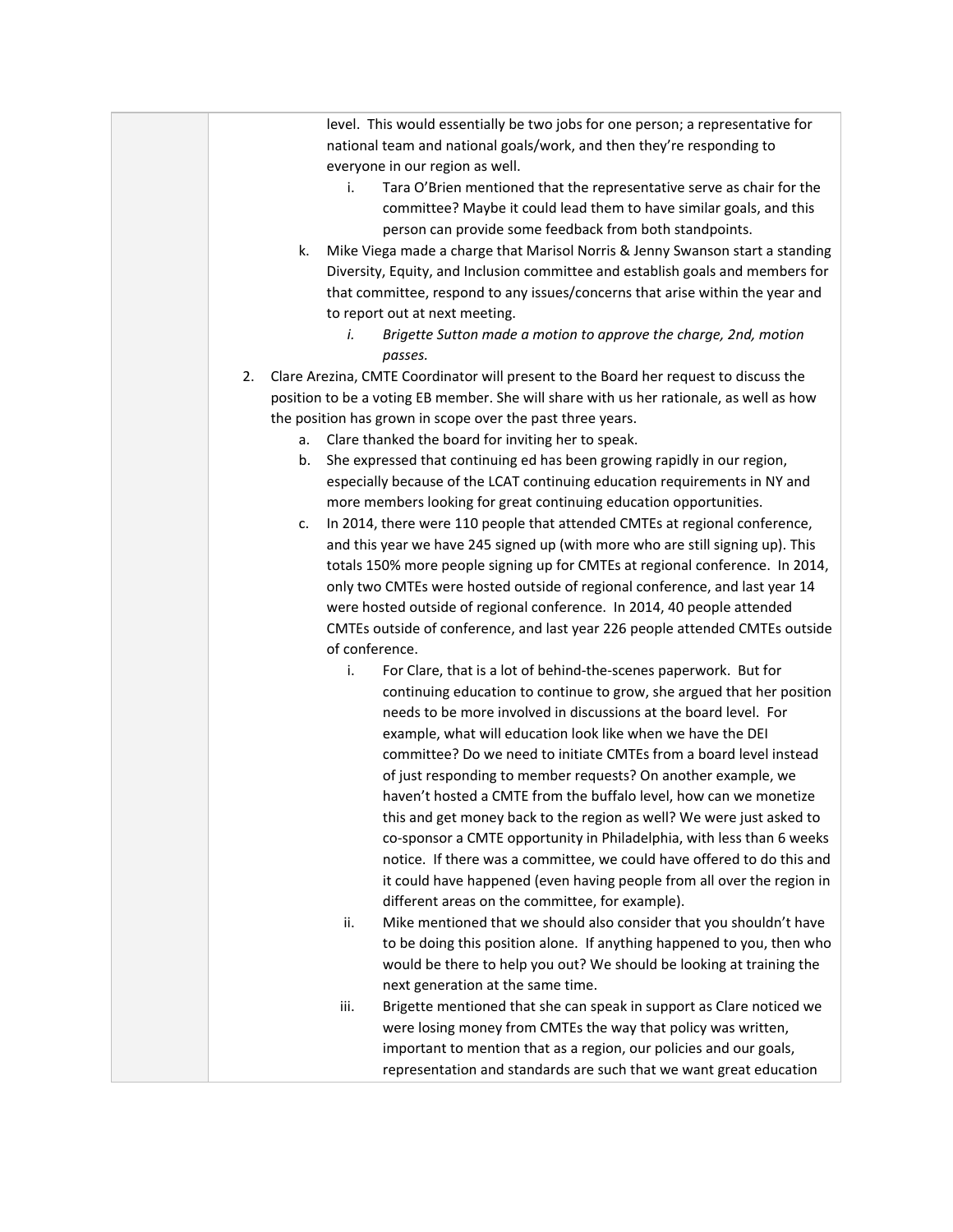|    | and development opportunities, this is a huge component to how we                       |
|----|-----------------------------------------------------------------------------------------|
|    | deliver to our members of our region.                                                   |
|    | Clare received an email praising the CMTE opportunities in the MAR<br>iv.               |
|    | region, how there are caps on opportunities and how affordable they                     |
|    | are.                                                                                    |
|    | 1.<br>Gary Verhagen, Parliamentarian, explained the difference                          |
|    | between ex-officio and appointed members of the board.                                  |
|    | Gary also mentioned that there is a financial implication to<br>2.                      |
|    | adding a board member. Board members are provided with a                                |
|    | hotel room, travel reimbursement, things of that nature                                 |
|    | (when they come to fall meeting). By adding a position to the                           |
|    | board we're adding that expense. Financially it seems that we                           |
|    | can afford it but wants to make the board aware, however the                            |
|    | CMTE coordinator already receives conference<br>reimbursement.                          |
|    | Mike mentioned that if we want to add the CMTE coordinator<br>3.                        |
|    | (non-voting, appointed position) to the board it's a change to                          |
|    | constitution and bylaws and will there be a need for a vote, to                         |
|    | which Gary mentioned that the membership votes on that                                  |
|    | change. Mike will present to membership next year, and the                              |
|    | board feels positive about moving forward that idea.                                    |
|    | The CMTE coordinator is not only just the conference<br>4.                              |
|    | planning committee since a lot of the work is done outside of                           |
|    | conference time (CMTEs that are being performed outside of                              |
|    | conference time). Times and structure have changed since                                |
|    | the CMTE coordinator position was created.                                              |
|    | Mike mentioned that at next regional conference when we<br>5.                           |
|    | change the constitution and bylaws, she can have a standing                             |
|    | committee outside of the conference umbrella.                                           |
| 3. | MAR-AMTA Stakeholder Committee nominated Dr. Joke Bradt, Drexel University via          |
|    | video conference.                                                                       |
|    | She accepted the responsibility, they will start video conferencing soon, and the<br>а. |
|    | committee is not formed yet; they are awaiting approval from the board of<br>directors. |
| 4. | Discussion of MAR Reimbursement Committee. Need a new appointment for                   |
|    | reimbursement chair.                                                                    |
|    | Brianna Priester has submitted her resignation from the Reimbursement<br>a.             |
|    | Committee, and our region/board needs a committee soon. This has been a                 |
|    | position/committee that hasn't been doing what it needs to be doing. There              |
|    | have been a lot of issues that have been popping up. Mike needs to appoint              |
|    | someone who is knowledgeable about this area and who's willing to do this,              |
|    | someone who's willing to move forward and address issues.                               |
|    | Donna Polen mentioned that the NYS task force, in desperation, had<br>i.                |
|    | formed their own sub committee 'reimbursement team'. There are                          |
|    | people that have been appointed to the team but no work has been                        |
|    | performed yet. Donna expressed that there is one person that would                      |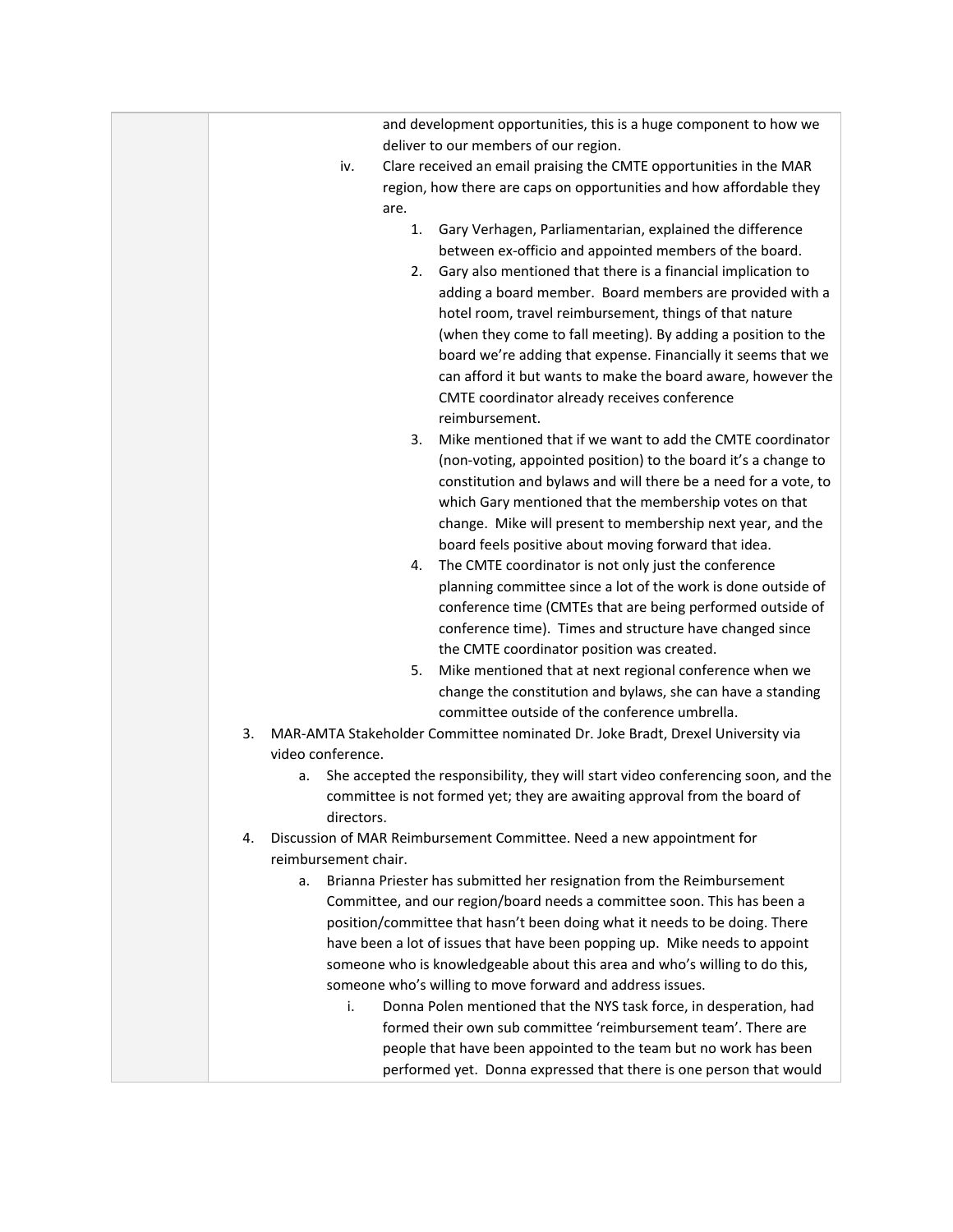be worth speaking with to see if she is interested in that type of work and she will send her an email.

- ii. Mike mentioned that if there's more than one person and he could appoint pending board approval, to let him know if their names as he would like to do that within the next few weeks. Next steps include meeting via Zoom to approve.
- 5. AMTA Ethics Committee response to their statement on sexual harassment.
	- a. At the last Assembly Delegates meeting, there was an emotional and visceral response to sexual harassment; that being noted, AMTA responded via AMTA monthly matters email with a statement in the ethics section, and the board thought this statement seemed to be lacking in light of that assembly delegates meeting. That response didn't address how AMTA would be addressing this issue. Mike brought the following questions to the regional presidents: 1) has anyone from your region respond to the statement in any way, and 2) how can we as regions respond to our members with a strong statement re: sexual harassment. All of the regional presidents will be meeting with the regional president coordinator to discuss this concern.
		- b. Mike is proposing that a change in the mission statement and core values is meant to be a precursor to the code of conduct, and in the code of conduct, we can address this more specifically, however this is more for people who are volunteering and elected officials, and this is where we can have a statement about sexual harassment, in relation to urgencies outside of the code of ethics.
		- c. How can we show our members that this is something that we are addressing?
			- i. Brigette asked if the board could we have any sort of a more defined process (like an ethical grievance, there is a process when a complaint is filed, here is the process of when this happens). Do we or can we create the process to see how we respond to that?
				- 1. Mike responded that he raised this with the other regional presidents - can we serve as any governance? We have to respond within our code of conduct because we don't have the authority of disciplinary actions. We have limited authority, and people are looking for some sort of action. We can't fully investigate.
				- 2. In terms of an incident, anyone has one year from the date of infraction to report that it happened, which may pose a problem. Donna would like the board to consider another ad hoc – to start working on some ideas because we need to bring this forward. It needs to go to both AMTA and CBMT, because someone could lose their certification.
				- 3. Julie mentioned that one must to get through the ethics committee to get to the Judicial Review Board, and they rarely receive anything, which she thinks may mean that the system is not working in the right way, and this becomes an assembly issue, not a regional issue.
				- 4. Gary reminded the board that the Assembly did pass a motion that the Assembly request the Board of Directors to task the council coordinators to review all policies, procedures, and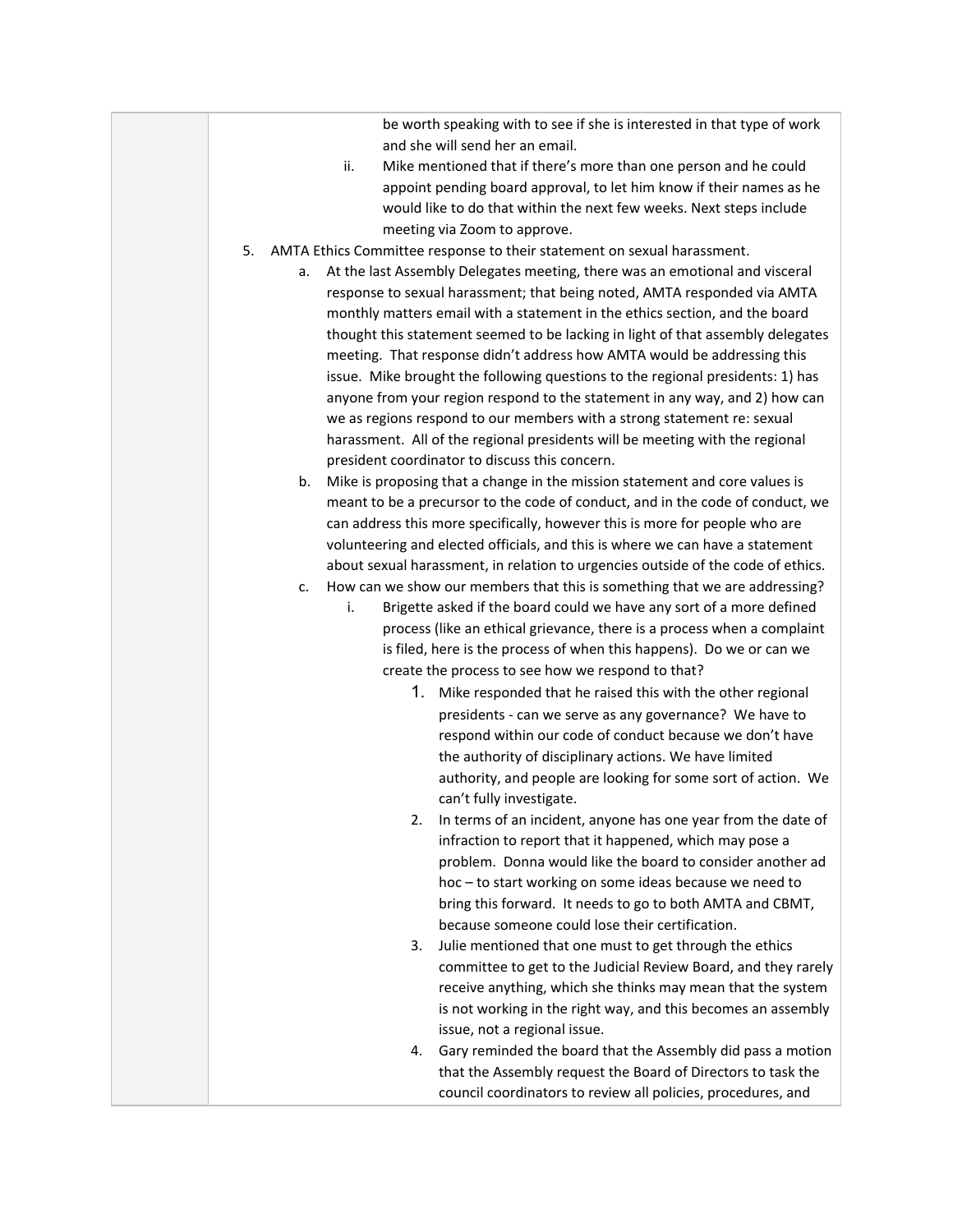guidelines, to ensure that they adequately address issues. Because of everything else that has been going on with the board (stepping down, etc.), he does not that that it has been brought up to the Board yet. What was mentioned in Music Therapy Matters was *not* a response to this motion. 5. Mike posed the situation that if it was brought to the board that someone in the organization was a sexual predator, do we have a duty to warn at that point? What is our role in having that information, and what do we do with that information? Does the Code of Conduct direct us in taking a stand, that may seem different than what the Code of Ethics is? Unsure of what the AMTA would say to MAR about having an ad hoc. 6. Discussion continued with continuing questions about what we should be doing as a board if it is brought to our attention that someone in our region is a sexual predator. 7. Brigette mentioned that it may be helpful to identify a point person (much like a hotline procedure) in these cases. 8. Mike reminded the Board that we want to give everyone the right for due process (and what that looks like), and he will contact the lawyers. 9. Mike charged Donna Polen & the VP of Membership to co-chair an ad hoc committee to look at how our region responds to sexual harassment, over the course of a year, with a report at fall meeting. *a. Julie Neal made a motion to approve the charge, 2nd, motion carries.* **6.** Proposed revisions and additions to Mission Statement and Core Values a. Wanted them to be condensed; this will be the first set of core values that will be officially adopted. b. Proposed CORE VALUES (Reflecting foundations of our decision-making processes and what drives our service to our members): Forward-thinking leadership Fostering ethical human relationships Diversity, equity, and inclusion Transparency and accountability Integrity c. Current Mission Statement: The mission of the Mid-Atlantic Region of the American Music Therapy Association is to advance public awareness of the benefits of music therapy, to increase access to quality music therapy services, and to provide support to its members within the Mid-Atlantic Region. PROPOSED MISSION STATEMENT: The mission of the Mid-Atlantic Region of the American Music Therapy Association is to assist in the professional development of its members by providing continuing education,, research, support for public and legislative advocacy, leadership, and community-building by promoting diversity, equity, and inclusion in music therapy. 1. Members of the board seemed to think that this reflects both an inward-focus and an outward-focus for members and that this helps to provide accurate advocacy.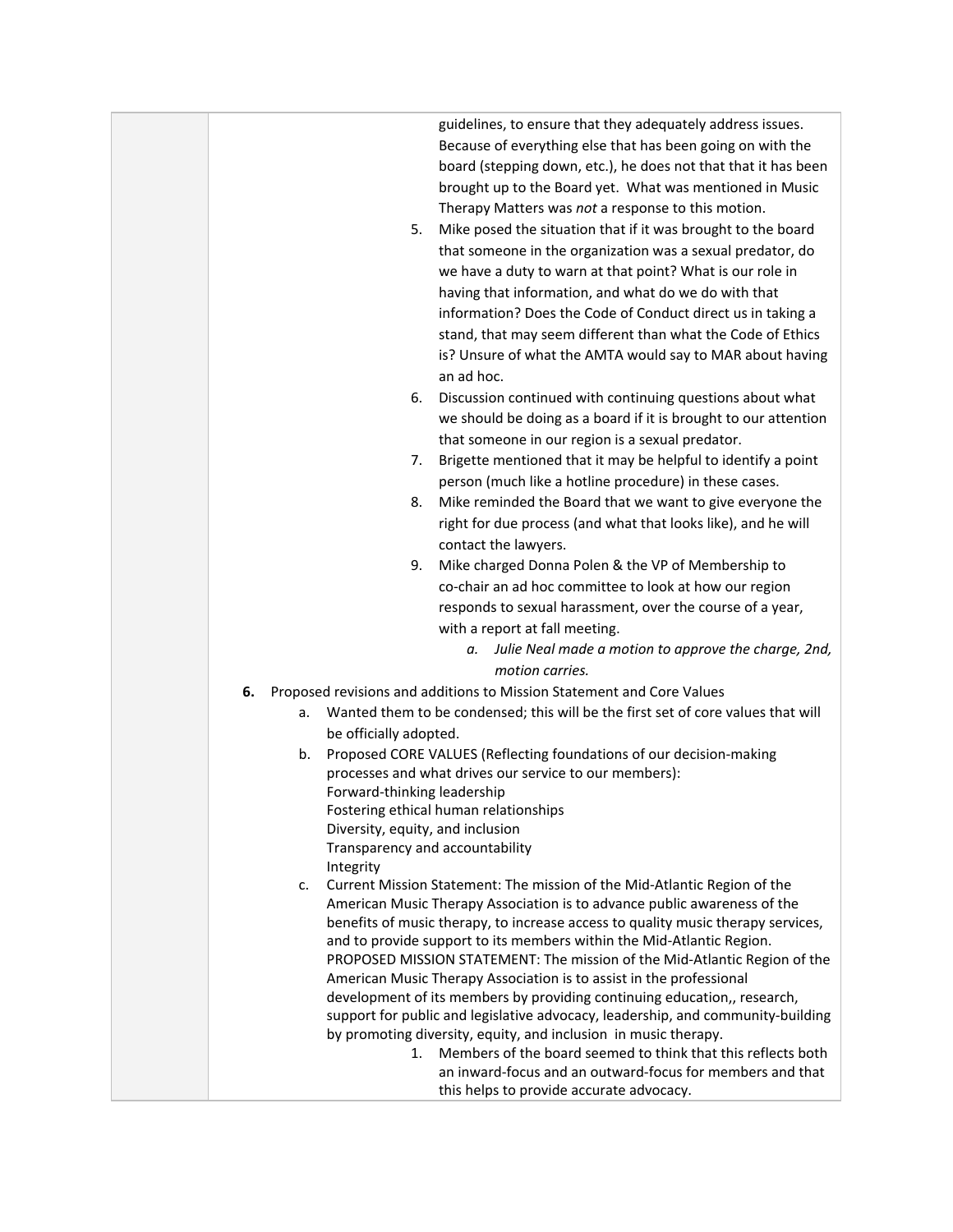|    | This will be brought back to the committee so we can present<br>2.<br>the core values to membership, and bring it back at next years<br>regional conference.                                  |
|----|-----------------------------------------------------------------------------------------------------------------------------------------------------------------------------------------------|
|    | Members of the executive committee noticed the difference<br>3.<br>from the AMTA mission, however agreed with it. They would<br>still like to see if it is still in line with AMTA's mission. |
|    | One thought was that the mission sounds like it is the core<br>4.<br>values of the executive board and not the membership. The<br>committee will take note of this and work on this.          |
|    | Beth thanked the committee for all of their hard work on this<br>5.<br>endeavor.                                                                                                              |
| 7. | Mark Ahola has reported that due to an error in Constant Contact, some members did                                                                                                            |
|    | not receive ballots to vote. There is a possibility that this could have impacted our                                                                                                         |
|    | election, especially the results of Membership. We need to discuss our                                                                                                                        |
|    | recommendations for maintaining the democratic integrity of our voting process to                                                                                                             |
|    | membership at this conference.                                                                                                                                                                |
|    | People with last names starting with A-C did not get a ballot.<br>a.                                                                                                                          |
|    | Of those 201 members that did not receive ballots correctly, and about 120<br>b.                                                                                                              |
|    | members did not receive ballots.                                                                                                                                                              |
|    | This affects Membership chair, as membership chair has always been<br>c.                                                                                                                      |
|    | appointed/voted on and congratulated.                                                                                                                                                         |
|    | It was agreed upon that those who did not receive a ballot will receive<br>i.                                                                                                                 |
|    | one, a new vote will be cast, and a decision will be made from that                                                                                                                           |
|    | point on, however the current Chair and interim chair can continue to                                                                                                                         |
|    | work together.                                                                                                                                                                                |
|    | Mike will let membership know what happened (not redoing the entire<br>ii.                                                                                                                    |
|    | vote but only having the people who did not receive a ballot be able to                                                                                                                       |
|    | cast their vote) and that we are going to send out the finished election.                                                                                                                     |
| 8. | A reminder to please update your committee members using this form                                                                                                                            |
|    | https://docs.google.com/spreadsheets/d/1mkuJfVmo5Kf8Lffxf-HYkDYCxyzxqUAJcMjeTe                                                                                                                |
|    | $PKW1g/edit#gid=0$ . In addition, please review the website and make any changes to your                                                                                                      |
|    | pages. Keep this updated. Contact our webmaster, Erin Lunde, to make changes:                                                                                                                 |
|    | <erin@lunde.net></erin@lunde.net>                                                                                                                                                             |
|    | There is still outdated information on the site - if you are in charge of an area,<br>a.                                                                                                      |
|    | please update it.                                                                                                                                                                             |
| 9. | This Board needs to resolve our Archivist position. Mike is proposing that the Board                                                                                                          |
|    | make this a stipend position, providing incentive for a local professional to help maintain                                                                                                   |
|    | our archives.                                                                                                                                                                                 |
|    | Mike will perform a search to see who would be interested in serving as<br>a.                                                                                                                 |
|    | Archivist, and revisit the idea of a stipend for the Fall meeting, and if he cannot<br>find someone to fill this position we as a Board will revisit this.                                    |
|    | Some issues are: lack of interest, location of archives (at Duquesne in<br>i.                                                                                                                 |
|    | perpetuity), student interest, possible need for a committee, should                                                                                                                          |
|    | the position be a board position or not.                                                                                                                                                      |
|    | 10. Sponsorship at AMTA. At what level should we commit?                                                                                                                                      |
|    | Brigette and Beth budgeted for this, \$1,600.<br>a.                                                                                                                                           |
|    | Research Poster session - \$1,600 - this would fit into our mission<br>i.                                                                                                                     |
|    | statement and core values.                                                                                                                                                                    |
|    | 11. Board Meeting for Fall                                                                                                                                                                    |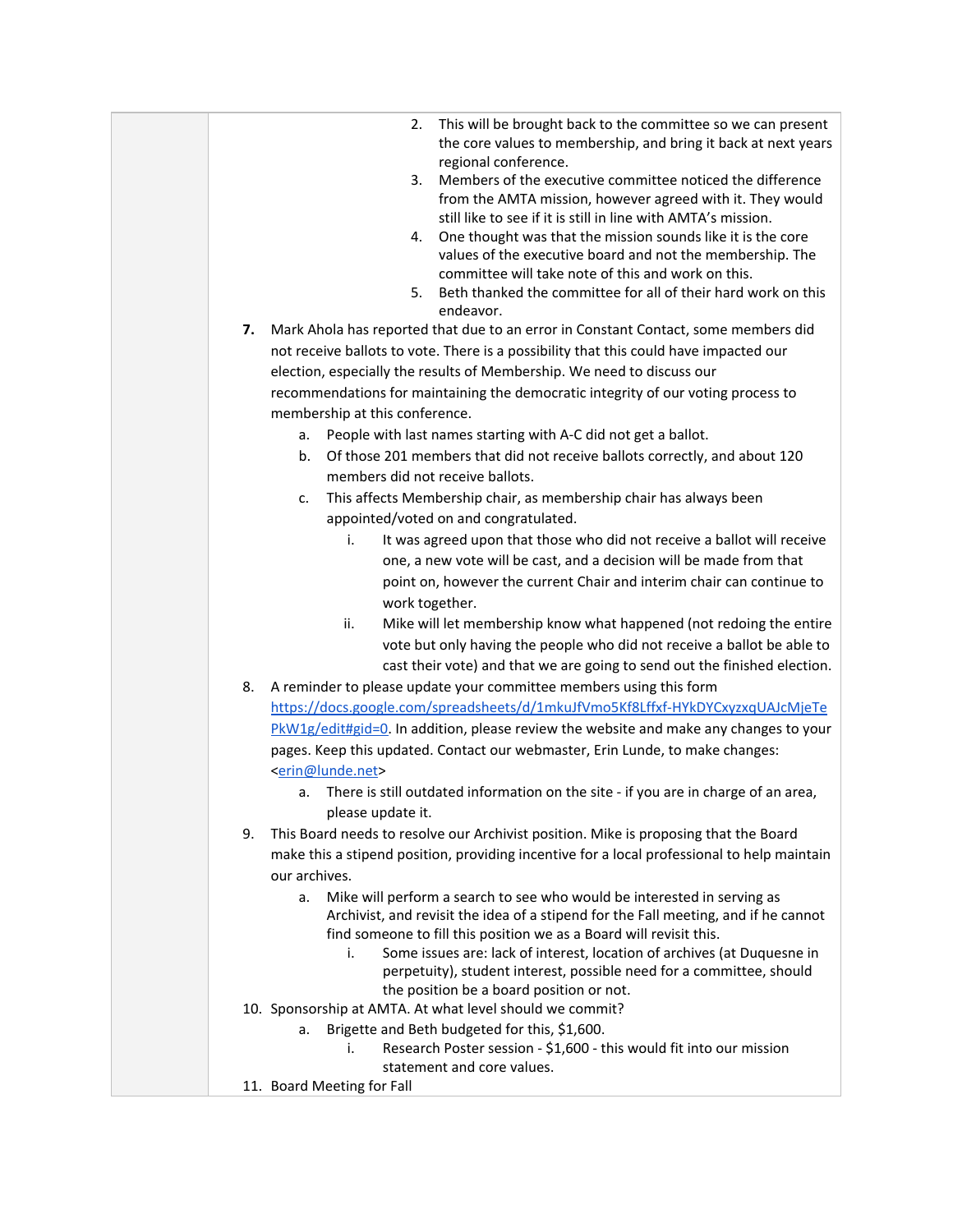|                                                                    | а.                               | Idea for the meeting to be a full meeting as well as a team building retreat, at<br>the Center for DIscovery in the Fall, however it was agreed that this would be<br>better for the Transition meeting in the summer.<br>b. Fall meeting will be at Elizabethtown (September 28-29). No summer meeting<br>this year. |                           |                 |
|--------------------------------------------------------------------|----------------------------------|-----------------------------------------------------------------------------------------------------------------------------------------------------------------------------------------------------------------------------------------------------------------------------------------------------------------------|---------------------------|-----------------|
| <b>CONCLUSION</b>                                                  | See "Discussion" segment points. |                                                                                                                                                                                                                                                                                                                       |                           |                 |
| <b>ACTION ITEMS</b>                                                |                                  |                                                                                                                                                                                                                                                                                                                       | <b>PERSON RESPONSIBLE</b> | <b>DEADLINE</b> |
| ACTION ITEMS See "Action Items" on page ** of Minutes<br>document. |                                  |                                                                                                                                                                                                                                                                                                                       |                           |                 |

|                   | <b>PRESIDENT ELECT</b><br>В.<br><b>BETH DEYERMOND</b>                                  |  |
|-------------------|----------------------------------------------------------------------------------------|--|
|                   |                                                                                        |  |
|                   | 1.<br><b>Update from State Associations</b>                                            |  |
|                   | Virginia Music Therapy Association<br>а.                                               |  |
|                   | <b>Spring Newsletter:</b><br>i.                                                        |  |
|                   | https://drive.google.com/file/d/0B4_Lq5Gs6uQBa0FibmFBdmFmcGZX                          |  |
|                   | b0JBNGxVcnJfbzE1ZkE0/view?usp=sharing                                                  |  |
|                   | ii.<br>April 28, 2018 Spring Business Meeting and Workshop will share a lot            |  |
|                   | of information about the current initiatives for licensure in VA. CMTE                 |  |
|                   | credits (4 for the entire day) are sponsored through the MAR-AMTA.                     |  |
|                   | VMTA members and students are free                                                     |  |
|                   | Maryland Association for Music Therapy<br>b.                                           |  |
|                   | Working on our new website and updating bylaws<br>i.                                   |  |
|                   | Still navigating through the state licensure process. Hit a couple of<br>ii.           |  |
|                   | snags in the bill process, but the state task force and gov't relations                |  |
|                   | reps have been working tirelessly to take the necessary next steps.                    |  |
| <b>DISCUSSION</b> | Working on putting together 1 or 2 more CMTE's for the year<br>iii.                    |  |
|                   | Historian is putting together a "History of MT in MD" project<br>iv.                   |  |
|                   | 2.<br>Proposed revisions to Constitution and Bylaws                                    |  |
|                   | Link:<br>a.                                                                            |  |
|                   | https://docs.google.com/document/d/1N2sU5uKG3TfpTy_RoFzG_X4cwji24zQ2                   |  |
|                   | YLQTjTAfpVg/edit?usp=sharing                                                           |  |
|                   | Beth extended thanks to Gary, Julie, Becky Warren, and Donna for all of their<br>b.    |  |
|                   | efforts towards this project. The majority of the changes were more                    |  |
|                   | clarification/administrative in nature rather than substance. With the exception       |  |
|                   | of the historical preservation committee and descriptions of parliamentarian           |  |
|                   | and archivist, most other changes are about clarifying the wording, names of           |  |
|                   | positions, and it was noted that there was confusion about appointed officers          |  |
|                   | vs. appointed positions, so we tried to make it congruent.                             |  |
|                   | Constitution<br>c.                                                                     |  |
|                   | <b>Article IV - Officers</b>                                                           |  |
|                   | <b>Current: Section 3.</b> The officers elected by the Mid-Atlantic Region Association |  |
|                   | of Music Therapy Students, hereinafter referred to as MARAMTS, shall be the            |  |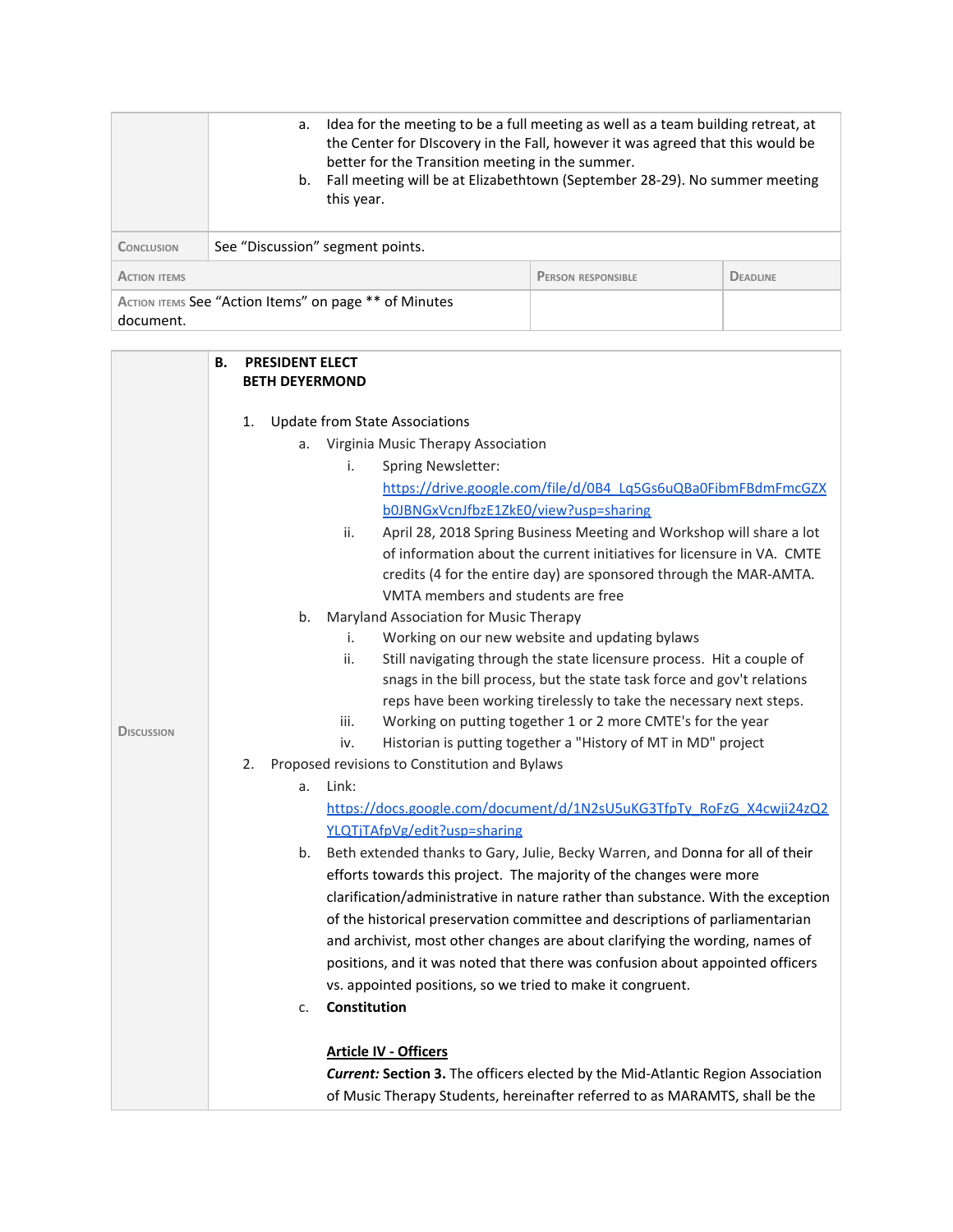Student Affairs Advisory Board Representative and the Student Representative. The officer elected by the Assembly Delegates and Alternates shall be the Assembly Chair.

*Proposed:* **Section 3.** The officers elected by the Mid-Atlantic Region Association of Music Therapy Students, hereinafter referred to as MARAMTS, shall be the **Student Affairs Advisory Board Representative Student Affairs** Advisor and the Student Representative. The officer elected by the Assembly Delegates and Alternates shall be the Assembly Chair.

Rationale: Changing Student Affairs Advisory Board Representative to Student Affairs Advisor clarifies the title of the position

## **Article IV - Officers**

*Current:* **Section 4.** The appointed officers of the Region shall be the Recording Secretary, Editor of the official regional publication (hereinafter referred to as the Editor), Historian

*Proposed:* **Section 4.** The appointed officers of the Region shall be the **Parliamentarian**, **Assembly Chair**, Recording Secretary, Editor of the official regional publication (hereinafter referred to as the Editor), Historian **and Archivist**.

Rationale: Adding Parliamentarian, Assembly Chair and Archivist to list of appointed officers makes it consistent with the current makeup of the Executive Board

## **Article V - Executive Board**

*Current***: Section 1.** There shall be an Executive Board consisting of thirteen (13) voting members: President, President-Elect, Vice President for Conference Planning, Vice President-Elect for Conference Planning, Vice President for Membership, Immediate Past-President, Treasurer, Treasurer-Elect, Student Affairs Advisory Board Representative (elected by MARAMTS), Government Relations Chair, Government Relations Chair-Elect, Public Relations Chair, and Student Representative (elected by MARAMTS). The Recording Secretary, Editor, Historian, and Assembly Chair shall be ex-officio members without the right to vote.

*Proposed***: Section 1.** There shall be an Executive Board consisting of thirteen (13) voting members: President, President-Elect, Vice President for Conference Planning, Vice President-Elect for Conference Planning, Vice President for Membership, Immediate Past-President, Treasurer, Treasurer-Elect, Student Affairs Advisory Board Representative Student Affairs Advisor (elected by MARAMTS), Government Relations Chair, Government Relations Chair-Elect, Public Relations Chair, and Student Representative (elected by MARAMTS). The **Parliamentarian,** Recording Secretary, Editor, Historian, **Archivist,** and Assembly Chair shall be ex-officio members without the right to vote. Rationale: Changing Student Affairs Advisory Board Representative to Student Affairs Advisor clarifies the title of the position and adding Parliamentarian and Archivist to list of appointed officers makes it consistent with the current makeup of the Executive Board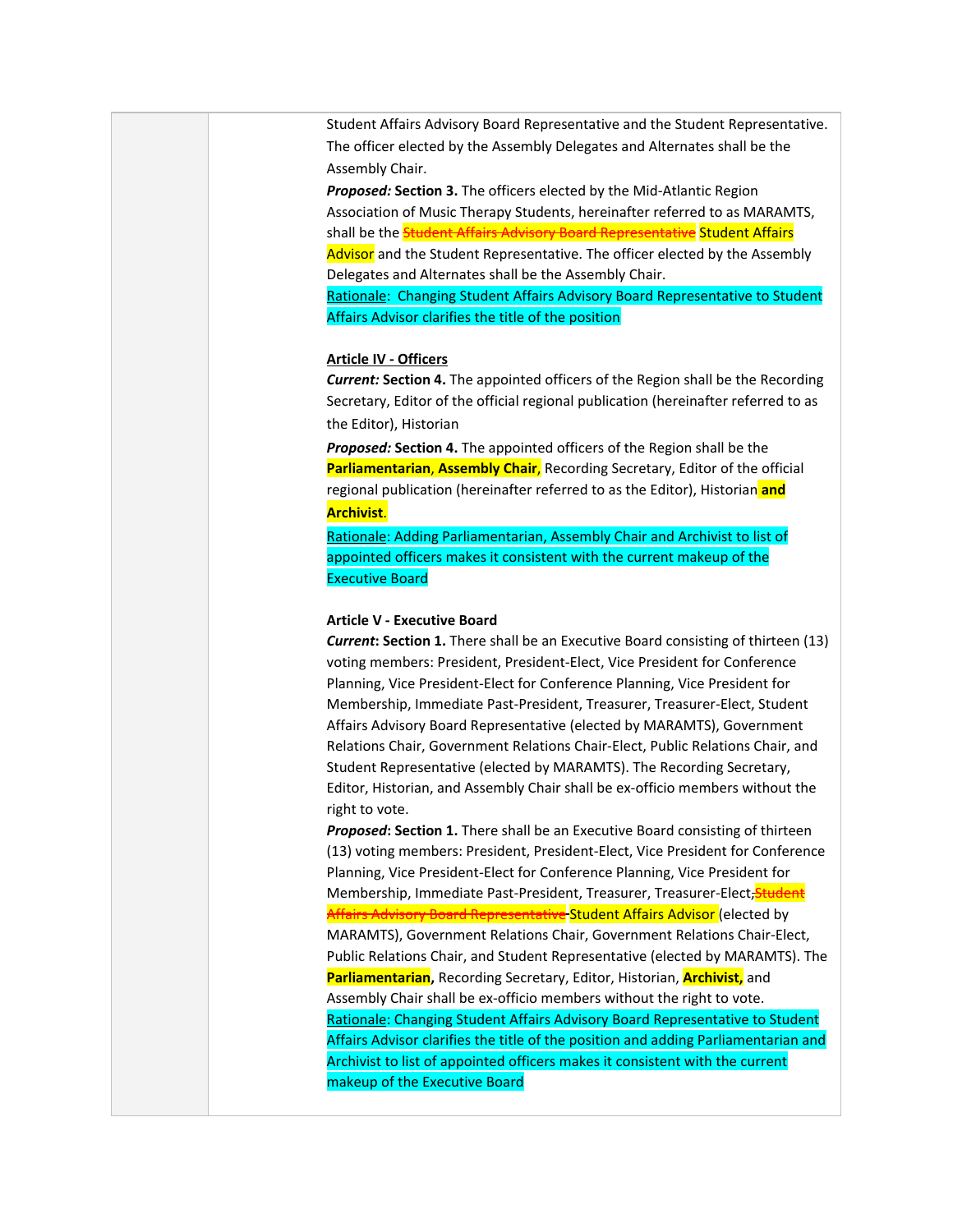### **Article VIII - Regional Councils and Committees**

*Current:* **Section 1.** There shall be two standing councils: The National Service Council, and The Conference Council. Members to these councils shall be appointed by the President, with approval of the Executive Board, unless it is already a duty of an elected or appointed position. All council members shall perform such duties as specified in the Bylaws.

*Proposed:* **Section 1.** There shall be two standing councils: The National Services Council, and The **Regional** Conference Council. Members to these councils shall be appointed by the President, with approval of the Executive Board, unless it is already a duty of an elected or appointed position. All council members shall perform such duties as specified in the Bylaws.

*Current:* **Section 2.** The National Service Council shall be chaired by the Immediate Past-President and include regional representatives to the AMTA standing committees, regional members who sit as members of the AMTA Board of Directors, and the regional representative to the Judicial Review Board.

*Proposed:* **Section 2.** The National Services Council shall be chaired by the Immediate Past-President and include regional representatives to the AMTA standing committees, regional members who sit as members of the AMTA Board of Directors, and the regional representative to the Judicial Review Board.

Rationale: Changing the titles of National Service Council to National Services Council and Conference Council to Regional Conference Council makes the titles of the positions consistent with AMTA

## **Article VIII - Regional Councils and Committees**

*Current:* **Section 3.** The Conference Council shall be chaired by the Vice President for Conference Planning and shall include the Vice President-Elect for Conference Planning; the Regional Event Planner, the Exhibits Coordinator, the Local Host(s), the Continuing Music Therapy Education Coordinator for Regional Conferences, Public Relations Chair, and the Vice President of MARAMTS. *Proposed:* **Section 3.** The **Regional** Conference Council shall be chaired by the Vice President for Conference Planning and shall include the Vice President-Elect for Conference Planning, the Regional Event Planner, the Exhibits Coordinator, the Local Host(s), the **Continuing Music Therapy Education** Coordinator for Regional Conferences Continuing Education Coordinator, the Public Relations Chair, and the Vice President of MARAMTS. Rationale: Adding the word Regional before Conference Council and changing Continuing Music Therapy Education Coordinator for Regional Conference to Continuing Education Coordinator clarifies titles of positions

## **Article VIII - Regional Councils and Committees**

*Current:* **Section 4.** Members of the Finance Committee, Nominating Committee, Government Relations Committee, Public Relations Committee, Research Committee, and Regional Ad Hoc Committees shall be appointed by the President with Executive Board approval. The Finance Committee, Nominating Committee, Government Relations Committee, Public Relations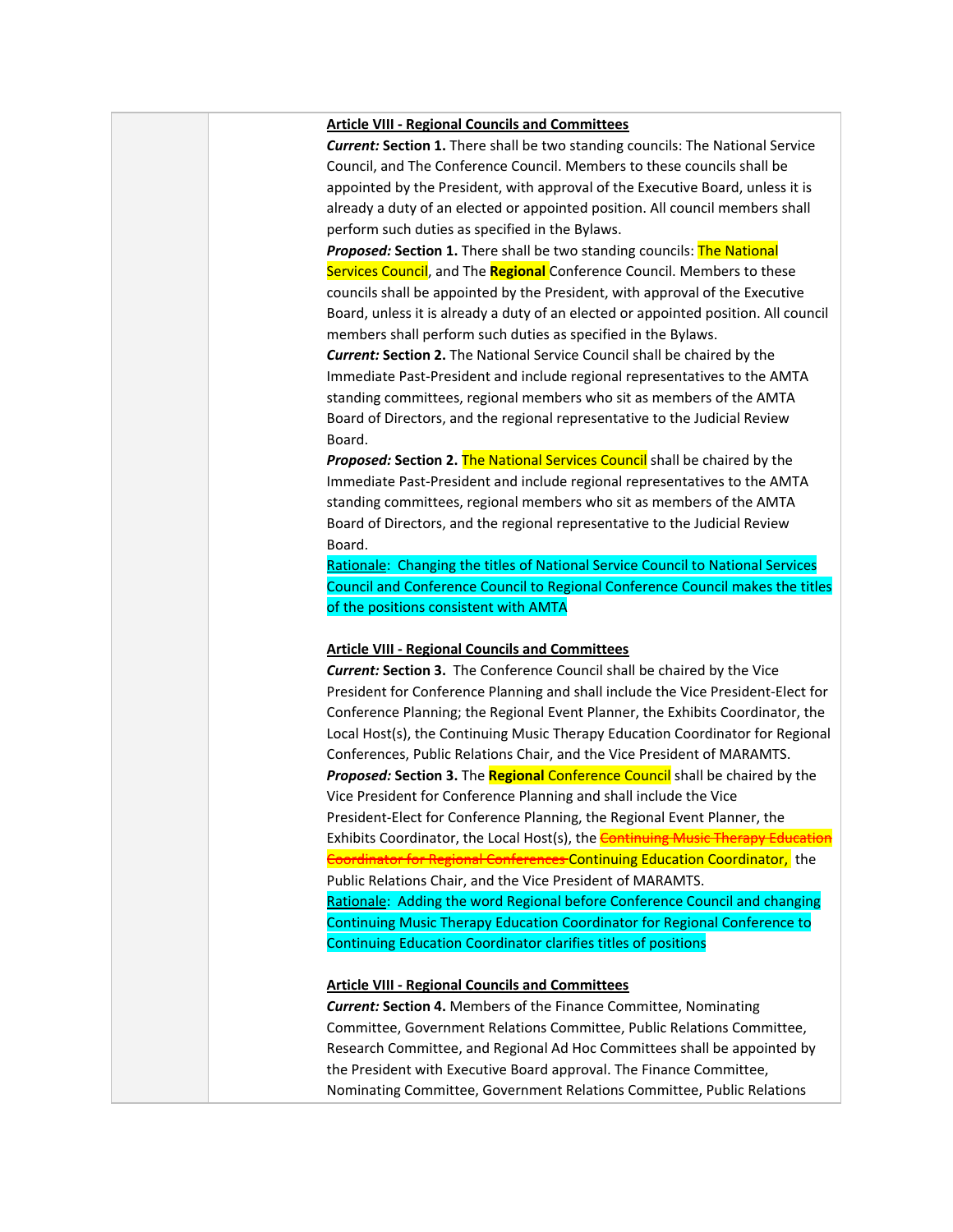Committee, and Research Committee shall perform such duties as specified in the Bylaws. The regional ad hoc committees shall perform such duties as authorized by the Executive Board.

**Proposed: Section 4.** Members of the **Finance Committee, Nominating** Committee, Government Relations Committee, **Historical Preservation Committee**, Nominating Committee, Public Relations Committee, Regional Ad Hoc Committees, and Research Committee shall be appointed by the President with Executive Board approval. The Finance Committee, Nominating Committee,Government Relations Committee, **Historical Preservation Committee**, Nominating Committee, Public Relations Committee, and Research Committee shall perform such duties as specified in the Bylaws. The regional ad hoc committees shall perform such duties as authorized by the Executive Board. Rationale: Committees are listed in alphabetical order for ease of reading. Historical Preservation Committee is added to preserve and promote history of the MAR.

## **Article VIII - Regional Councils and Committees**

*Current:* **Article IX - Special Interest Groups and State Chapters**

Members of the Region may petition the Executive Board to approve the formation of Special Interest Groups or State Chapters of the MAR. The Executive Board, in turn, may approve such Special Interest Groups or State Chapters, in accordance with procedures specified in the Bylaws.

*Proposed:* **Article IX - Special Interest Groups and State** Chapters **Associations** Members of the Region may petition the Executive Board to approve the formation of Special Interest Groups or State **Chapters Associations** of the MAR. The Executive Board, in turn, may approve such Special Interest Groups or State **Chapters Associations**, in accordance with procedures specified in the Bylaws.

Rationale: Currently, all states that have associations are named as such

### **Article X - Meetings**

*Current:* **Section 3.** A meeting of the Region may be called at the National Conference at the discretion of the Regional Executive Board. *Proposed:* **Section 3.** A membership meeting of the Region shall be called at the National Conference. The President shall coordinate with the AMTA Vice President to ensure meeting is scheduled.

Rationale: Membership meeting at the national conference has become standard practice and is an important vehicle of updating membership.

### **Article XI - Quorum**

*Current:* **Section 2.** Regional business meetings: quorum of the Executive Board plus twenty-five (25) other professional members of the Region shall constitute quorum. At no time shall the lack of quorum at a non-business session prevent those present from proceeding with the program of the day.

**Proposed: Section 2.** Regional business meetings: quorum Quorum of the Executive Board plus twenty-five (25) other professional members of the Region shall constitute quorum for regional business meetings. At no time shall the lack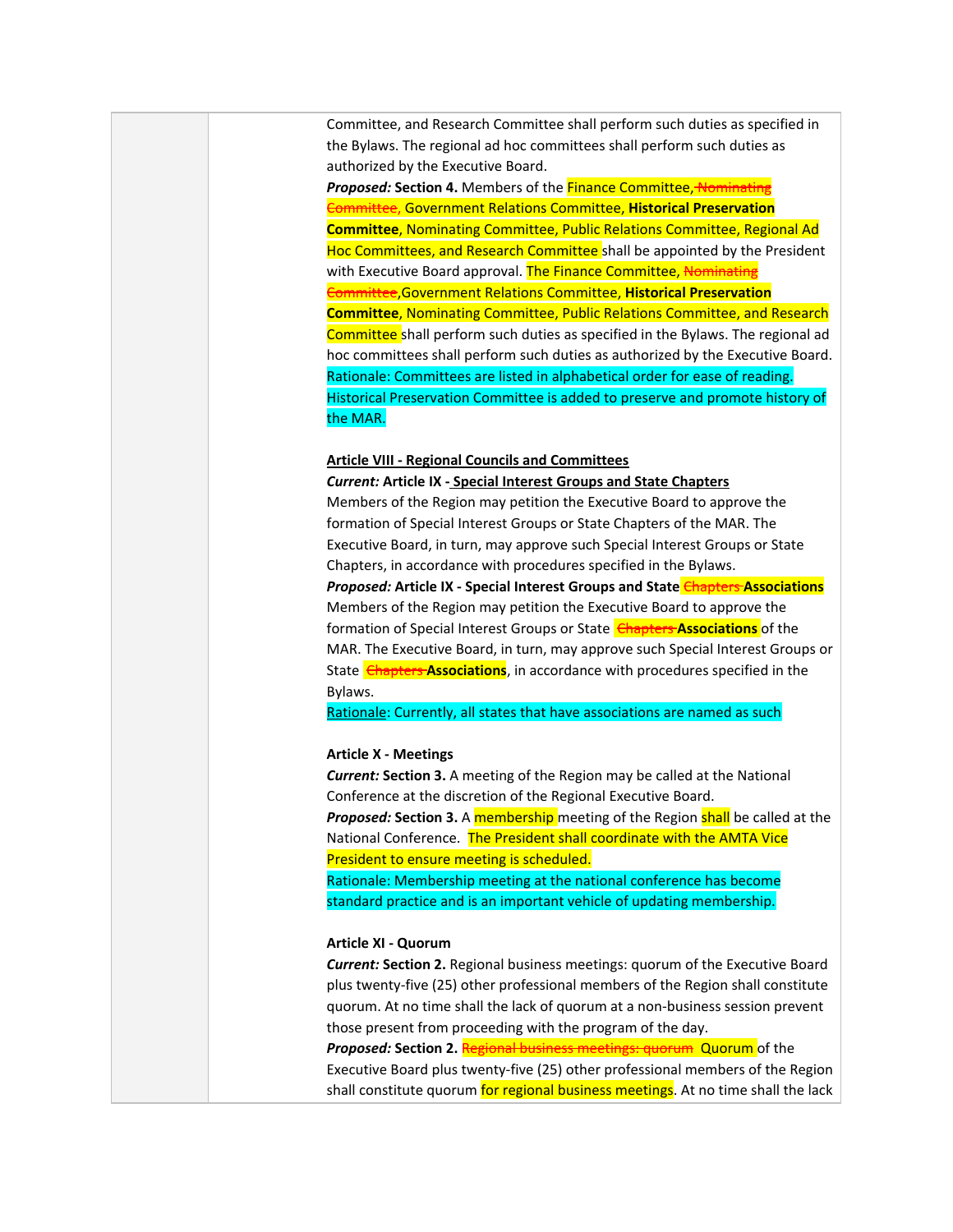of quorum at a non-business session prevent those present from proceeding with the program of the day. Rationale: Re-wording provides clarity.

**d. Bylaws**

### **Article I - Membership**

**Current: Section 3.** Only professional members in good standing, student members who have been professional members but have returned to graduate school and student status, and Honorary Life Members who are eligible for professional membership may hold office or vote.

**Proposed: Section 3.** Only professional members in good standing, student members who have been professional members but have returned to graduate school and student status, **retired professional members** and Honorary Life Members who are eligible for professional membership may hold office or vote. Rationale: AMTA bylaws specify that retired professional members are provided with the privileges on the national and regional level, including the right to vote and hold office.

## **Article III - Duties of Elected Officers**

*Current:* **Section 4.** The Vice President for Membership shall: succeed to the presidency in case of the resignation of the President, President-Elect, and the Vice President for Conference Planning; chair the Regional Services Council; serve as regional representative to the Membership Committee of the AMTA; maintain official statistical records of the membership for the Mid-Atlantic Region; correspond with members on related matters; correspond with the national Director of Membership Services to facilitate the transmission of information to the regional members; attend Regional Executive Board meetings; serve as Regional Membership Chair; coordinate the implementation of the website and email tree; establish and/or maintain a handbook outlining job responsibilities; submit an annual written report at the regional conference; and carry out such other duties as may be assigned by the President or the Executive Board.

*Proposed:* **Section 4.** The Vice President for Membership shall: succeed to the presidency in case of the resignation of the President, President-Elect, and the Vice President for Conference Planning; chair the Regional Services Council; serve as regional representative to the Membership Committee of the AMTA; maintain official statistical records of the membership for the Mid-Atlantic Region; correspond with members on related matters; correspond with the national Director of Membership Services to facilitate the transmission of information to the regional members; **coordinate professional scholarships; highlight membership contributions; coordinate emergency crisis response efforts;** attend Regional Executive Board meetings; **serve as Regional** Membership Chair; coordinate the implementation of the website and email tree; establish and/or maintain a handbook outlining job responsibilities; submit an annual written report at the regional conference; and carry out such other duties as may be assigned by the President or the Executive Board.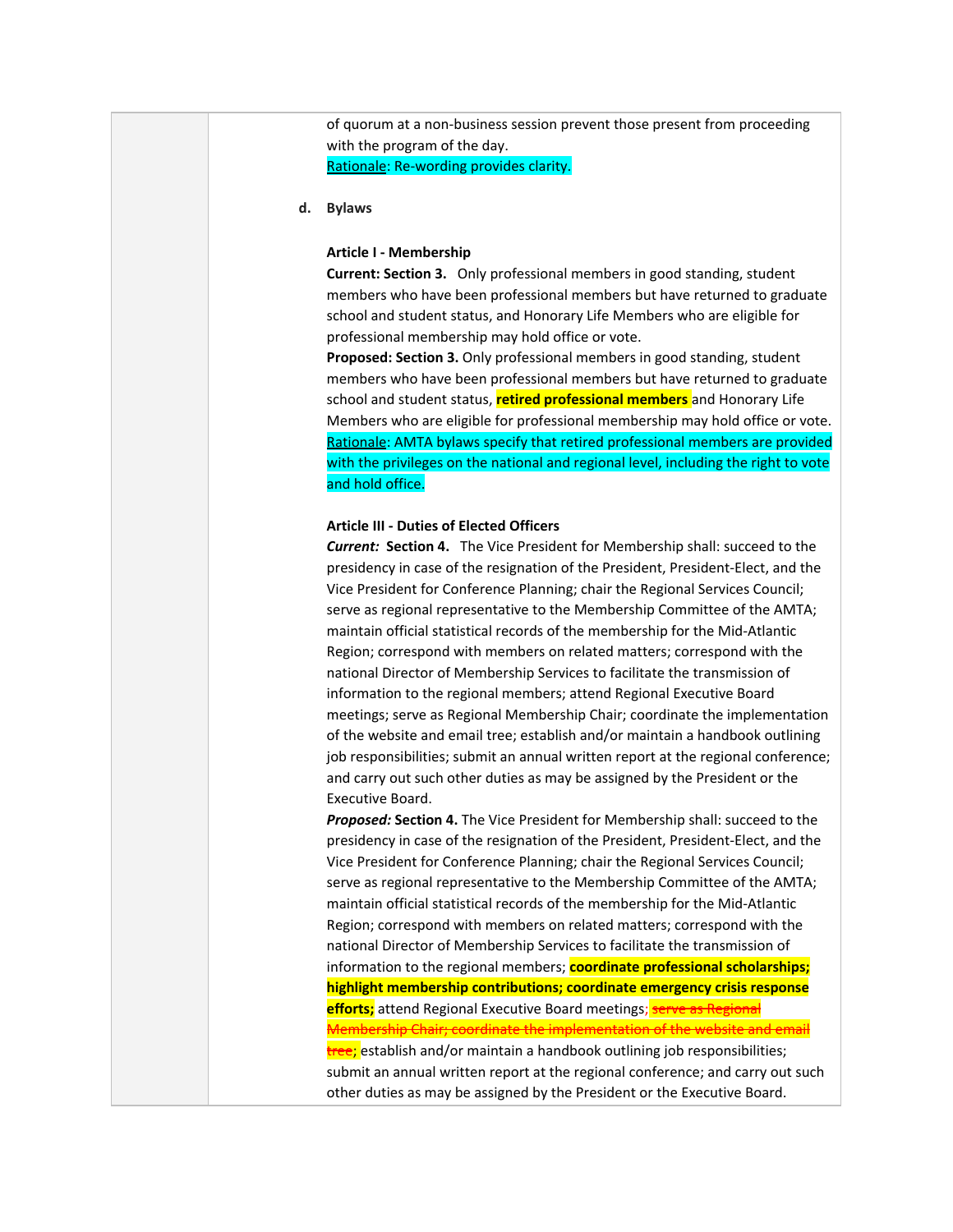Rationale: The addition of: coordinate professional scholarships; highlight membership contributions; coordinate emergency crisis response efforts to description of duties; and deletion of: serve as Regional Membership Chair; coordinate the implementation of the website and email tree; updates job responsibilities to reflect current duties

## **Article III - Duties of Elected Officers**

*Current:* **Section 5.** The Immediate Past President shall: endeavor to effect a smooth transition of power by assisting and advising the new President as necessary; chair the National Services Council; chair the Nominating Committee appointed by the President; present the slate of nominees to the membership; attend Regional Executive Board meetings; serve as a member of the Assembly of Delegates; serve as a member of a Constitution and Bylaws Revision Committee; communicate with, advise, and guide corresponding student officer; establish and/or maintain a handbook outlining job responsibilities; submit an annual written report at the regional conference; and carry out such other duties as may be assigned by the President or the Executive Board. *Proposed***: Section 5.** The Immediate Past President shall: endeavor to effect a smooth transition of power by assisting and advising the new President as necessary; chair the National Services Council; chair the Nominating Committee appointed by the President; present the slate of nominees to the membership; **facilitate the election of the Assembly Chair**; attend Regional Executive Board meetings; serve as a member of the Assembly of Delegates; serve as a member of a Constitution and Bylaws Revision Committee; **communicate with, advise** and guide corresponding student officer; **serve as a member of the Historical Preservation Committee**;establish and/or maintain a handbook outlining job responsibilities; submit an annual written report at the regional conference; and carry out such other duties as may be assigned by the President or the Executive Board.

Rationale: Add responsibility of facilitation of election of Assembly Chair and serve as member of Historical Preservation Committee to clarify duties. Delete statement regarding corresponding student officer because MARAMTS does not have an Immediate Past President.

## **Article III - Duties of Elected Officers**

*Current***: Section 9.** The Public Relations Chair shall: coordinate regional public relations efforts; serve as regional representative to the Workforce Development and Retention Committee of AMTA; attend Regional Executive Board meetings; request that the President appoint Public Relations Committee members, as needed, to assist in developing and maintaining public relations efforts across the region; maintain regular communication with Public Relations Committee to assist them in fulfilling their duties as outlined in Article IX, Section 3, of the Bylaws; establish and/or maintain a handbook outlining job responsibilities; submit an annual, written report at the regional conference; and carry out such other duties as may be assigned by the President and Executive Board.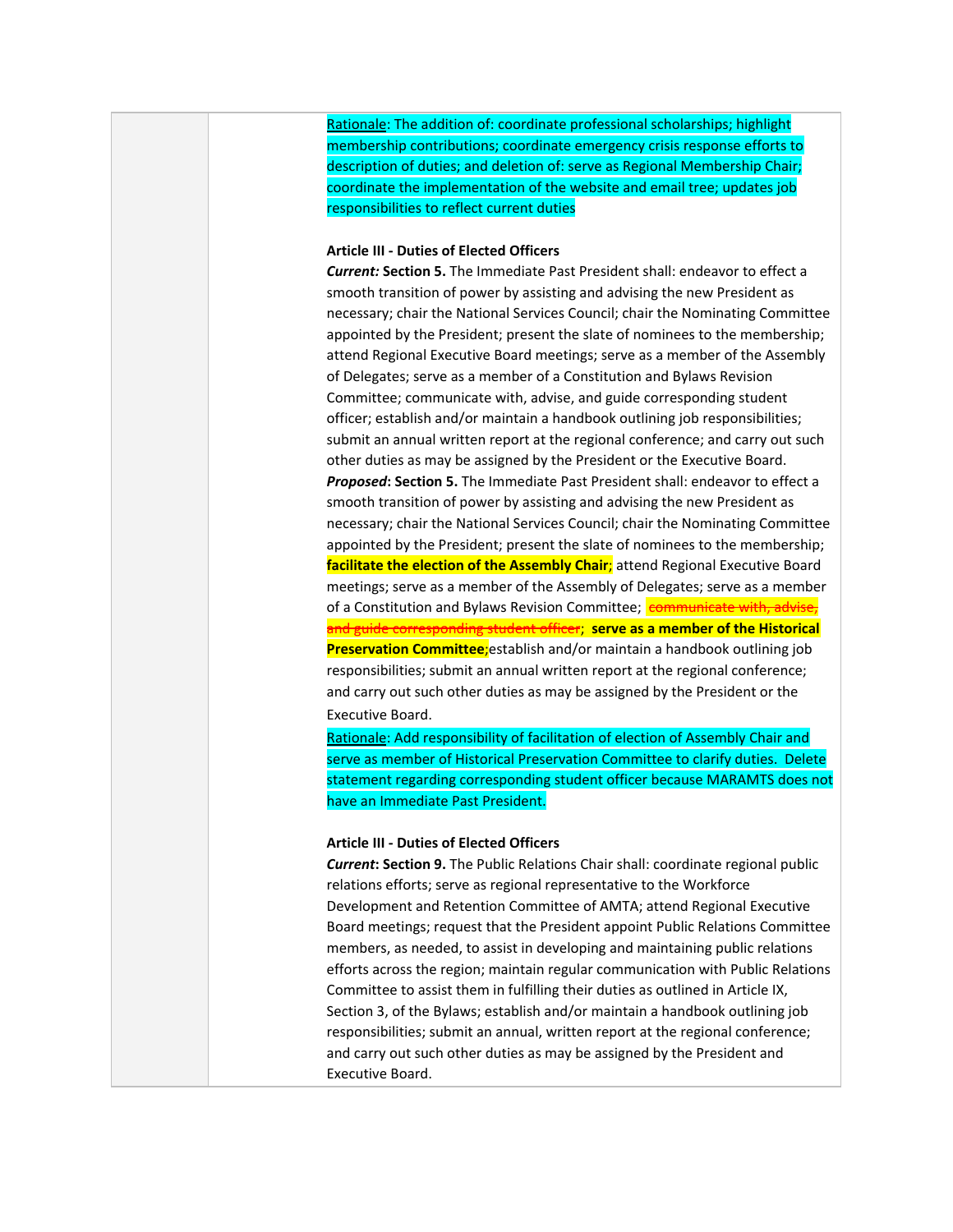*Proposed:* **Section 9.** The Public Relations Chair shall: coordinate regional public relations efforts; **maintain the Regional website and social media outlets; facilitate communication between the webmaster the the Executive Board;** serve as regional representative to the Workforce Development and Retention Committee of AMTA; attend Regional Executive Board meetings; request that the President appoint Public Relations Committee members, as needed, to assist in developing and maintaining public relations efforts across the region; maintain regular communication with Public Relations Committee to assist them in fulfilling their duties as outlined in Article IX, Section 3, of the Bylaws; establish and/or maintain a handbook outlining job responsibilities; submit an annual, written report at the regional conference; and carry out such other duties as may be assigned by the President and Executive Board. Rationale: Clarification of responsibilities

## **Article III - Duties of Elected Officers**

*Current:* **Section 12.** The Student Affairs Advisory Board Representative shall: serve as the regional representative to the Student Affairs Advisory Board of AMTA; attend Regional Executive Board meetings; serve as a conduit for student problems and concerns, referring to appropriate committees and officers; keep the Regional Executive Board advised of all regional and national student activities; communicate with, advise, and guide corresponding student officer; establish and/or maintain a handbook outlining job responsibilities; submit a written report at the annual regional conference; coordinate and administrate the Jenny Shinn Memorial Scholarship, the Sophomore and Junior Scholarships, and any other student scholarships/awards initiated by the MAR or MARAMTS; and carry out such other duties as may be assigned by the President or the Executive Board.

**Proposed: Section 12.** The **Student Affairs Advisory Board Representative** Student Affairs Advisor shall: serve as the regional representative to the Student Affairs Advisory Board of AMTA; attend Regional Executive Board meetings; serve as a conduit for student problems and concerns, referring to appropriate committees and officers; keep the Regional Executive Board advised of all regional and national student activities; communicate with, advise, and guide corresponding student officer; establish and/or maintain a handbook outlining job responsibilities; submit a written report at the annual regional conference; coordinate and administrate the Jenny Shinn Memorial Scholarship, the Sophomore and Junior Scholarships, and any other student scholarships/awards initiated by the MAR or MARAMTS; and carry out such other duties as may be assigned by the President or the Executive Board. Rationale: Clarifies the title of position.

## **Article IV - Duties of Appointed Officers**

*Current:* **Section 1.** The Recording Secretary shall: send out meeting announcements; distribute agendas; keep minutes of all meetings of the Executive Board and the general membership; tally and record all email votes in the Executive Board files, notify the President of the outcome, and include the results in their report to Board; and assure that corporate minutes are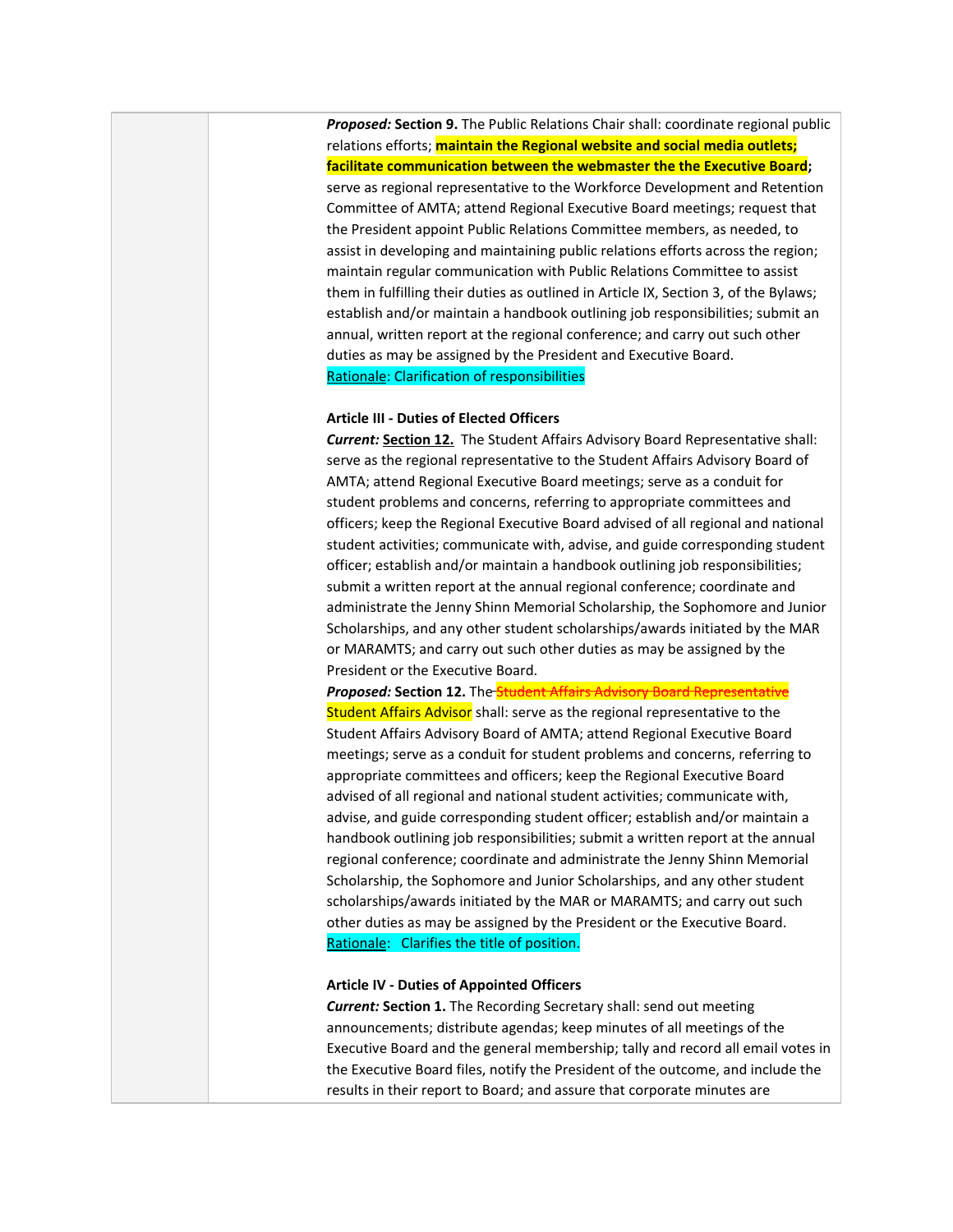maintained. The Recording Secretary shall submit copies of all minutes to the Executive Board, Regional Delegates and Alternates to the AMTA Assembly, and the Archivist. Minutes shall be made available to the general membership upon request. The Recording Secretary shall also: communicate with, advise, and guide the corresponding student officer; establish and/or maintain a handbook outlining job responsibilities; and carry out such other duties as may be assigned by the President or the Executive Board.

*Proposed:* **Section 1.** The Recording Secretary shall: send out meeting announcements; distribute agendas; keep minutes of all meetings of the Executive Board and the general membership; tally and record all email votes in the Executive Board files, notify the President of the outcome, and include the results in their report to Board; and assure that corporate minutes are maintained. The Recording Secretary shall submit copies of all minutes to the Executive Board, **the Archivist, and the webmaster for posting on the Regional website.** Regional Delegates to the AMTA Assembly and Alternates, and the hivist. Minutes shall be made available to the general membership upon request. The Recording Secretary shall also: communicate with, advise, and guide the corresponding student officer; establish and/or maintain a handbook outlining job responsibilities; and carry out such other duties as may be assigned by the President or the Executive Board. Rationale: Clarification of responsibilities

### **Article IV - Duties of Appointed Officers**

*Current***: Section 4.** The Historian shall publish any findings of historical value in the regional publication; coordinate historical displays and the dissemination of historical information; establish and/or maintain a handbook outlining job responsibilities; submit an annual written report at the regional conference; and carry out such other duties as may be assigned by the President or the Executive Board.

*Proposed***: Section 4.** The Historian shall, **with the Archivist, co-chair the Historical Preservation Committee; preserve and share pertinent events within the MAR**; publish any findings of historical value in the regional publication; coordinate historical displays and the dissemination of historical information; establish and/or maintain a handbook outlining job responsibilities; submit an annual written report at the regional conference; and carry out such other duties as may be assigned by the President or the Executive Board.

## Rationale: Clarification of responsibilities

**Section 5.** The Parliamentarian shall: be knowledgeable of the MAR Constitution and By-Laws as well as Robert's Rules of Order, most recent edition; assist the MAR Executive Board in interpreting the Constitution, By-Laws and rules of order; and advise the President on the proper procedures for the conduct of Executive Board and Regional business meetings. Rationale: The addition of the Parliamentarian's job description provides clarity to the position's duties and responsibilities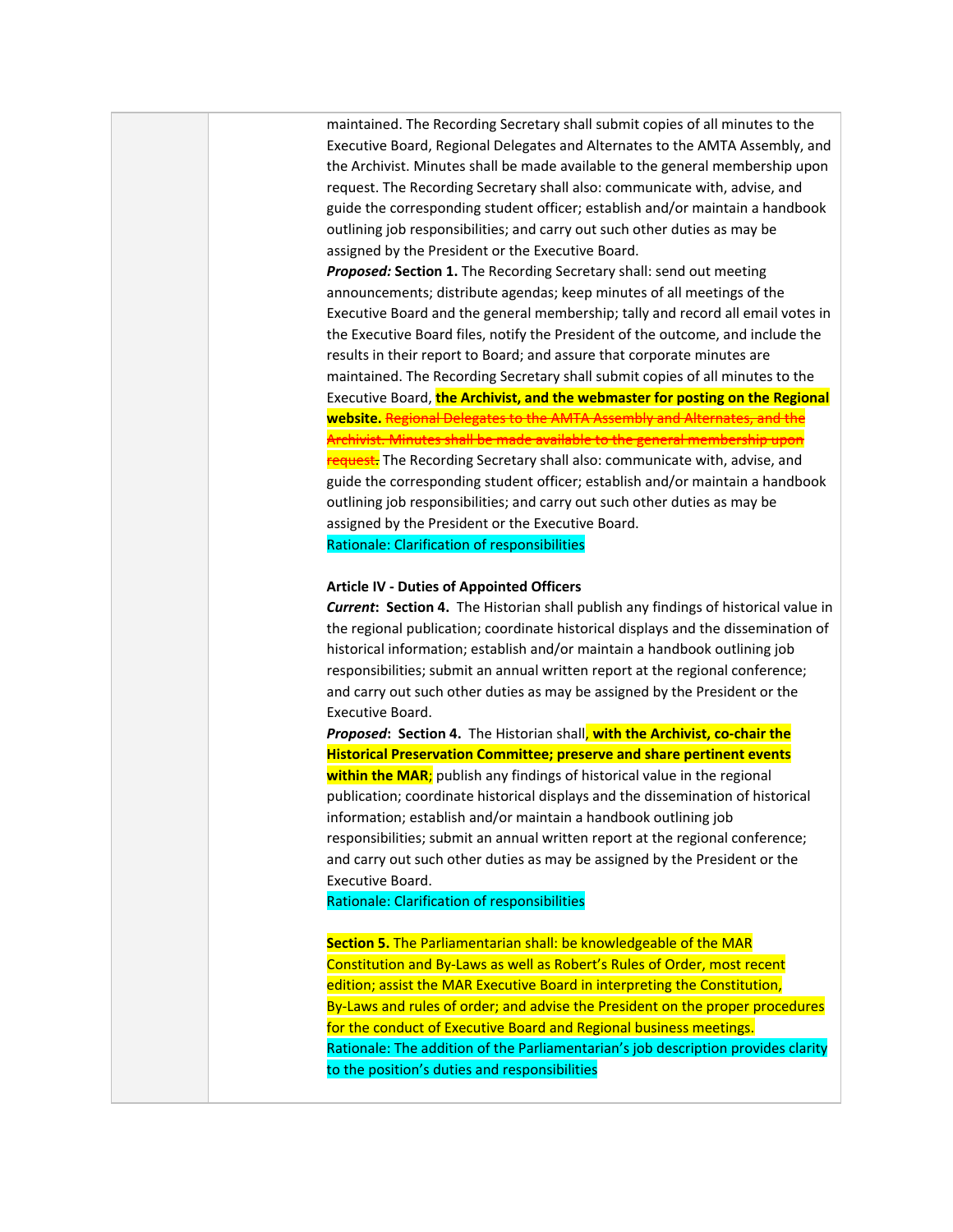**Section 6:** The Archivist shall, with the Historian, co-chair the Historical Preservation Committee; maintain the regional Archives, including identifying best methods for maintaining, storing, and (when appropriate) digitizing various types of documents and artifacts; forward appropriate items to the AMTA Archivist for permanent preservation in the AMTA Archives; establish and/or maintain a handbook outlining job responsibilities; submit an annual written report at the regional conference; and carry out such other duties as may be assigned by the President or the Executive Board.

Rationale: The addition of the Archivist's job description provides clarity to the position's duties and responsibilities

## **Article V - Appointed Positions**

*Current***:** Appointed positions shall consist of the following: Parliamentarian, Registration Chair of the Regional Conference, Public Relations Representatives, Members of the MAR Government Relations Committee, Archivist, Continuing Music Therapy Education Coordinator, Exhibits Coordinator, Regional Event Planner, and Assistant Editor, should one be needed. Specific duties of each position shall be defined and assigned by the President and/or the Executive Board. The Region will maintain handbooks delineating the current duties of each appointed position.

*Proposed***:** Appointed positions shall consist of the following: **Parliamentarian**, Registration Chair of the Regional Conference, Public Relations Representatives, Members of the MAR Government Relations Committee, **Archivist, Continuing** Music Therapy Education Coordinator **Continuing Education Coordinator**,

Regional Event Planner, and Assistant Editor, should one be needed. Specific duties of each position shall be defined and assigned by the President and/or the Executive Board. The Region will maintain handbooks delineating the current duties of each appointed position.

Rationale: Parliamentarian and Archivist are listed under Appointed Officers, Registration Chair of the Regional Conference no longer exists with the use of Reg Online, and clarifies title of position

## **Article VI - Elections, Terms of Office, and Vacancies**

*Current:* **Section 4.** Should a vacancy occur in an elective office, which is not filled through regular succession of that office, the President shall appoint someone to fill that position until it is filled by regular or special election, as specified in the Bylaws, Article VI, Sections 2, 3, and 5.

*Proposed:* **Section 4.** Should a vacancy occur in an elective office, which is not filled through regular succession of that office, the President shall appoint someone to fill that position until it is filled by regular or special election, as specified in the Bylaws, Article VI, Sections 2, 3, and 5. **Should a vacancy occur in the Immediate Past President position, the President will appoint someone to fill that position for the remainder of the term with preference being given to former Past Presidents.**

Rationale: The role of the Immediate Past President requires knowledge gained through succession to that office.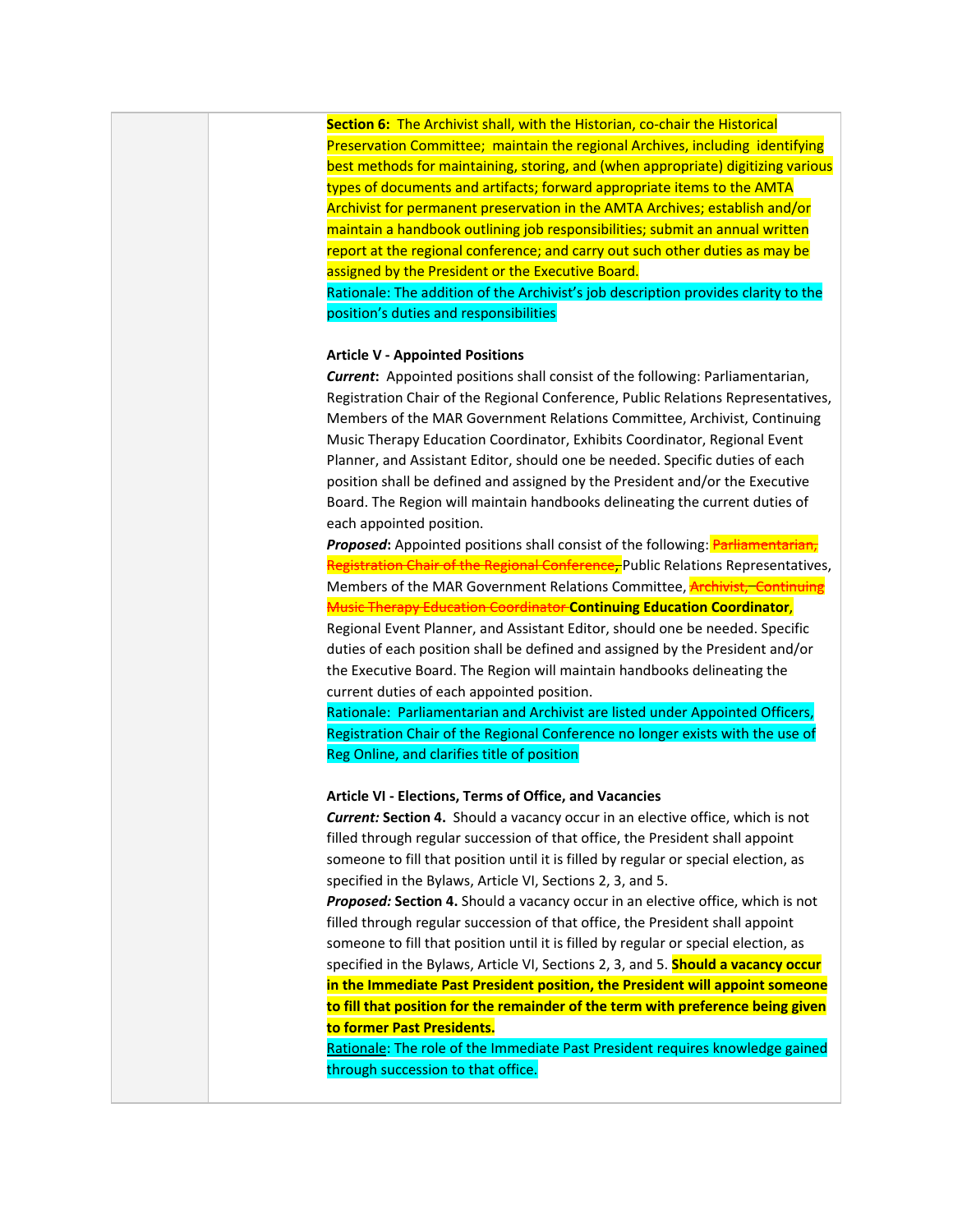## **Article VI - Elections, Terms of Office, and Vacancies**

*Current:* **Section 7.** All elected officers except the Treasurer, Treasurer-Elect, and Assembly Delegates shall commence office June 1<sup>st</sup> and continue for a term of two (2) years or until the next subsequent election. The incoming President shall be formally introduced at the closing session of the annual spring conference. The Treasurer's and Treasurer-Elect's terms will commence with the start of the new fiscal year following the election. The Assembly Delegates' term of office will coincide with the terms of the national officers *Proposed***: Section 7.** All elected officers except the Treasurer, Treasurer-Elect, Student Affairs Advisor and Assembly Delegates shall commence office June 1st **at the conclusion of the summer transition meeting** and continue for a term of two (2) years or until the next subsequent election. The incoming President shall be formally introduced at the closing session of the annual spring conference. The Treasurer's and Treasurer-Elect's terms will commence with the start of the new fiscal year following the election. The Assembly Delegates' term of office will coincide with the terms of the national officers. Rationale: Updated wording to include Student Affairs Advisor and change the date of the transition timeline reflects current practices

## **Article VI - Elections, Terms of Office, and Vacancies**

*Current:* **Section 9.** Should a vacancy occur in an elective office, which is not filled through regular succession of that office, the President shall appoint someone to fill that position until the next annual regional conference. Immediately thereafter, the vacant position shall be filled by regular or special election, as specified in the Bylaws, Article VI, Sections 2 and 3. *Proposed:* **Section 9.** Should a vacancy occur in an elective office, which is not filled through regular succession of that office, the President shall appoint someone to fill that position until the next annual regional conference. Immediately thereafter, the vacant position shall be filled by regular or special election, as specified in the Bylaws, Article VI, Sections 2 and 3. Rationale: Section 9 is worded very similarly to Article VI, Section 4, therefore is redundant and Article VI, Section 9 can be deleted

## **Article VI - Elections, Terms of Office, and Vacancies**

*Current:* **Section 9.** Removal of an officer shall be dealt with as stated in Article XIII-75, Trial of Members of Societies in Robert's Rules of Order. *Proposed:* **Section 10 9 .** Removal of an officer shall be dealt with as stated in Article XIII-75, Trial of Members of Societies in Robert's Rules of Order. Rationale: Update section number to Section 9 as with the removal of the previous section, re-numbering is necessary

## **Article VII - Assembly of Delegates**

*Current:* **Section 3.** The Delegates and Alternates shall be elected by secret ballot as outlined in Article VI, Section 4. Immediately following the Assembly-Elect meeting at national conference in odd-numbered years, the Assembly Delegates and Alternates present shall elect one Delegate to serve as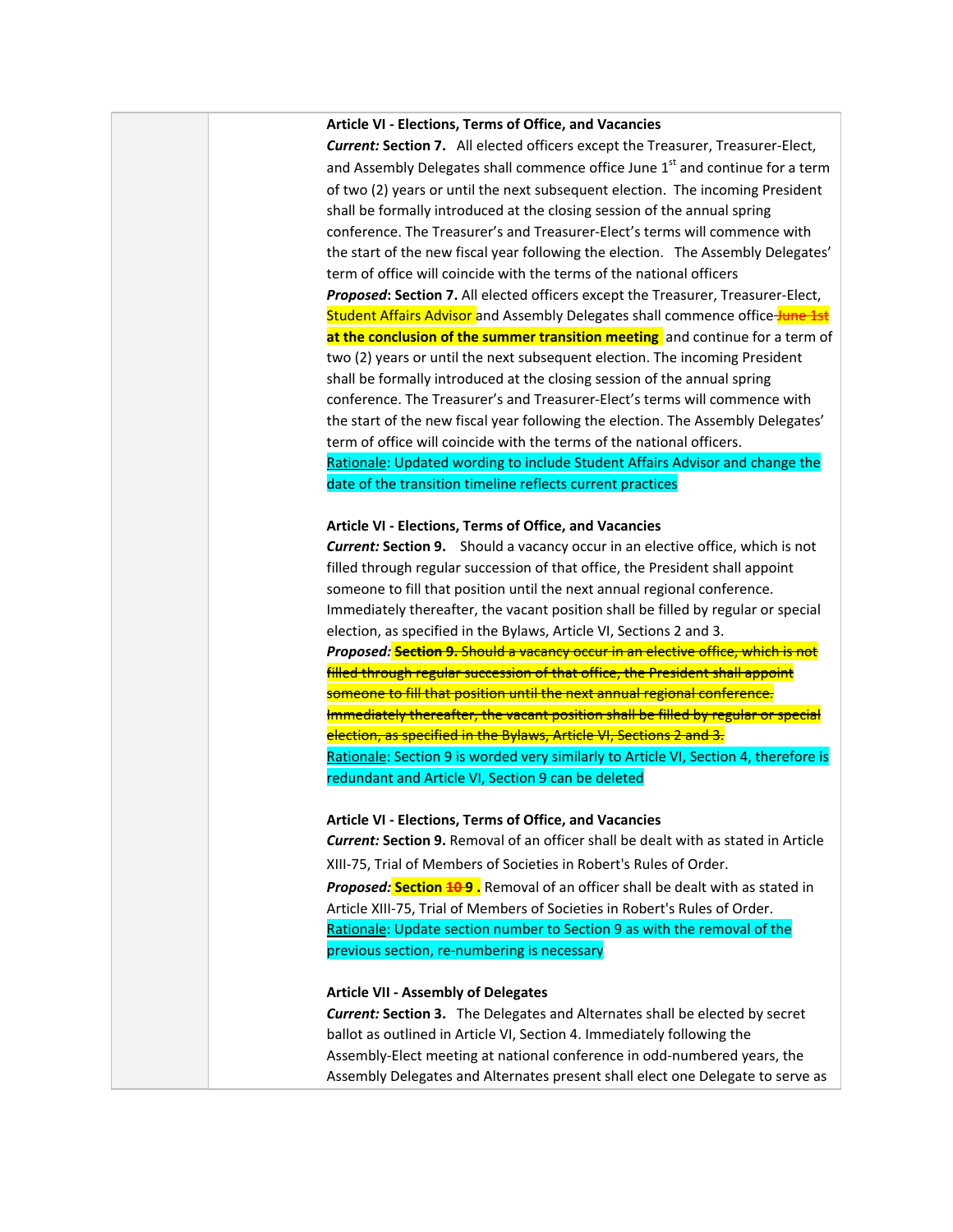Assembly Chair. Current voting members of the Executive Board shall be deemed ineligible to serve as Assembly Chair.

*Proposed:* **Section 3.** The Delegates and Alternates shall be elected by secret ballot as outlined in Article VI, Section 43. Immediately following the Assembly-Elect meeting at national conference in odd-numbered years, the Assembly Delegates and Alternates present shall eler hbly Chair. Current voting men deemed ineligible to serve as Assembly Chair. In odd-numbered years, the Assembly Delegates and Alternates shall elect one Delegate to serve as Assembly Chair in an email vote coordinated by the Immediate Past President within one (1) month following the annual AMTA conference. Current voting members of the Executive Board, as well as Alternate Delegates, shall be deemed ineligible to serve as Assembly Chair.

Rationale: Lists the correct section number and clarifies the election process for the Assembly Chair

## **Article VIII - National Standing Committees and Boards**

*Current:* **Section 1.** The National Standing Committees are: Academic Program Approval Committee, Affiliate Relations Committee, Association Internship Approval Committee, Clinical Practice Networking Committee, Continuing Education Committee, Diversity and Multiculturalism Committee, Government Relations Committee, International Relations Committee, Membership Committee, Professional Advocacy Committee, Reimbursement Committee, Research Committee, Standards of Clinical Practice Committee, and Technology Committee, Workforce Development and Retention Committee.

*Proposed:* **Section 1.** The National Standing Committees are: Academic Program Approval Committee, **Affiliate Relations Committee,** Association Internship Approval Committee, Clinical Practice Networking Committee, Continuing Education Committee, Diversity and Multiculturalism Committee, Government Relations Committee, International Relations Committee, Interprofessional Collaborative Resources Committee, Membership Committee, Professional Advocacy Committee,Reimbursement Committee, Research Committee, Standards of Clinical Practice Committee, Technology Committee, and Workforce Development and Retention Committee.

Rationale: Change reflects current name of AMTA Committee and places committees in alphabetical order

*Current:* **Section 2.** The National Boards are the Judicial Review Board and the Student Affairs Advisory Board.

*Proposed:* **Section 2.** The National Boards **which include regional representation** are the Judicial Review Board and the Student Affairs Advisory Board.

Rationale: Clarifies language

**Section 7.** Mid-Atlantic Region Association for Music Therapy Students (a) The Mid-Atlantic Region Association for Music Therapy Students (MARAMTS) is the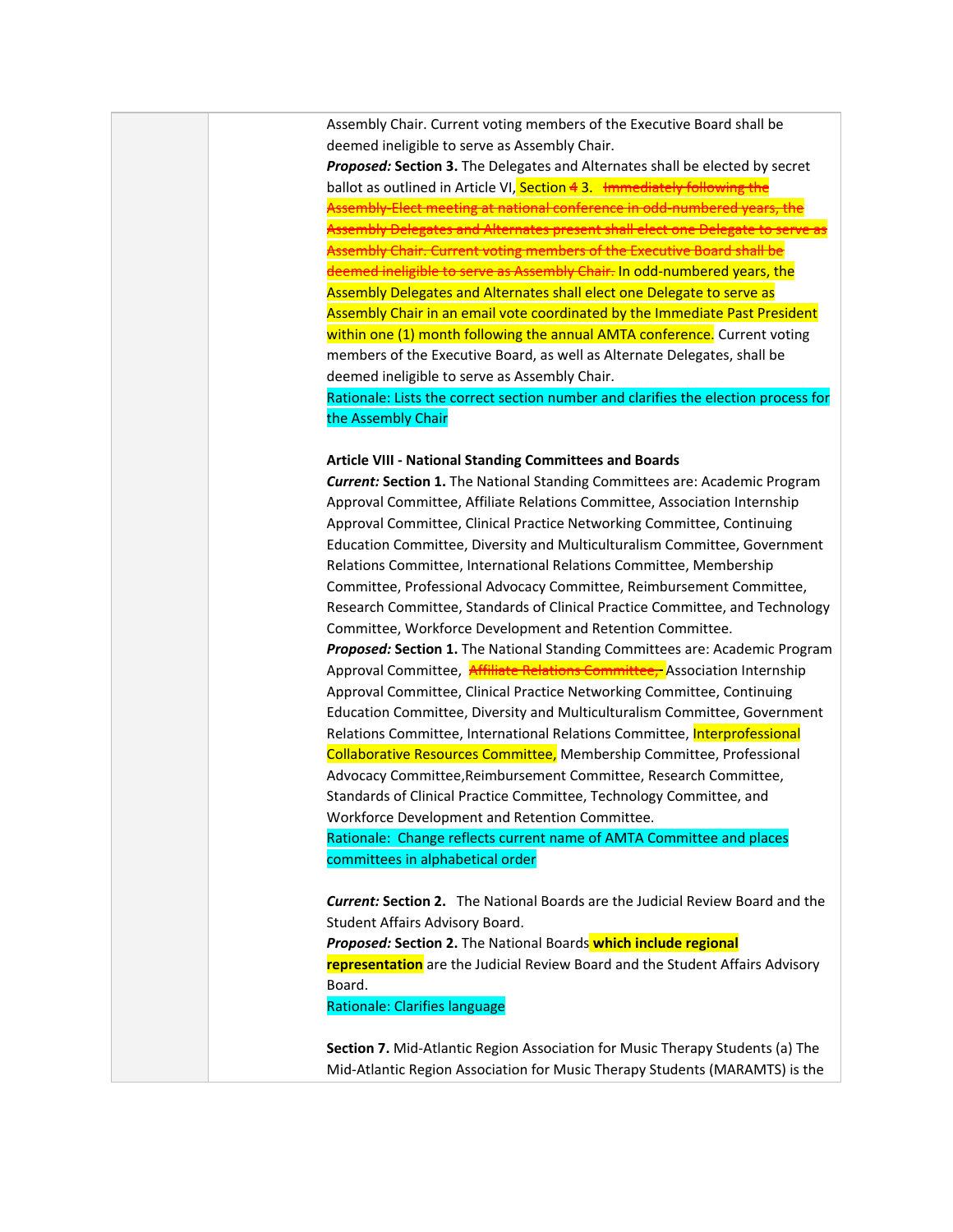official student organization of the MAR and will conform to the requirements for auxiliary organizations as specified in the Bylaws.

**Section 7.** Mid-Atlantic Region Association for Music Therapy Students (a) The Mid-Atlantic Region Association for Music Therapy Students (MARAMTS) is the official student organization of the MAR and will conform to the requirements for auxiliary organizations as specified in the Bylaws. Rationale: Removal of redundant wording

# **Article IX - Regional Committees and Auxiliary Organizations**

*Proposed:* **Section 6.** The Historical Preservation Committee shall consist of the Historian and Archivist, who shall serve as Co-Chairs, the Immediate Past President, a student representative, and other members deemed necessary by the Co-Chairs. Duties of the Historical Preservation Committee are to serve as a resource for MAR members interested in historical research; submit articles to the regional newsletter; coordinate the presentation of historical sessions at the annual conference; prepare and exhibit archival materials at the MAR booth and AMTA and MAR conferences; and support and assist the Archivist in obtaining and preserving items for the Regional Archives. Rationale: New section needed to outline duties of this newly-formed committee.

## *Current:***Article X - Special Interest Groups and State Chapters**

**Section 1.** Members of the Mid-Atlantic Region may petition the Executive Board for recognition as a Special Interest Group for reasons of professional development in specialized areas of clinical practice. Members desiring to form a Special Interest Group (SIG) must present a request in writing from five (5) members stating the specialty area involved, the need for the SIG, and the educational and professional goals for the SIG. SIGs may request special programming for the annual conference and/or offer workshops and symposia in their field of specialization with the approval of the Executive Board. **Section 2.** Members desiring to form a State Chapter of the MAR must present a request in writing, a copy of their Constitution and Bylaws and a current roster to the MAR President. These documents must be re-submitted when changes are made.

**Section 3.** SIGs and State Chapters may request special programming or meetings for the annual conference and/or offer workshops and symposia in their field of specialization with the approval of the Executive Board. Recognition is contingent upon an affirmative majority vote of the Executive Board.

*Proposed:* **Article X - Special Interest Groups and State Chapters Associations Section 1.** Members of the Mid-Atlantic Region may petition the Executive Board for recognition as a Special Interest Group for reasons of professional development in specialized areas of clinical practice. Members desiring to form a Special Interest Group (SIG) must present a request in writing from five (5) members stating the specialty area involved, the need for the SIG, and the educational and professional goals for the SIG. SIGs may request special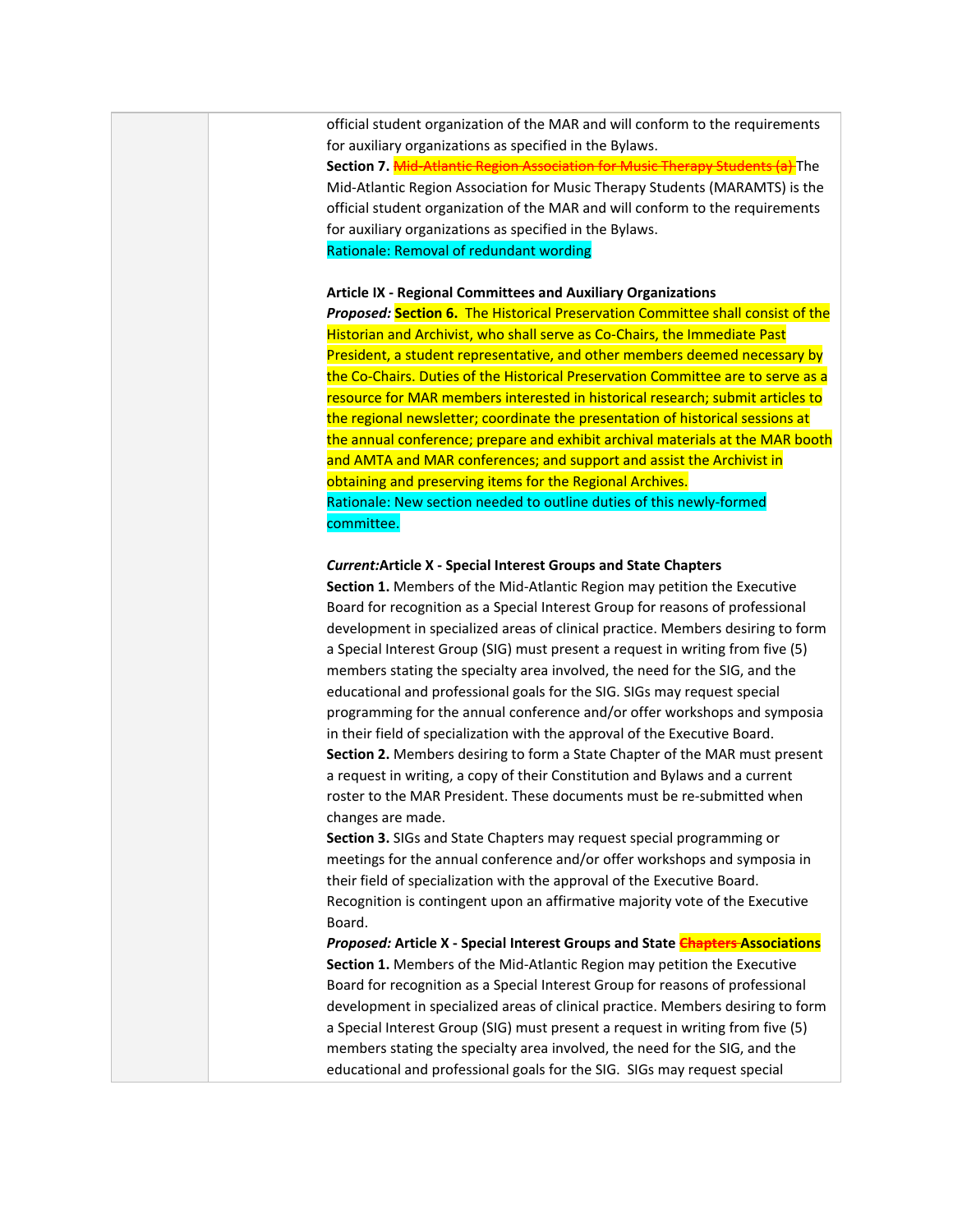|                                                                                                                    | programming for the annual conference and/or offer workshops and symposia<br>in their field of specialization with the approval of the Executive Board.<br>Section 2. Members desiring to form a State <b>Chapters</b> Associations of the MAR<br>must present a request in writing, a copy of their Constitution and Bylaws and a<br>current roster to the MAR President. These documents must be re-submitted<br>when changes are made.<br>Section 3. SIGs and State <b>Chapters Associations</b> may request special<br>programming or meetings for the annual conference and/or offer workshops<br>and symposia in their field of specialization with the approval of the Executive<br>Board. Recognition is contingent upon an affirmative majority vote of the<br>Executive Board.<br>Rationale: Currently, all states that have associations are named as such |
|--------------------------------------------------------------------------------------------------------------------|-----------------------------------------------------------------------------------------------------------------------------------------------------------------------------------------------------------------------------------------------------------------------------------------------------------------------------------------------------------------------------------------------------------------------------------------------------------------------------------------------------------------------------------------------------------------------------------------------------------------------------------------------------------------------------------------------------------------------------------------------------------------------------------------------------------------------------------------------------------------------|
| <b>CONCLUSION</b>                                                                                                  | See "Discussion" segment points.                                                                                                                                                                                                                                                                                                                                                                                                                                                                                                                                                                                                                                                                                                                                                                                                                                      |
| ACTION ITEMS See "Action Items" on page ** of Minutes<br><b>PERSON RESPONSIBLE</b><br><b>DEADLINE</b><br>document. |                                                                                                                                                                                                                                                                                                                                                                                                                                                                                                                                                                                                                                                                                                                                                                                                                                                                       |
|                                                                                                                    |                                                                                                                                                                                                                                                                                                                                                                                                                                                                                                                                                                                                                                                                                                                                                                                                                                                                       |

| <b>DISCUSSION</b>                                                                               | <b>PAST PRESIDENT</b><br><b>JULIE NEAL</b><br>Not much to report; answering and mentoring Mike as he continues his role of president, and<br>acting as a member of the financial committee. |  |                 |
|-------------------------------------------------------------------------------------------------|---------------------------------------------------------------------------------------------------------------------------------------------------------------------------------------------|--|-----------------|
| <b>CONCLUSION</b>                                                                               | See "Discussion" segment points.                                                                                                                                                            |  |                 |
| ACTION ITEMS See "Action Items" on page ** of Minutes<br><b>PERSON RESPONSIBLE</b><br>document. |                                                                                                                                                                                             |  | <b>DEADLINE</b> |

| <b>DISCUSSION</b>                                                  | <b>ARCHIVIST</b><br>D.<br>No report given as position is vacant. |                           |                 |
|--------------------------------------------------------------------|------------------------------------------------------------------|---------------------------|-----------------|
| <b>CONCLUSION</b>                                                  | N/A                                                              |                           |                 |
| ACTION ITEMS See "Action Items" on page ** of Minutes<br>document. |                                                                  | <b>PERSON RESPONSIBLE</b> | <b>DEADLINE</b> |

|                   | <b>HISTORIAN</b><br><b>MARK AHOLA</b>                                                                                                                                                                            |
|-------------------|------------------------------------------------------------------------------------------------------------------------------------------------------------------------------------------------------------------|
| <b>DISCUSSION</b> | 1. At MAR conference this year, we will have the following:<br>Fireside chat concurrent session on AMTA unification with Ken Aigen and Bryan<br>а.<br>Hunter on Thursday, April 12 at 4 p.m (will be videotaped) |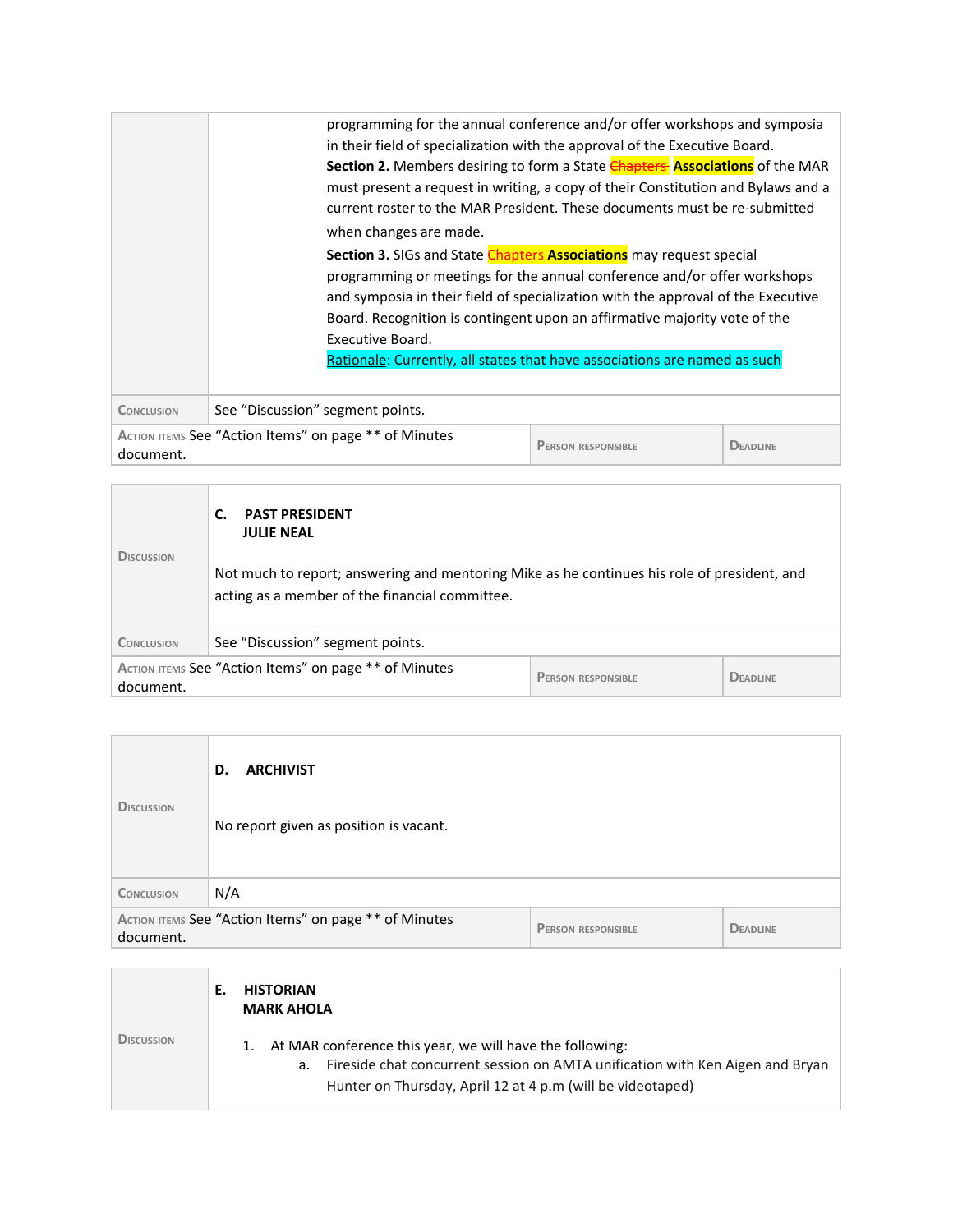|                     | SLA (Student Leadership Academy) activity on history of MAR on Thursday, April<br>b.<br>12 at 9 a.m.<br>Historical videos and MAR trivia at the MAR booth<br>C <sub>1</sub><br>In an email blast, I solicited MAR members to bring relevant items for the archives to<br>2.<br>conference, and one contacted me about it so far. Perhaps the board can tour the<br>archives at conference. Here is a link to a finding aid of what we currently have in the<br>archives. https://drive.google.com/drive/folders/0B2SF9SdBW26VRjEzZUxRdnljS2s<br>Mark spoke with Bill Davis and created a transcript of what he shared regarding our<br>3.<br>archives and digitizing them. I have a few items to add to the archives while in<br>Pittsburgh and one member contacted me with items to add as a result of a recent email<br>soliciting for items.                                                                                                                                                                                                                                                                                                                                                                                                                                                                                                                                                                      |
|---------------------|-----------------------------------------------------------------------------------------------------------------------------------------------------------------------------------------------------------------------------------------------------------------------------------------------------------------------------------------------------------------------------------------------------------------------------------------------------------------------------------------------------------------------------------------------------------------------------------------------------------------------------------------------------------------------------------------------------------------------------------------------------------------------------------------------------------------------------------------------------------------------------------------------------------------------------------------------------------------------------------------------------------------------------------------------------------------------------------------------------------------------------------------------------------------------------------------------------------------------------------------------------------------------------------------------------------------------------------------------------------------------------------------------------------------------|
|                     | The Historical Committee had a few phone conferences and has proposed being added<br>4.<br>to the constitution and bylaws. See section below in the bylaws:<br>Section 6. The Historical Preservation Committee shall consist of the Historian<br>a <sub>r</sub><br>and Archivist, who shall serve as Co-Chairs, the Immediate Past President, a<br>student representative, and other members deemed necessary by the<br>Co-Chairs. Duties of the Historical Preservation Committee are to serve as a<br>resource for MAR members interested in historical research; submit articles to<br>the regional newsletter; coordinate the presentation of historical sessions at<br>the annual conference; prepare and exhibit archival materials at the MAR booth<br>and AMTA and MAR conferences; and support and assist the Archivist in<br>obtaining and preserving items for the Regional Archives.<br>Here is a link to historical documents that I've been working on, including an updated<br>5.<br>timeline of the MAR that we can all add to via google doc, historical games, and other<br>items:<br>https://docs.google.com/document/d/1E2SYHzkVkp_NaS-rZWAFEIrbc5MmaHS2ykDaMA<br>KaQDA/edit<br>Members are able to add important dates/items to the document<br>a.<br>Next tasks include: Charging the committee with tasks to preserve and promote the<br>6.<br>history of MAR, creating a historian handbook. |
| <b>CONCLUSIONS</b>  | See "Discussion" segment points.                                                                                                                                                                                                                                                                                                                                                                                                                                                                                                                                                                                                                                                                                                                                                                                                                                                                                                                                                                                                                                                                                                                                                                                                                                                                                                                                                                                      |
| <b>ACTION ITEMS</b> | <b>PERSON RESPONSIBLE</b><br><b>DEADLINE</b>                                                                                                                                                                                                                                                                                                                                                                                                                                                                                                                                                                                                                                                                                                                                                                                                                                                                                                                                                                                                                                                                                                                                                                                                                                                                                                                                                                          |
| document.           | ACTION ITEMS See "Action Items" on page ** of Minutes                                                                                                                                                                                                                                                                                                                                                                                                                                                                                                                                                                                                                                                                                                                                                                                                                                                                                                                                                                                                                                                                                                                                                                                                                                                                                                                                                                 |

|            | F. | <b>MEMBERSHIP</b><br><b>MING YUAN LOW</b>                                                                                                                                                                                                                                                                                                                                                                                                                                                     |
|------------|----|-----------------------------------------------------------------------------------------------------------------------------------------------------------------------------------------------------------------------------------------------------------------------------------------------------------------------------------------------------------------------------------------------------------------------------------------------------------------------------------------------|
| DISCUSSION |    | Member Status Updates<br>1.<br>a. We ended $1^{st}$ quarter of the 2018 with a total of 705 MAR members. This is a<br>10-member decrease from previous year ( $1st$ quarter) and a 61- member<br>decreases from 2016 Q1. We've seen a 21-member decrease in graduate<br>students from the 2017 Q1. The largest increase was seen among our<br>professional members (+12). Student membership remained flat (+1). Member<br>numbers for this year and the previous years are as follows:<br>b. |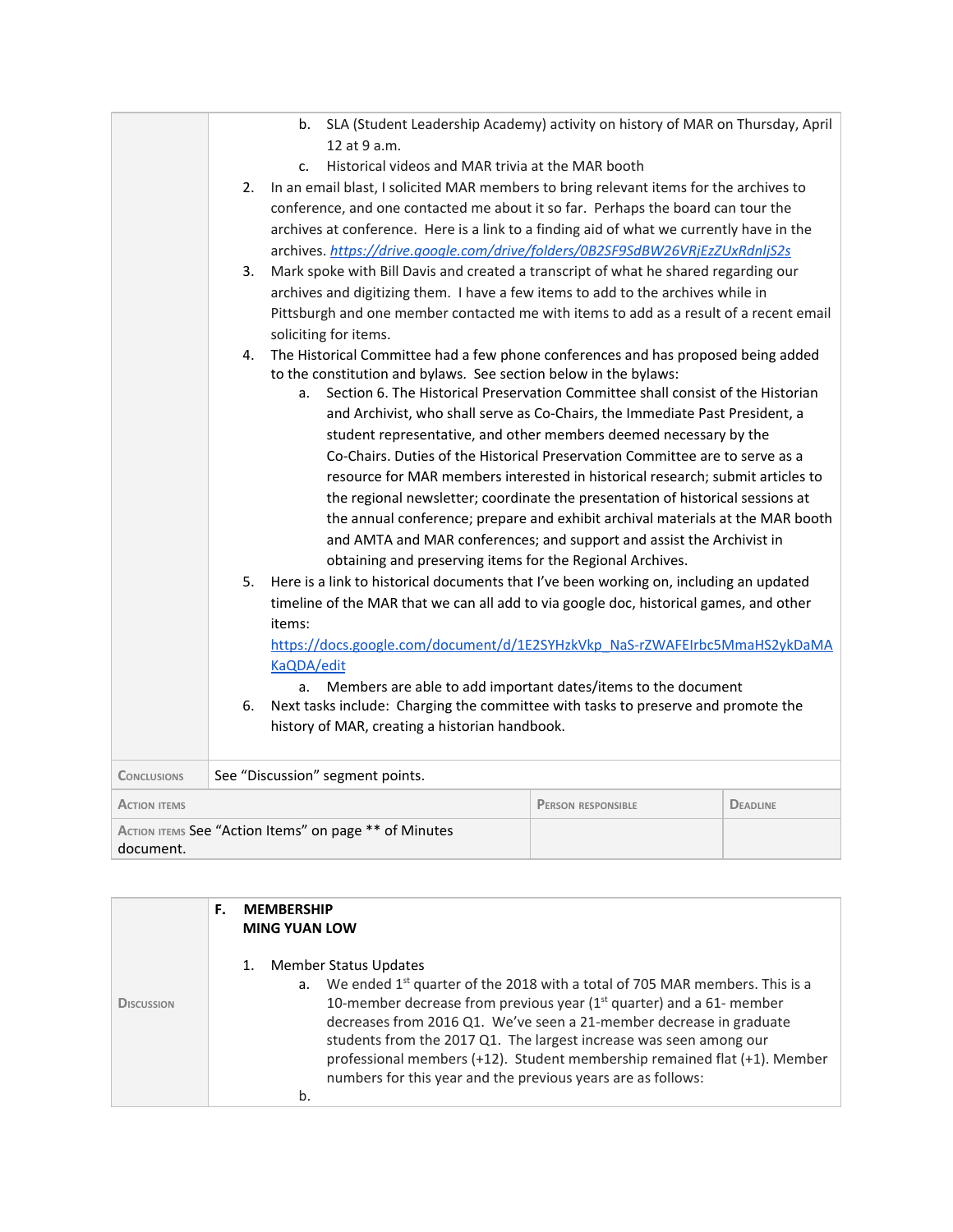| <b>Member</b><br>Category | 3/31/18      | 3/31/17        | 3/31/16        | 3/31/15        |
|---------------------------|--------------|----------------|----------------|----------------|
| Affiliate                 | 6            | $\overline{2}$ | 3              | $\overline{4}$ |
| Associate                 | 7            | $\overline{7}$ | 10             | 10             |
| Honorary<br>Life          | 6            | 6              | 6              | 7              |
| Inactive                  | $\mathbf{1}$ | $\overline{2}$ | $\overline{2}$ | $\mathbf{1}$   |
| Life                      | 0            | $\mathbf{1}$   | $\mathbf{1}$   | $\mathbf{1}$   |
| Patron                    | $\mathbf{1}$ | 0              | $\mathbf{1}$   | $\mathbf{1}$   |
| Professional              | 412          | 405            | 442            | 416            |
| Retired                   | 16           | 16             | 13             | 14             |
| <b>Grad Student</b>       | 84           | 105            | 86             | 122            |
| Student                   | 172          | 171            | 202            | 187            |
| <b>TOTAL</b>              | 705          | 715            | 766            | 763            |

2. Member Support, Scholarships, & Awards

a. Janet C Murphy Scholarship report

i. With the guidance of Donna Polen, we have successfully transitioned to naming the regional conference awards the Janet C Murphy Scholarships. While Janet's niece is unable to make it to this year's award ceremony, we will be honoring her with a few powerpoint slides provided by Donna Polen during the ceremony. The recipients of the scholarship will also be present to receive the certificate and award.

- 1. The winners of this year's Janet C Murphy Scholarship are:
	- a. Emily Y Frantz Professional member
		- b. Sara Miller Student member (Molloy College)
- 2. Applications for the 2019 Janet C Murphy Scholarship are due by December 31, 2018. The link to the award application and guidelines is[:](https://docs.google.com/document/d/1osBPyMAT8tYm4luHVcJNWhxSd3VdOFZ8dthi1AhRGeo/edit)

[https://docs.google.com/document/d/1osBPyMAT8tYm4luHV](https://docs.google.com/document/d/1osBPyMAT8tYm4luHVcJNWhxSd3VdOFZ8dthi1AhRGeo/edit) [cJNWhxSd3VdOFZ8dthi1AhRGeo/edit](https://docs.google.com/document/d/1osBPyMAT8tYm4luHVcJNWhxSd3VdOFZ8dthi1AhRGeo/edit).

a. Online Application:

[https://docs.google.com/forms/d/e/1FAIpQLSfSrtDls](https://docs.google.com/forms/d/e/1FAIpQLSfSrtDlsHgyKZVJT_SHdZe5gFH-Ax9iBqhRGQKDgcA3aqKOcw/viewform?usp=sf_link) [HgyKZVJT\\_SHdZe5gFH-Ax9iBqhRGQKDgcA3aqKOcw/](https://docs.google.com/forms/d/e/1FAIpQLSfSrtDlsHgyKZVJT_SHdZe5gFH-Ax9iBqhRGQKDgcA3aqKOcw/viewform?usp=sf_link) [viewform?usp=sf\\_link](https://docs.google.com/forms/d/e/1FAIpQLSfSrtDlsHgyKZVJT_SHdZe5gFH-Ax9iBqhRGQKDgcA3aqKOcw/viewform?usp=sf_link)

b. \*Please note that there is a discrepancy between th[e](https://docs.google.com/document/d/1osBPyMAT8tYm4luHVcJNWhxSd3VdOFZ8dthi1AhRGeo/edit) [document](https://docs.google.com/document/d/1osBPyMAT8tYm4luHVcJNWhxSd3VdOFZ8dthi1AhRGeo/edit) and the [online](https://docs.google.com/forms/d/1ke5EXjTzDhGFFD7iW_rZKtEbGhR27Ugr3Q9t3T-G_ZE/edit) form: the application dates are not the same. Recommendation: amend the document to reflect the dates listed on the online form. Rationale: the later date is during the registration period for conference.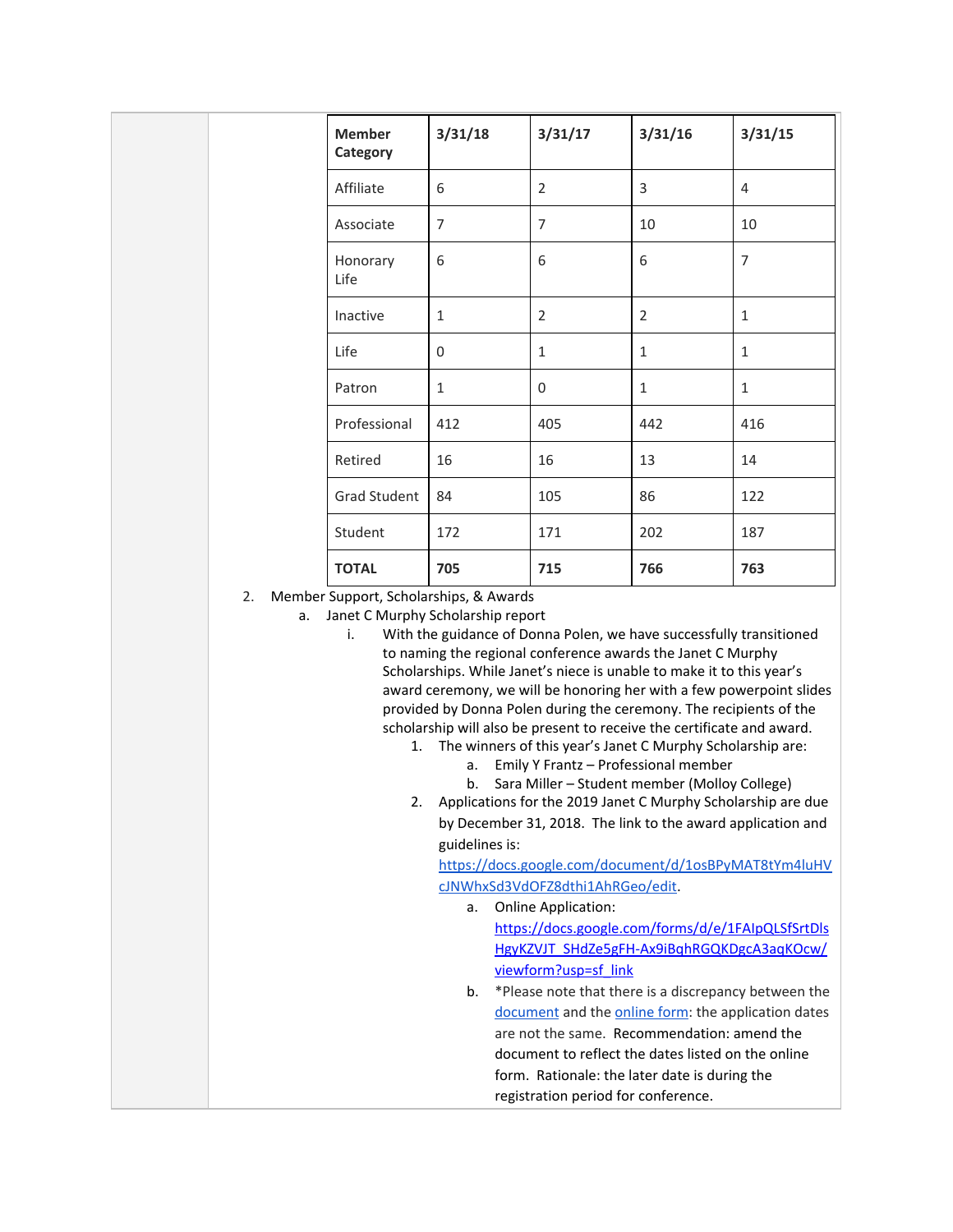| The Mid-Atlantic Region Professional Development Award:<br>b.             |
|---------------------------------------------------------------------------|
| i.<br>This award offers monetary assistance to support the ongoing growth |
| and advancement of MAR members. An award in the amount of \$300           |
| will be offered to one (1) professional member to aid in career-related   |
| expenses (e.g. continuing education fees, the purchase of instruments,    |
| etc.) that contribute to the continued improvement of professional        |
| knowledge, competence, skill, and effectiveness.                          |
| There does not appear to have been any awards made for<br>1.              |
| 2018. This will be a point of awareness for the 2019 award.               |
| There has been some discussion with Clare Arenzia Wiemann                 |
| about making supervision more affordable to members.                      |
| There was an announcement made on Facebook but<br>a.                      |
| no one had appolied for it. Suggestion was made to                        |
| use constant contact (collaborate with Mark) to                           |
| reach members.                                                            |
| Suggestion was made from Carol Ann (brought up by<br>b.                   |
| Ming Yuan) to have a committee for Membership, as                         |
| scholarships take up a lot of time and energy and are                     |
| not meant for one person. Also, to have people for                        |
| membership to reach out to and let them know that                         |
| the committee is available to be reached.                                 |
| Julie mentioned that she wants to clarify that the<br>c.                  |
| award is for someone receiving supervision.                               |
| Proposal 1: Amend the language of the Professional<br>d.                  |
| Development Award to explicitly state that                                |
| supervision is an acceptable expenditure.                                 |
| Rationale: Supervision is an accepted by the CBMT                         |
| for continuing music therapy education credits. The                       |
| professional development award already covers                             |
| "continuing education fees"; the change in the                            |
| language to make supervision an explicitly approved                       |
| expenditure may encourage more music therapists                           |
| to apply for the award.                                                   |
| Proposal 2: Increase the number of awards from one                        |
| (1) to five (5).                                                          |
| Rationale: The professional development award is                          |
| not a competitive award. This is a way for members                        |
| to benefit from membership and improve their                              |
| ability to practice and innovate. Therefore, the                          |
| number of awards should be increased.                                     |
| Applications for the 2019 Mid-Atlantic Region Professional<br>2.          |
| Development Award are due by December 31, 2018. The link                  |
| to the award application and guidelines is:                               |
| https://docs.google.com/document/d/1hwWjMYShc2ux3g_dFN1i3zM               |
| 1Gf4vmBR0L-QKWRS4C1o/edit                                                 |
| Online Application: https://goo.gl/forms/FEY3b8C3jQTKVK3k2                |
| The Mid-Atlantic Region Student Scholarship Fund (\$1000):<br>c.          |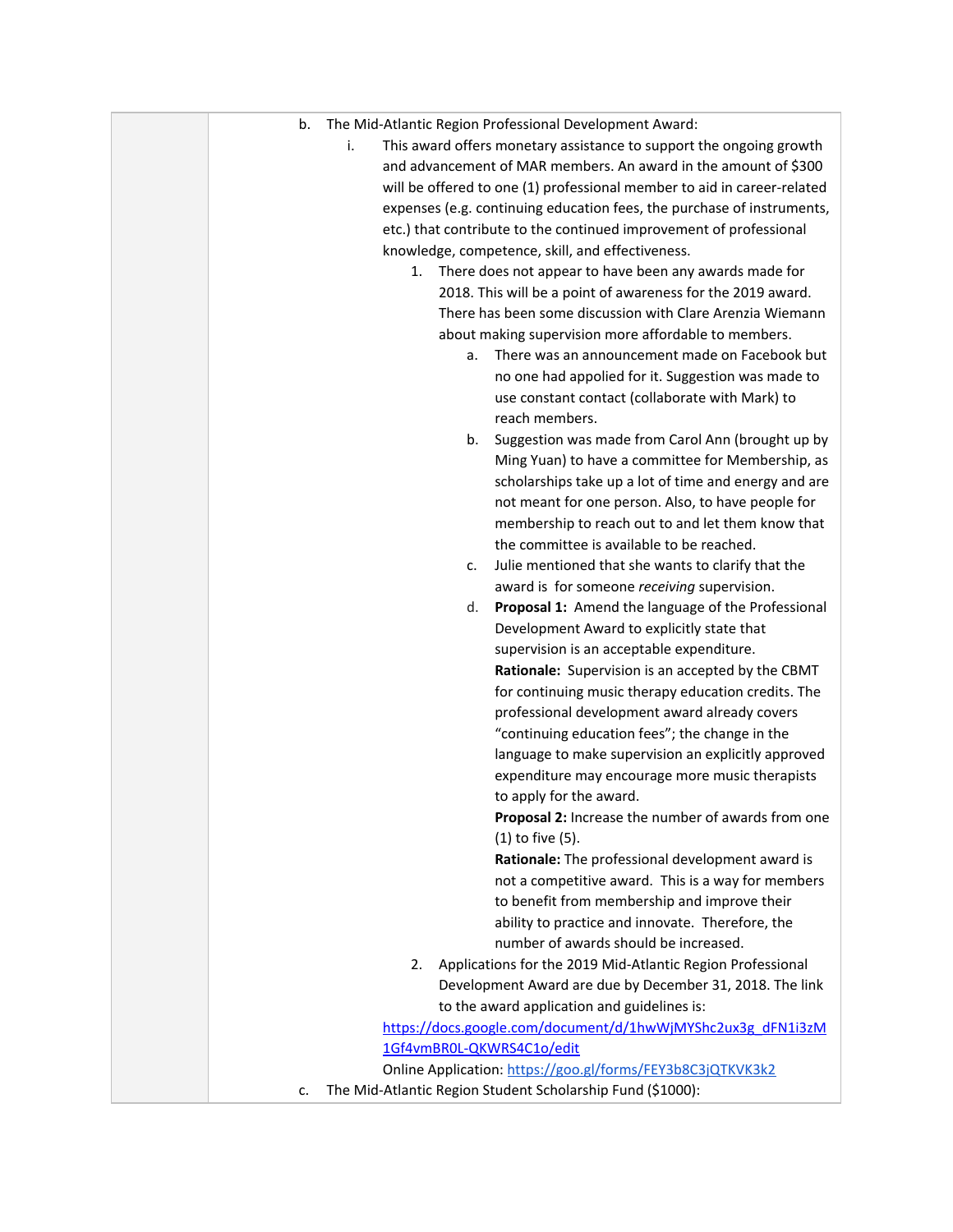The Mid-Atlantic Region Student Scholarship Fund offers monetary assistance to the educational advancement of undergraduate and graduate student members. An award in the amount of \$1000 will be offered annually to one (1) degree seeking member to offset the cost of attendance at an AMTA approved music therapy program. Academic cost may include tuition, fees, books, and/or room and board. There don't appear to have been any awards made for 2018. This will be a point of awareness for the 2019 award. i. Student-awarded scholarships should only be under their line. 1. Jason and Brigette will work together to make a better system for the scholarships. a. \*Mike will ask secretary to review minutes to find out about the student scholarship fund and where that came from and what it's purpose of. From minutes (perhaps from Rochester?) b. Membership, student advisory and treasurer should get together to make a list of scholarships, where the money is coming from, and who's in charge of which one, and where the applications live. Applications for the 2019 Mid-Atlantic Region Student Scholarship Fund are due by October 1, 2018. The link to the award application and guidelines is: [https://docs.google.com/document/d/1QKWUlonqk4n6VBIMtss79iuwPkzZyfz3](https://docs.google.com/document/d/1QKWUlonqk4n6VBIMtss79iuwPkzZyfz36W-KTHajlfc/edit) [6W-KTHajlfc/edit](https://docs.google.com/document/d/1QKWUlonqk4n6VBIMtss79iuwPkzZyfz36W-KTHajlfc/edit) Online Application: [https://docs.google.com/forms/d/e/1FAIpQLScRRAhIaLQQeYqCK2qngxTZYexOE](https://docs.google.com/forms/d/e/1FAIpQLScRRAhIaLQQeYqCK2qngxTZYexOEQ0JOe6xwzb2AUpqRkgjdw/viewform?usp=sf_link) [Q0JOe6xwzb2AUpqRkgjdw/viewform?usp=sf\\_link](https://docs.google.com/forms/d/e/1FAIpQLScRRAhIaLQQeYqCK2qngxTZYexOEQ0JOe6xwzb2AUpqRkgjdw/viewform?usp=sf_link) d. The Mid-Atlantic Region Scholarship for Racial Minority Students: The Mid-Atlantic Region Scholarship for Racial Minority Students (title change per the November St. Louis, MO meeting) is a new award *(pending approval)* specifically designed to contribute to the advancement of minority students within the field of music therapy. An award in the amount of \$1000 will be offered to one (1) racially underrepresented degree seeking member to offset the cost of attendance at an AMTA approved music therapy program. Academic cost may include tuition, fees, books, and/or room and board. Applications for the 2019 Mid-Atlantic Region Scholarship for Racial Minority Students would be due October 1 of each year with notification by December 31, of that year. The link to the award application and guidelines is: [https://docs.google.com/document/d/1E47kMsE4ZMopz8Dijj9z3u-pf4UEZ-BLW](https://docs.google.com/document/d/1E47kMsE4ZMopz8Dijj9z3u-pf4UEZ-BLWfhtnZ_qMXo/edit) [fhtnZ\\_qMXo/edit](https://docs.google.com/document/d/1E47kMsE4ZMopz8Dijj9z3u-pf4UEZ-BLWfhtnZ_qMXo/edit) i. This scholarship was already there, just needed to change the name (approved already reflecting the language matching Jenny Shinn). Online Application: [https://docs.google.com/forms/d/e/1FAIpQLScwGql8QOEGPi\\_Xr\\_PnnEZP1heY](https://docs.google.com/forms/d/e/1FAIpQLScwGql8QOEGPi_Xr_PnnEZP1heYWFkNZHfBqAlQ8Nsj7sJjMA/viewform?usp=sf_link) [WFkNZHfBqAlQ8Nsj7sJjMA/viewform?usp=sf\\_link](https://docs.google.com/forms/d/e/1FAIpQLScwGql8QOEGPi_Xr_PnnEZP1heYWFkNZHfBqAlQ8Nsj7sJjMA/viewform?usp=sf_link) Recess called at 9:59 PM. Call to order 4/12/18 at 9:06 AM.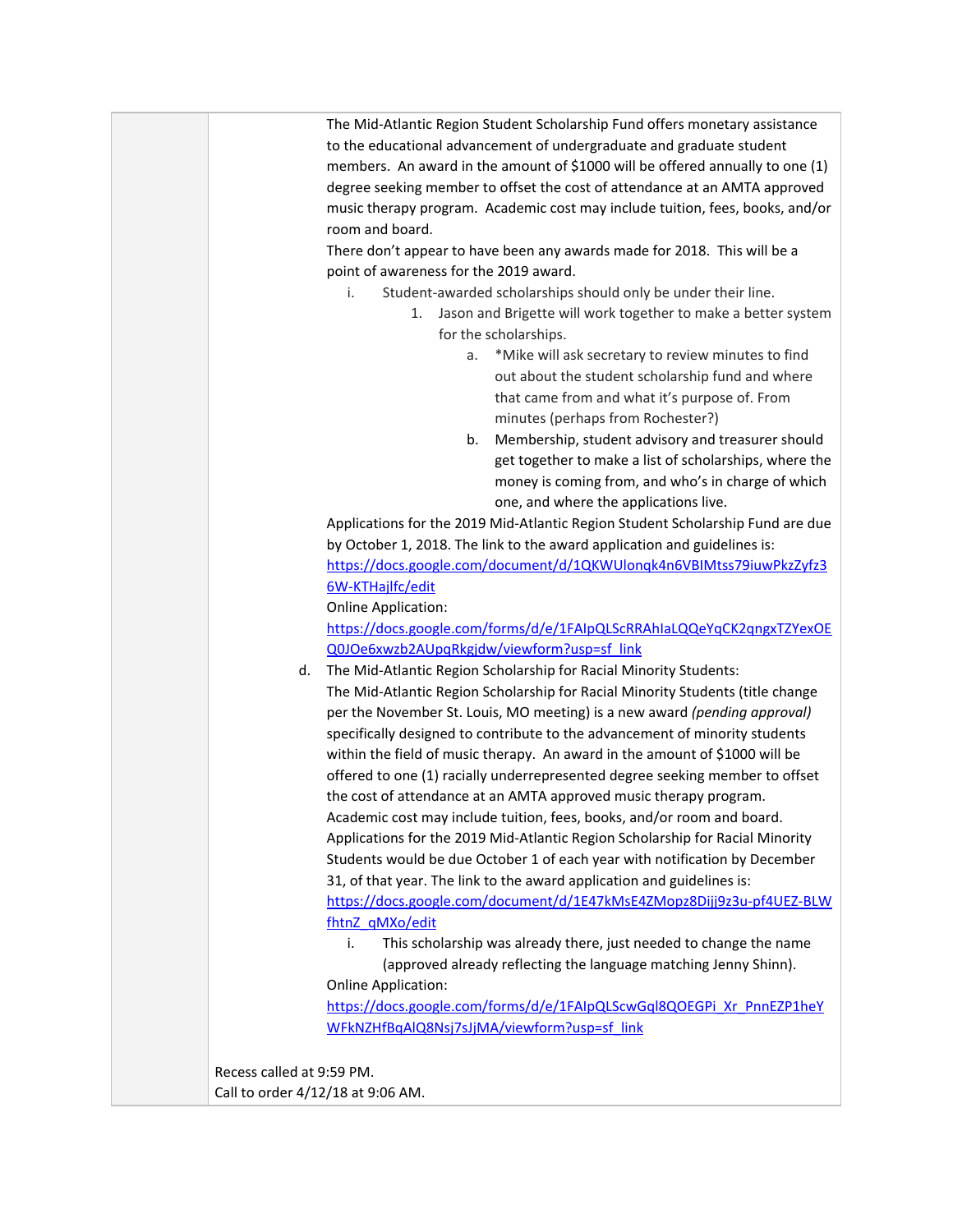|  | * Meeting is open to all members. Welcome Christa from Greensburg! |
|--|--------------------------------------------------------------------|
|--|--------------------------------------------------------------------|

\* Due to issue with voting, Ming Yuan is now Chair of Membership, Carol Ann is aware.

- e. The Mid-Atlantic Region Advanced Training Scholarship: The Mid-Atlantic Region Advanced Training Scholarship is a new award *(pending approval)*. MAR is a unique region that hosts several different advanced methods in music therapy training programs. However, these trainings do require some financial commitment that is a burden to trainees. Therefore, we are suggesting that MAR creates a scholarship specifically to aid MAR members in getting trained in advanced MT methods. The benefits include:
	- i. Supporting the clinical growth of MAR members
	- ii. Supporting the economy of MAR members who are advanced methods trainers.
	- iii. Benefiting the existing and potential clients within the MAR region.
	- iv. Continuing the passing of knowledge of advanced methods.

We have identified the following criteria for this scholarship:

- v. Applicant must be a member of MAR (professional and/or graduate student)
- vi. Applicant has been accepted into the advanced training program
- vii. Training program must be a CMTE approved site, located within MAR.
- viii. Trainer of the program must be a member of MAR

**Cost of training.** We have found that the cost of training varies drastically depending on type of program, level of training, and requirements of training. For now, we will consider one training as the entire duration of the training. It could last anywhere between a weekend to two years. The following is an inexhaustive list of trainings to provide some context for the award amounts suggested below:

- ix. Music Together
	- 1. Three days \$525
- x. Nordoff-Robbins Music Therapy Level One
	- 1. On-Site training 1 year \$8870
- xi. Vocal Psychotherapy
	- 1. On-site training 2 years \$4320
- xii. Analytic Music Therapy
	- 1. Phase One \$850
	- 2. Phase Two \$1850
	- 3. Phase Three \$5750
	- 4. Phase Four \$2700 (must be a client to be certified)
- xiii. BMGIM
	- 1. Level One \$625 \$800
	- 2. Level two \$950
	- 3. Level three \$900 (must be a client to be certified)

We are suggesting to give out one scholarship a year, but in in the following tiers: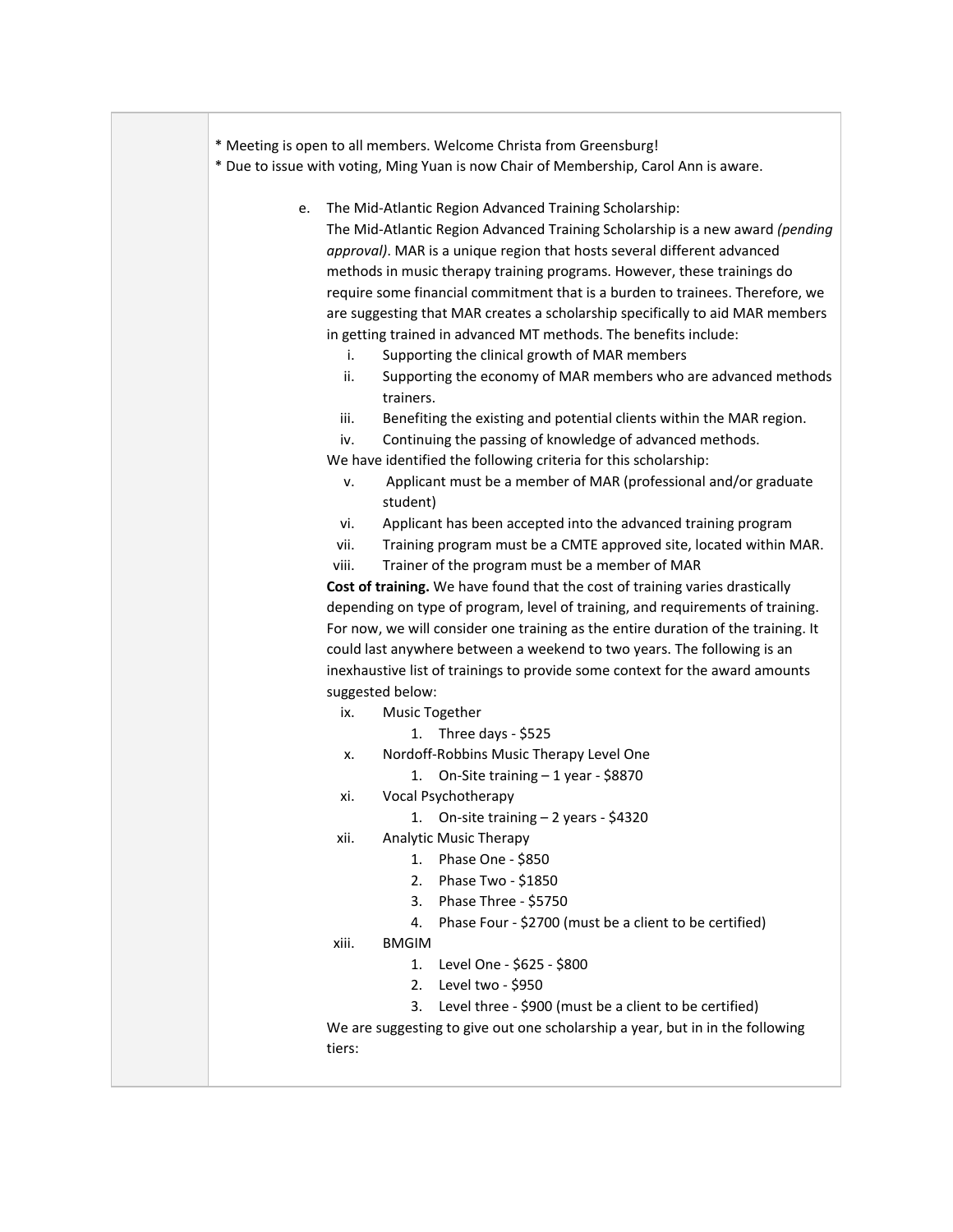|  | Cost of training                    | Suggested Scholarship                                                      |                                                                                                                                                                                                                                 |
|--|-------------------------------------|----------------------------------------------------------------------------|---------------------------------------------------------------------------------------------------------------------------------------------------------------------------------------------------------------------------------|
|  |                                     |                                                                            |                                                                                                                                                                                                                                 |
|  | \$2000 and above                    | \$1000                                                                     |                                                                                                                                                                                                                                 |
|  |                                     |                                                                            |                                                                                                                                                                                                                                 |
|  | \$1000 and above                    | \$500                                                                      |                                                                                                                                                                                                                                 |
|  |                                     |                                                                            |                                                                                                                                                                                                                                 |
|  | \$500 and above                     | \$200                                                                      |                                                                                                                                                                                                                                 |
|  |                                     |                                                                            |                                                                                                                                                                                                                                 |
|  |                                     |                                                                            |                                                                                                                                                                                                                                 |
|  | scholarship start in Fall 2018.     | year, totaling of three scholarships a year - \$1700. We hope to have this | If money is not an issue, we would like to suggest one scholarship per tier per                                                                                                                                                 |
|  | xiv.<br>XV.                         | These opportunities should benefits members and/or businesses.             | Needs to be clarified - because some of these trainings are necessarily                                                                                                                                                         |
|  | xvi.                                | taught by MT's.                                                            | Suggestion was made that perhaps these trainings/scholarship, as they<br>are to benefit MAR members, should be done within the MAR region                                                                                       |
|  | xvii.                               | and taught by MAR members.                                                 | Donna made the suggestion that we may want to reach out to and gain                                                                                                                                                             |
|  | xviii.                              | some information from the Advisory on Specialized Training.                | Gary suggested that instead of listing out all of the trainings, list HOW<br>you are defining advanced/specialized trainings, so that if a member<br>wants to seek a training that isn't listed but fits within the guidelines, |
|  | xix.                                | they could apply for the scholarship.                                      | *Mike will refer back to the Membership committee for fall business                                                                                                                                                             |
|  | meeting                             |                                                                            |                                                                                                                                                                                                                                 |
|  | f.<br>i.                            | The Mid-Atlantic Region Supervision Support                                | In contact with Clare Arezina Wiemann to determine whether it is                                                                                                                                                                |
|  |                                     |                                                                            | feasible to structure a grant to provide financial assistance to music                                                                                                                                                          |
|  |                                     | therapists seeking supervision.                                            |                                                                                                                                                                                                                                 |
|  | Arts Advocacy Day Scholarship<br>g. |                                                                            |                                                                                                                                                                                                                                 |
|  | i.                                  | In contact with Amy Rogers-Smith                                           |                                                                                                                                                                                                                                 |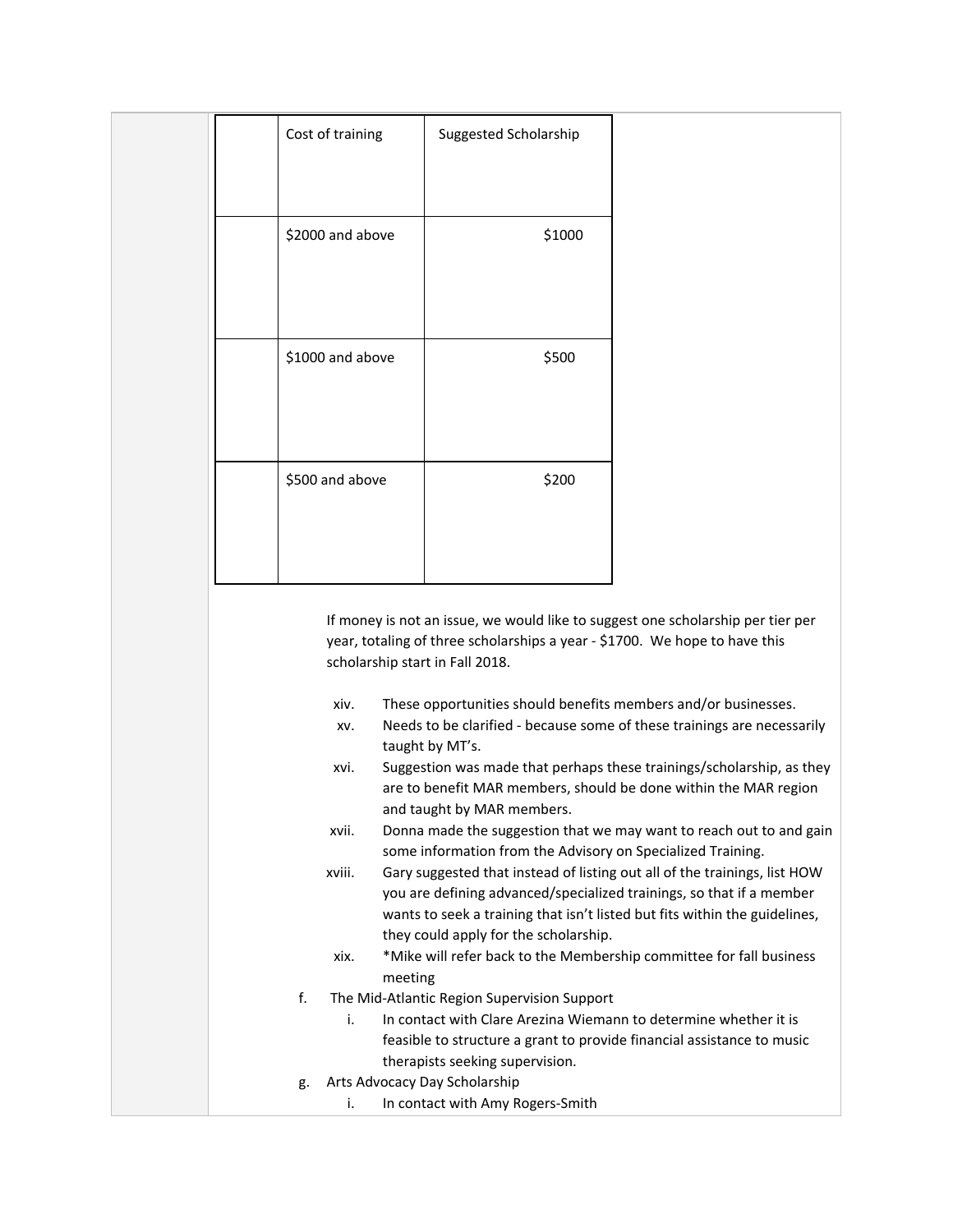|                                                       |     |    | ii.        |                                                  | Mike suggested that we need to find a way to reach                                  |                 |
|-------------------------------------------------------|-----|----|------------|--------------------------------------------------|-------------------------------------------------------------------------------------|-----------------|
|                                                       |     |    |            |                                                  | members/students about all of the scholarships that are available, as               |                 |
|                                                       |     |    |            |                                                  | well as reaching ut to faculty of academic programs to promote                      |                 |
|                                                       |     |    |            | scholarships.                                    |                                                                                     |                 |
|                                                       |     |    | iii.       |                                                  | *Mike is tasking the PR committee to work with membership to                        |                 |
|                                                       |     |    |            |                                                  | formulate procedures regarding advertising scholarships.                            |                 |
|                                                       | 3.  |    |            | Member Spotlight: Jenny Fu, MA, LCAT, MT-BC      |                                                                                     |                 |
|                                                       |     | a. |            |                                                  | http://mar-amta.org/2018/01/23/membership-spotlight-jenny-hoi-yan-fu-ma-l           |                 |
|                                                       |     |    | cat-mt-bc/ |                                                  |                                                                                     |                 |
|                                                       | 4.  |    |            |                                                  | Disaster Preparedness in the MAR: A Suggested Guide for MAR Members                 |                 |
|                                                       |     | a. |            |                                                  | It was determined that a document relating to disaster preparedness be              |                 |
|                                                       |     |    |            |                                                  | created to promote resources available to the MAR membership. This                  |                 |
|                                                       |     |    |            | document has been created and is available here: |                                                                                     |                 |
|                                                       |     |    |            |                                                  | https://docs.google.com/document/d/1mhimxpBae-18Q00orTkTohTncTW3odd                 |                 |
|                                                       |     |    |            | 2tVDLIiCdb_U/edit                                |                                                                                     |                 |
|                                                       |     | b. |            |                                                  | It will be disseminated after approval of the board. This document should be        |                 |
|                                                       |     |    |            |                                                  | made available via the MAR website and Facebook groups.                             |                 |
|                                                       |     | c. |            |                                                  | Most of the state advisories on crisis are weather-related.                         |                 |
|                                                       |     | d. |            |                                                  | We plan to have a separate page on the website for this; Jim and Gene Ann           |                 |
|                                                       |     |    |            |                                                  | have given the Board permission to list their email addresses as resources.         |                 |
|                                                       |     | e. |            |                                                  | *Mike Membership to work with ad hoc for DEI so that issues of racial violence      |                 |
|                                                       |     |    |            |                                                  | in MAR, not only natural disasters but man made disasters, so that there can be     |                 |
|                                                       |     |    |            |                                                  | resources here for members. Charge DEI committee to work with VP of                 |                 |
|                                                       |     |    |            |                                                  | membership to make sure these things are in the document.                           |                 |
|                                                       | 5.  |    |            |                                                  | Carol Ann Blank gratefully acknowledges Ming Yuan Low's work as interim VP for      |                 |
|                                                       |     |    |            |                                                  | Membership for the management of the Janet C Murphy Award, submission of the        |                 |
|                                                       |     |    |            |                                                  | member spotlight, the creation of the Mid-Atlantic Region Scholarship for Racial    |                 |
|                                                       |     |    |            |                                                  | Minority Students, the creation of the Disaster Preparedness Guide for MAR Members, |                 |
|                                                       |     |    |            |                                                  | and the creation of the Mid-Atlantic Region Advanced Training Scholarship.          |                 |
|                                                       |     | a. |            |                                                  | Regardless of who becomes Membership Chair, this sounds like a great                |                 |
|                                                       |     |    |            |                                                  | partnership, and the best scenario would be to co-chair together. Mike              |                 |
|                                                       |     |    |            |                                                  | suggested that we take a look at the job description of this position in the        |                 |
|                                                       |     |    |            |                                                  | bylaws since the position has changed greatly; Beth will continue to look at this   |                 |
|                                                       |     |    |            | and update as needed.                            |                                                                                     |                 |
|                                                       |     |    |            |                                                  |                                                                                     |                 |
| <b>CONCLUSION</b>                                     | N/A |    |            |                                                  |                                                                                     |                 |
| ACTION ITEMS See "Action Items" on page ** of Minutes |     |    |            |                                                  |                                                                                     |                 |
| document.                                             |     |    |            |                                                  | <b>PERSON RESPONSIBLE</b>                                                           | <b>DEADLINE</b> |

|                   | VICE PRESIDENT FOR CONFERENCE PLANNING<br>н.<br><b>JENNY SWANSON</b>                                                                                                                                      |
|-------------------|-----------------------------------------------------------------------------------------------------------------------------------------------------------------------------------------------------------|
| <b>DISCUSSION</b> | Conference Thank You!<br>Welcome to Pittsburgh, PA. Thank you to our conference council and the local<br>а.<br>committee for all of the planning, ideas, and dedicated work across the last 12<br>months: |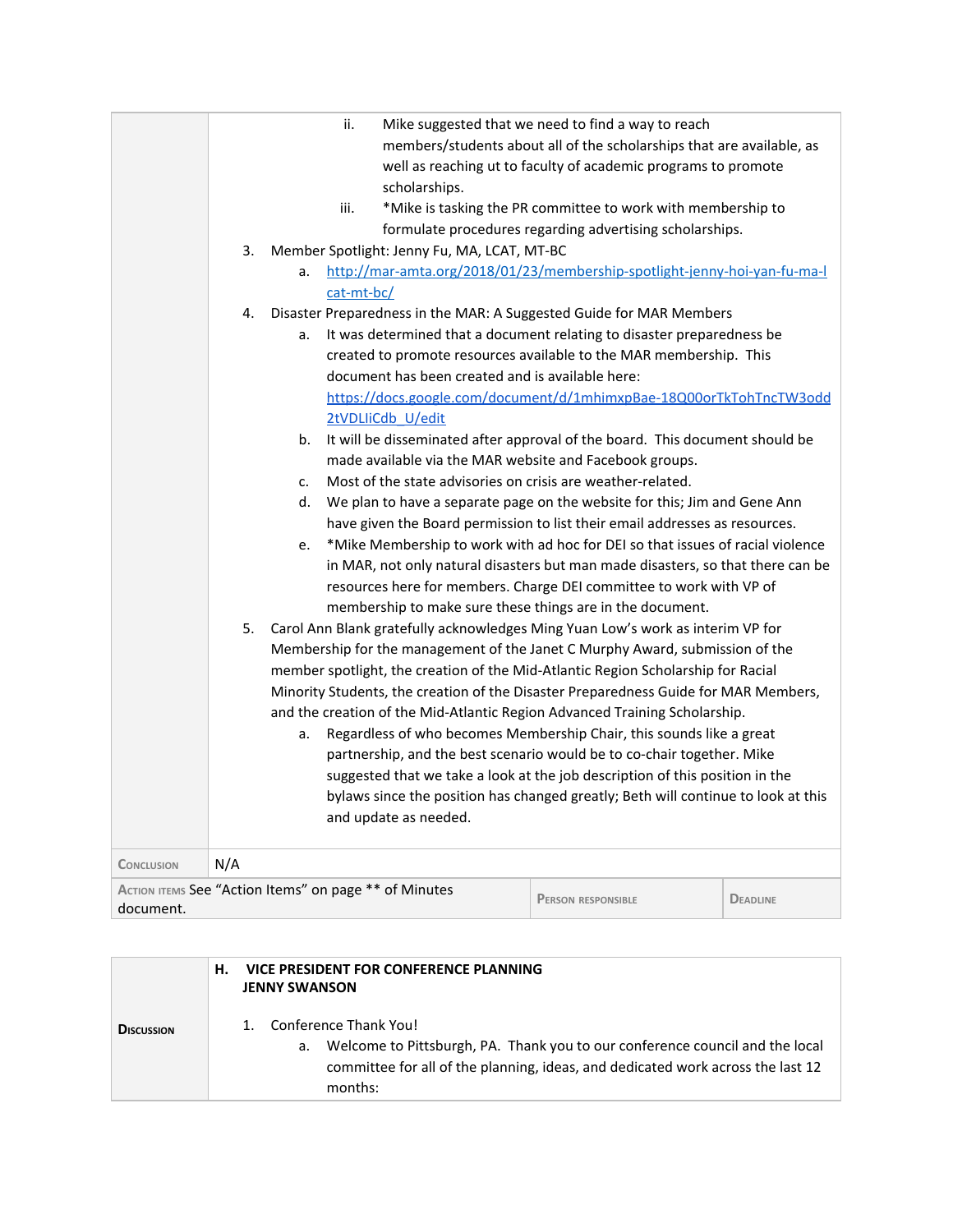- i. VP-Elect of Conference Planning: Lauren Faggiano
- ii. Regional Event Planner: Elaine Kong
- iii. Regional Exhibits: Christopher Gold
- iv. Continuing Ed Coordinator: Clare Arezina
- v. Public Relations: Tara O'Brien
- vi. Treasurer Elect: James Maxson
- vii. Networking Luncheon: Gabriela Ortiz
- viii. Local Co-Hosts: Maryann Rulapaugh, Haley Welsh
- ix. Instruments: Virginia Dougherty, Valerie Uschock
- x. Entertainment: Kory Antonacci, Nicole Steele
- xi. Exhibits/Fundraising: Brigette Sutton, Jessica Mull, with assistance from Karen Jasko
- xii. Government/PR: Sara Kiley, Sara Masters, Linda Sanders
- xiii. Registration: Elaine Abbott, Maria Carlini, Deanna Diederich
- xiv. Student Service Project: Katie Sanford
- xv. Volunteer: Jessica Jacka, Katie Harrill, Arianna Bendlin
- b. Thanks also to other MAR members who assisted in the conference planning process:
	- i. Research Committee: Gene Ann Behrens
	- ii. Student Affairs Advisor: Jason Willey
- c. Thanks as always to the MAR executive board for continued support and collaboration in this great task of conference planning!

## 2. **Pittsburgh 2018 Conference Update:**

- a. Total number of registrants as of 4/11: 697
- b. Comparison to last 2 years: 134 more than last year; 69 less than Harrisburg (although took in similar revenue) (2<sup>nd</sup> biggest conference!)
- c. Registration revenue: \$85,108 as of 4/11/18
- d. Exhibits and Sponsorship revenues: \$6625 as of 4/3/18
- e. TOTAL INCOME: estimated at \$33,848
- f. Conference offerings include 2 Pre-Conference Institutes on Neonatal MT and hospice care, 12 CMTEs including two free CMTEs, and approximately 79 concurrent session presentations (including advanced, DEI, research, and student tracks).

## 3. **Highlights of Conference Events:**

- a. David Ott Pre-Conference Institutes: Perinatal Music Therapy: Exploring, Understanding, and Implementing a Sound Clinical Practice (8 CMTE credits), Heidi Lengel, MMT, MT-BC, Certified Birth and Bereavement Doula (CD(SBD)) AND Staking a Claim: Positioning Music Therapy as a Primary Service in Integrative End-of-Life Care (6 CMTE credits), Noah Potvin, PhD, MT-BC; Jillian Argue, MMT, MT-BC; Meghan Arthur, PhD, LPC, MT-BC; Kristen O'Grady, MA, LCAT, MT-BC
- b. Opening Ceremonies: We are very excited to host Jim Donovan and the Sun King Warriors[!](http://sunkingwarriors.com/) <http://sunkingwarriors.com/>
- c. Hard Rock Cafe open mic night on Thursday, for conference attendees only!
	- i. At this same time there is a free CMTE YWCA Race and Gender Equity Center, a representative from there is coming (came from entertainment/speaker budget). Cap at 60 and it filled! Marisol and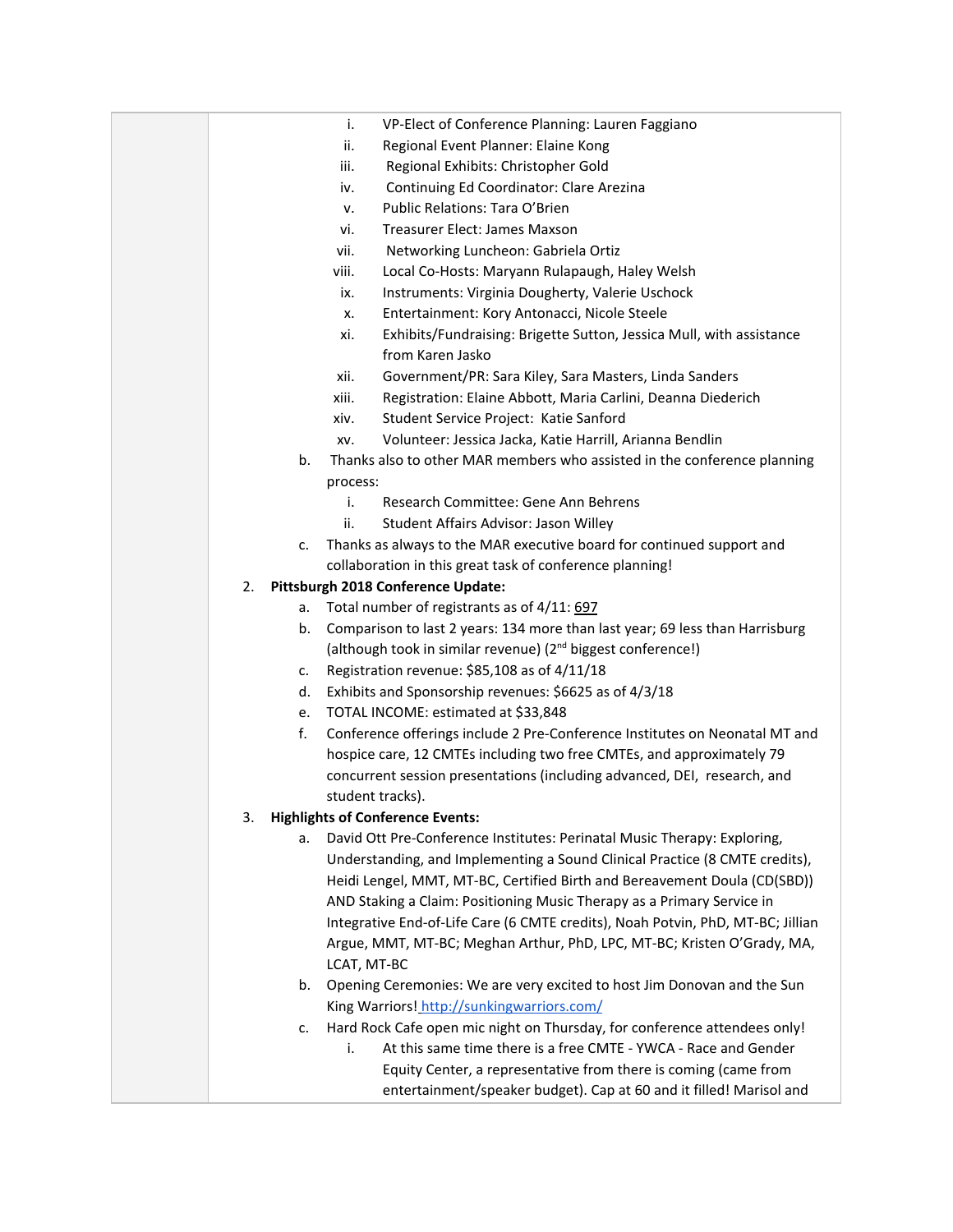|                                                                                       |    | Sue Hadley will speak at the end to tie this to clinical work. This will lift  |
|---------------------------------------------------------------------------------------|----|--------------------------------------------------------------------------------|
|                                                                                       |    | burden from the same people who are always talking about DEI issues.           |
|                                                                                       | d. | New Advanced and DEI tracks, 1-2 in each concurrent session slot. There was    |
| one cancellation.                                                                     |    |                                                                                |
| Passages featured presentations during 2 concurrent session slots, highlighting<br>e. |    |                                                                                |
| student and new professional offerings from the 2017 Passages Conference.             |    |                                                                                |
|                                                                                       | f. | Networking Luncheon: Fields of Practice planned by Gabriela Ortiz, and with    |
|                                                                                       |    | new table topics including:                                                    |
|                                                                                       |    | <b>Music Technology</b><br>i.                                                  |
|                                                                                       |    | Allies of Social Justice<br>ii.                                                |
|                                                                                       |    | <b>Cultural Responsiveness</b><br>iii.                                         |
|                                                                                       |    | Research<br>iv.                                                                |
|                                                                                       |    | Trauma<br>v.                                                                   |
|                                                                                       |    | vi.<br>Community Music Therapy with Viggo Krüger from Norway                   |
|                                                                                       |    | <b>MLE</b><br>vii.                                                             |
|                                                                                       |    | <b>Assembly of Delegates</b><br>viii.                                          |
|                                                                                       | g. | Exhibit Hall Spectacular on Friday afternoon, featuring a jazz trio from       |
|                                                                                       |    | DuQuesne University and a traditional Pittsburgh Cookie Table (and coffee)!    |
|                                                                                       | h. | Traditional Events: Awards Ceremony, Drum Circle, and Jam Rooms (Flying Sock   |
|                                                                                       |    | Monkeys)                                                                       |
| 4.                                                                                    |    | 2019 Conference                                                                |
|                                                                                       | a. | Reston, VA at the Hyatt. Dates are FRIDAY, 3/8- SUNDAY, 3/10, with PCI on      |
|                                                                                       |    | Thursday, 3/7 and a possible National Hill Day on Wednesday, 3/6.              |
|                                                                                       | b. | Local co-chairs are Rebecca Sowers and Gary Verhagen.                          |
| 5.                                                                                    |    | <b>Process Improvements/Future Efforts</b>                                     |
|                                                                                       | а. | This year we implemented a new review process for concurrent sessions, based   |
|                                                                                       |    | on the review process of CMTE's for the 2017 conference (thanks, Clare         |
|                                                                                       |    | Arezina!). This year a larger amount of reviewers reviewed a smaller amount of |
|                                                                                       |    | sessions and followed a detailed rubric, calculated an overall score, and      |
|                                                                                       |    | provided comments, which presenters received. This resulted in a smaller       |
|                                                                                       |    | number of concurrent sessions being accepted, and increased diversity in       |
|                                                                                       |    | presentation topics. We hope to continue this review process in years to come. |
|                                                                                       |    | Due to this process, they rejected more sessions than usual from the past.     |
|                                                                                       | b. | This year we also implemented the new Advanced and DEI tracks, both of which   |
|                                                                                       |    | came from conference evaluation requests. I hope to continue both of these     |
|                                                                                       |    | tracks next year, with even more emphasis on DEI, especially as we will be     |
|                                                                                       |    | neighboring the Capitol, where we unfortunately continue to see policies of    |
|                                                                                       |    | discrimination which affect our membership and our clients.                    |
|                                                                                       | c. | Budget increase likely needed                                                  |
|                                                                                       |    | Not for this year but moving forward as we most hotels need an F&B<br>i.       |
|                                                                                       |    | minimum.                                                                       |
|                                                                                       | d. | Possibility of conference or membership scholarship for a student that comes   |
|                                                                                       |    | with approximately 20 hours of data entry work to help support conference?     |
|                                                                                       |    | Rationale: Addition of app and new review process has created MANY more        |
|                                                                                       |    | hours of administrative work                                                   |
|                                                                                       |    | A lot of data entry hours because of the app and session reviews.<br>i.        |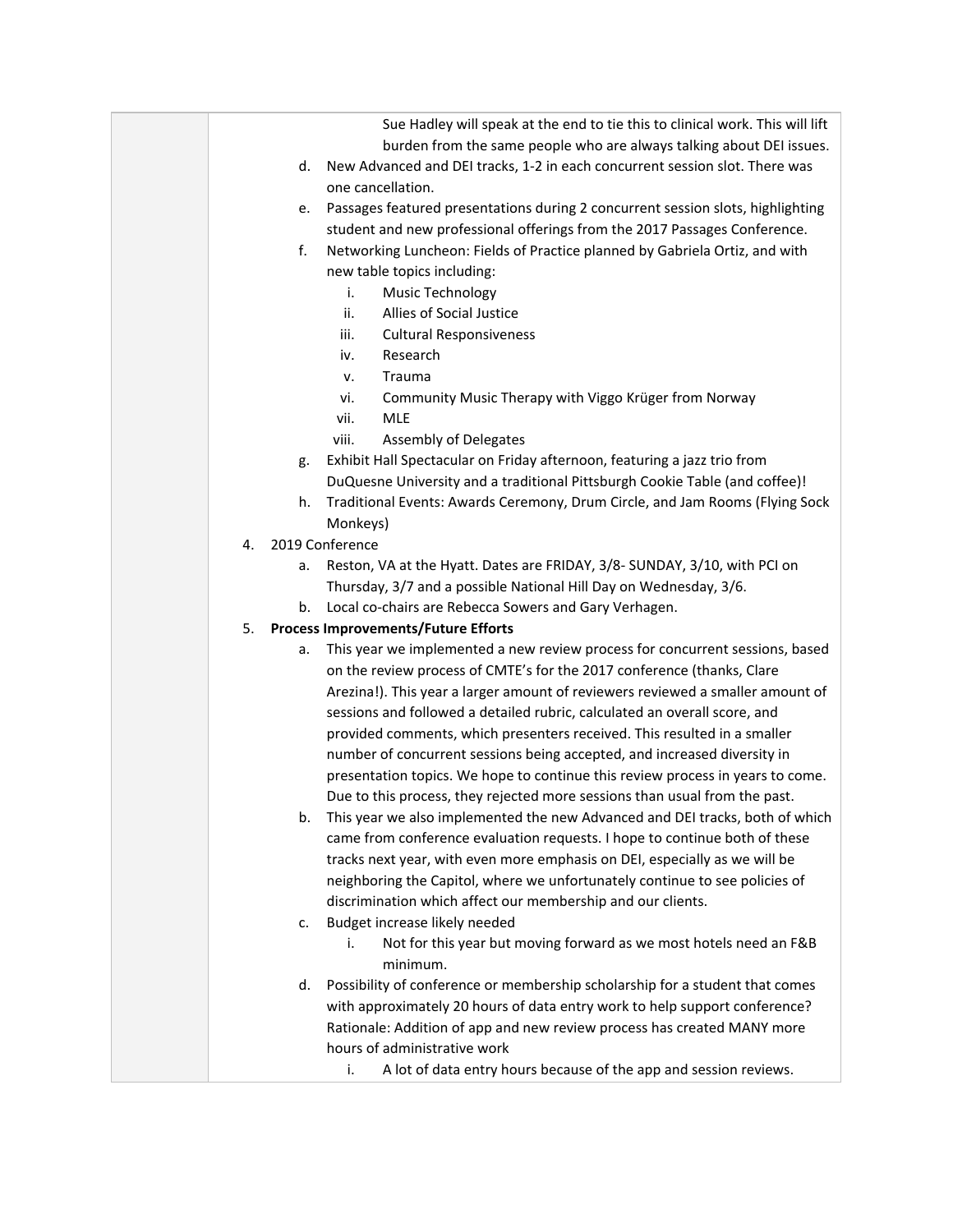|                   | Discussion included having a student on board for this task, student<br>ii.<br>scholarship, keeping it within the conference committee, asking the<br>regional registration chair to come on board with this, tying it in with<br>PASSAGES, etc., but no formal decision was made. |  |  |  |
|-------------------|------------------------------------------------------------------------------------------------------------------------------------------------------------------------------------------------------------------------------------------------------------------------------------|--|--|--|
| <b>CONCLUSION</b> | See "Discussion" segment points.                                                                                                                                                                                                                                                   |  |  |  |
| document.         | ACTION ITEMS See "Action Items" on page ** of Minutes<br><b>DEADLINE</b><br><b>PERSON RESPONSIBLE</b>                                                                                                                                                                              |  |  |  |

|                   | <b>TREASURER</b><br>I.<br><b>BRIGETTE SUTTON</b>                                               |  |  |  |  |
|-------------------|------------------------------------------------------------------------------------------------|--|--|--|--|
|                   | Mike Viega made a motion to put the treasurer's report at the end of the agenda, before new    |  |  |  |  |
|                   | business. 2nd, discussion, motion is defeated.                                                 |  |  |  |  |
|                   | The treasurer will complete her report now, and the agenda as planned, and we will meet about  |  |  |  |  |
|                   | the budget at a later date.                                                                    |  |  |  |  |
|                   | Current Account Balances as of March 29, 2018:<br>1.                                           |  |  |  |  |
|                   | Operating budget: \$57,422.25<br>a.                                                            |  |  |  |  |
|                   | Conference: \$55,418.89<br>b.                                                                  |  |  |  |  |
|                   | Government Relations: \$8,600.62<br>c.                                                         |  |  |  |  |
|                   | Student: \$1,284.67<br>d.                                                                      |  |  |  |  |
|                   | Vanguard/Liability Reserve: \$47,833.35<br>e.                                                  |  |  |  |  |
|                   | <b>Accountant Business</b><br>2.                                                               |  |  |  |  |
|                   | I am looking to find a new accountant with experience with nonprofits, as our<br>a.            |  |  |  |  |
|                   | current accountant has not been very responsive. Our current accountant has                    |  |  |  |  |
|                   | also never billed us for services. Anyone know or can suggest a name, please let               |  |  |  |  |
| <b>DISCUSSION</b> | Brigette know. This accountant has never billed us for her services, so that                   |  |  |  |  |
|                   | budgeted amount has been rolled over in case we get billed later.                              |  |  |  |  |
|                   | Working on getting the Bank of America and Vanguard accounts rolled over<br>b.                 |  |  |  |  |
|                   | with correct information.                                                                      |  |  |  |  |
|                   | 3.<br><b>Money Matters</b>                                                                     |  |  |  |  |
|                   | The Government Relations account line is up and running under the attention<br>a.              |  |  |  |  |
|                   | of the Treasurer-Elect. Treasury Requests for GR has its own form now, similar                 |  |  |  |  |
|                   | to conference. All instructions/links for all TRs can be found in one document.                |  |  |  |  |
|                   | The Bank of America signatures are up to date with current officers. Mike and I<br>b.          |  |  |  |  |
|                   | will have the only debit cards to the accounts.                                                |  |  |  |  |
|                   | It was strongly recommended to me by a bank manager that we open a credit<br>c.                |  |  |  |  |
|                   | card rather than use a debit card. The rationale is to reduce risk of identity                 |  |  |  |  |
|                   | theft/fraud and increase protection/recovery of our money in such a situation.                 |  |  |  |  |
|                   | I need to research this more before presenting a specific request to the Board.                |  |  |  |  |
|                   | Brigette is still in the process of updating our Vanguard account to the current EIN and<br>4. |  |  |  |  |
|                   | signatories.                                                                                   |  |  |  |  |
|                   | It was suggested that we discard action of using a debit card, and that we<br>a.               |  |  |  |  |
|                   | should use a credit card. You can get a credit card with just the organizations                |  |  |  |  |
|                   | name, not a new card every two years, and it's more safe when you have other                   |  |  |  |  |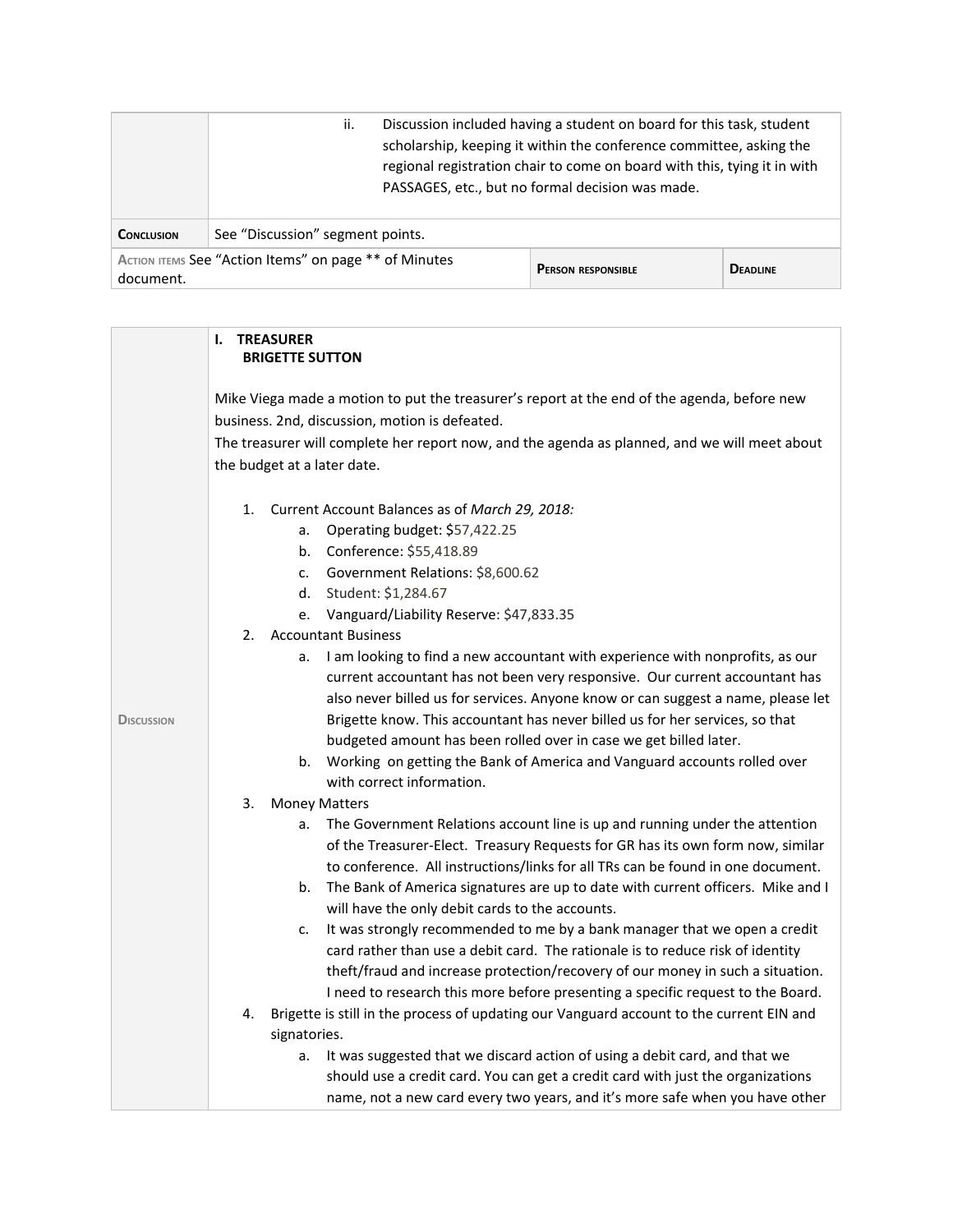|                    | people (Jason can use for passages, conf people can use for in store purchases),<br>haven't had time to research a credit card, but encourage the board to that<br>idea to open a credit card and not use a debit card. Mike $-1$ think that's for the<br>financial committee.<br>5.<br>I just submitted a renewal application for PA sales tax exemption, due this year. Our<br>current exemption is still applicable for this conference.<br>We received our fourth quarter (2017) dues payment from AMTA in the amount of<br>6.<br>\$121.50<br>Received our first quarter dues (2018) in the amount of \$8,158.50<br>7.<br>8.<br>Just to review the treasury review procedures<br>The link is in the agenda portion of the board book<br>a.<br>If you need money from treasurer, go to link - conf link for conf, govt relations,<br>b. |
|--------------------|--------------------------------------------------------------------------------------------------------------------------------------------------------------------------------------------------------------------------------------------------------------------------------------------------------------------------------------------------------------------------------------------------------------------------------------------------------------------------------------------------------------------------------------------------------------------------------------------------------------------------------------------------------------------------------------------------------------------------------------------------------------------------------------------------------------------------------------------|
|                    | other (scholarship, reimbursement, etc.)<br>Great system! Kudos to Brooke who started using google forms!<br>$C_{\star}$                                                                                                                                                                                                                                                                                                                                                                                                                                                                                                                                                                                                                                                                                                                   |
| <b>CONCLUSIONS</b> | See "Discussion" segment points.                                                                                                                                                                                                                                                                                                                                                                                                                                                                                                                                                                                                                                                                                                                                                                                                           |
|                    | ACTION ITEMS See "Action Items" on page ** of Minutes                                                                                                                                                                                                                                                                                                                                                                                                                                                                                                                                                                                                                                                                                                                                                                                      |
| document.          | <b>PERSON RESPONSIBLE</b><br>F                                                                                                                                                                                                                                                                                                                                                                                                                                                                                                                                                                                                                                                                                                                                                                                                             |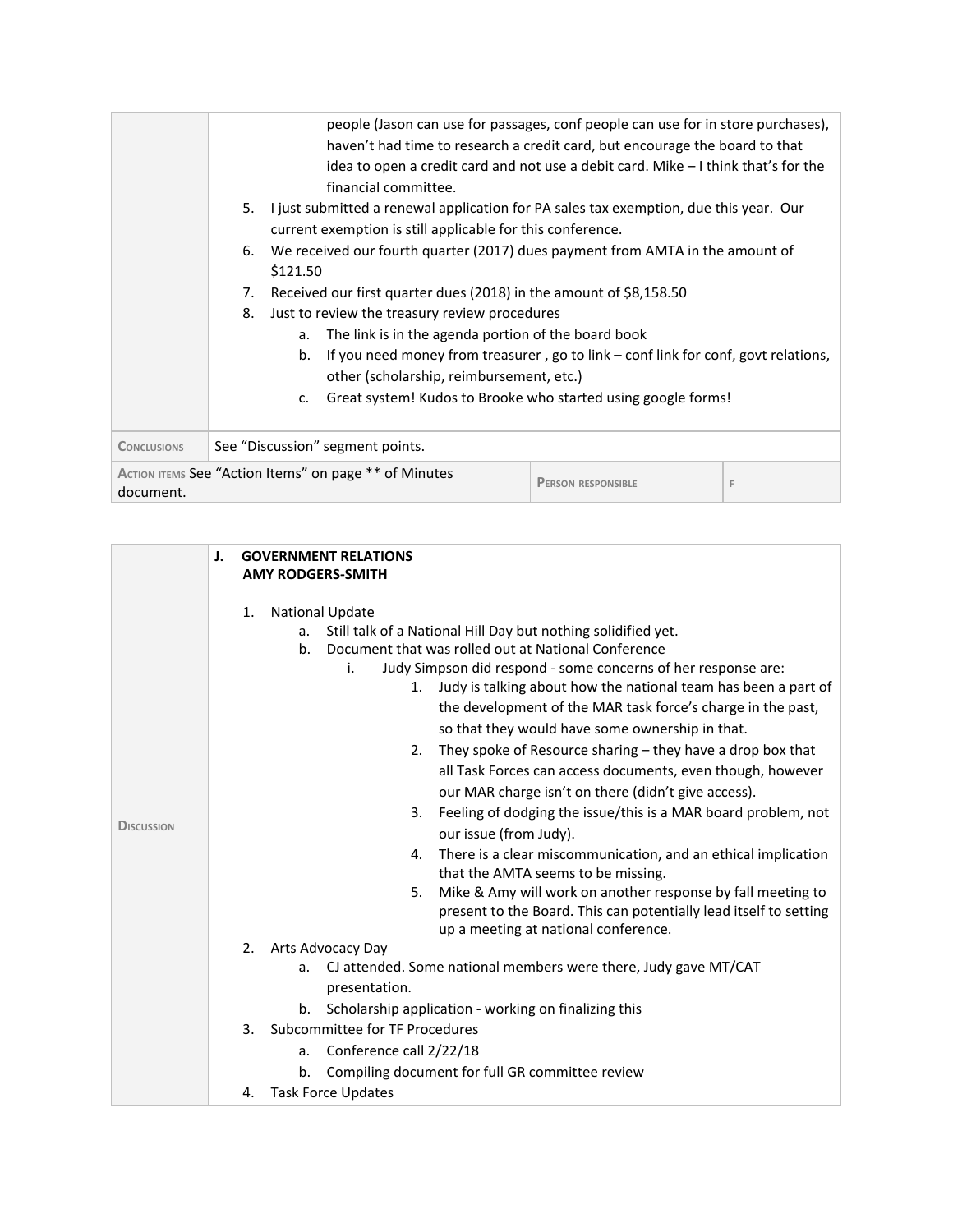|                   | a.                                                                                                    | VA        |                                            |                                                                          |  |
|-------------------|-------------------------------------------------------------------------------------------------------|-----------|--------------------------------------------|--------------------------------------------------------------------------|--|
|                   |                                                                                                       | i.        |                                            | Discussing template bill language and 'scoping' potential sponsors-      |  |
|                   |                                                                                                       |           | next session they will have a bill         |                                                                          |  |
|                   |                                                                                                       | ii.       | Hill Day on 2/28/18                        |                                                                          |  |
|                   |                                                                                                       | iii.      | 2/13/18 joint advocacy training with WV    |                                                                          |  |
|                   |                                                                                                       | iv.       |                                            | Briana officially resigned as chair will remain as a member; 2 new       |  |
|                   |                                                                                                       |           | proposed co-chairs from the consent agenda |                                                                          |  |
|                   | b.                                                                                                    | DE        |                                            |                                                                          |  |
|                   |                                                                                                       | i.        |                                            | Working on survey - they want to make sure they're incorporating         |  |
|                   |                                                                                                       |           | those who work in DE but don't live in DE. |                                                                          |  |
|                   | c.                                                                                                    | <b>MD</b> |                                            |                                                                          |  |
|                   |                                                                                                       | i.        |                                            | Looking at a registry bill instead of license- Amy has since heard from  |  |
|                   |                                                                                                       |           |                                            | CJ that they are still going to try for licensure for that.              |  |
|                   | d.                                                                                                    | <b>WV</b> |                                            |                                                                          |  |
|                   |                                                                                                       | i.        |                                            | Hill Day was CANCELLED due to impending teacher strike                   |  |
|                   |                                                                                                       | ii.       | 2/13/18 joint advocacy training with VA    |                                                                          |  |
|                   | e.                                                                                                    | PA        |                                            |                                                                          |  |
|                   |                                                                                                       | i.        |                                            | SB 1094 some language that will need streamlined with HB 1438 - bill     |  |
|                   |                                                                                                       |           |                                            | in the house and senate - advocacy breakfast tomorrow morning            |  |
|                   | f.                                                                                                    | NJ        |                                            |                                                                          |  |
|                   |                                                                                                       | i.        |                                            | A2183 and S1687 both have primary sponsors and additional 'signers'      |  |
|                   |                                                                                                       | ii.       |                                            | Just had a vote - moving forward. No follow up yet just that it was      |  |
|                   |                                                                                                       |           | scheduled for today (vote)                 |                                                                          |  |
|                   | g.                                                                                                    | <b>NY</b> |                                            |                                                                          |  |
|                   |                                                                                                       | i.        | A10149 and S5264 both have sponsors        |                                                                          |  |
|                   |                                                                                                       | ii.       |                                            | Planning a Hill Day in early June - NY students should be on the lookout |  |
|                   |                                                                                                       |           | for more information.                      |                                                                          |  |
| <b>CONCLUSION</b> | N/A                                                                                                   |           |                                            |                                                                          |  |
| document.         | ACTION ITEMS See "Action Items" on page ** of Minutes<br><b>PERSON RESPONSIBLE</b><br><b>DEADLINE</b> |           |                                            |                                                                          |  |

|            | К. | <b>DONNA POLEN</b><br><b>ASSEMBLY CHAIR</b>                                                                                                                                                                                                                                                                                                                                                                                                                                                                                                                                                                                      |
|------------|----|----------------------------------------------------------------------------------------------------------------------------------------------------------------------------------------------------------------------------------------------------------------------------------------------------------------------------------------------------------------------------------------------------------------------------------------------------------------------------------------------------------------------------------------------------------------------------------------------------------------------------------|
| DISCUSSION |    | <b>MLE Final Report</b><br>1.<br>Planning for MAR Delegation participation at the plenary session on the MLE<br>а.<br>Final Report, as well as having a presence at the Networking Lunch and at the<br>MAR booth in the Exhibit Hall.<br>i.<br>This is the first time the assembly is in charge of anything at regional<br>conference!<br>ii.<br>Discussed possibility of Assembly and Delegates are together more<br>during regional conference, perhaps initiating a presentation,<br>scavenger hunt, etc. This will help to reinforce what the Assembly &<br>Delegates do and who they are, give more face time with members. |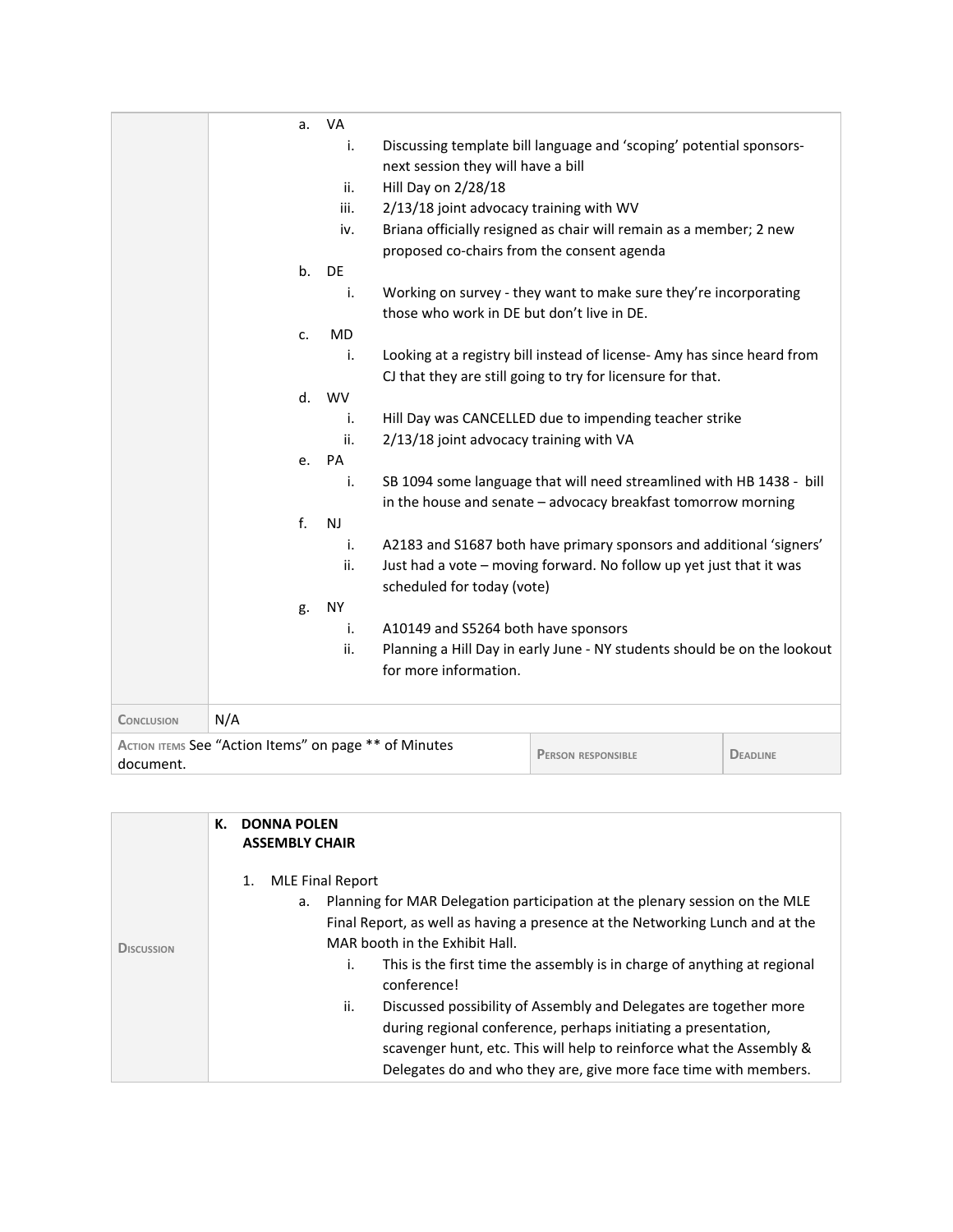| iii.                                                                                                                                                                                                                                                                                     | Fireside chat, booths, all set up so that members are able to have more<br>face time to understand the Assembly and to voice concerns.<br>Gary mentioned that a question came up in another region -<br>1.<br>is the expectation that the assembly vote their thoughts and<br>feelings, or constituents thoughts and feelings? However the<br>Assembly needs to know what the constituents thoughts are<br>if they are not communicated to them.<br>Tara will work on a form for the website with Erin, so that members<br>can email delegates easily with concerns. |
|------------------------------------------------------------------------------------------------------------------------------------------------------------------------------------------------------------------------------------------------------------------------------------------|----------------------------------------------------------------------------------------------------------------------------------------------------------------------------------------------------------------------------------------------------------------------------------------------------------------------------------------------------------------------------------------------------------------------------------------------------------------------------------------------------------------------------------------------------------------------|
| 2.                                                                                                                                                                                                                                                                                       | Assembly Bylaws Task Force (ABTF)                                                                                                                                                                                                                                                                                                                                                                                                                                                                                                                                    |
| а.                                                                                                                                                                                                                                                                                       | The membership of the ABTF was voted on and approved by the Assembly of<br>Delegates in St. Louis. Even though some members of the ABTF were not<br>continuing on as Delegates for 2018-2019, all were approved to continue<br>serving on this important task force. As a reminder, the MAR Assembly<br>Delegates participating in this task force are Donna Polen and Gary Verhagen.<br>The ABTF has not met since before the AMTA conference last November.                                                                                                        |
|                                                                                                                                                                                                                                                                                          |                                                                                                                                                                                                                                                                                                                                                                                                                                                                                                                                                                      |
| 2018-2019 MAR ASSEMBLY<br>3.<br>а.<br><b>Elaine Abbott</b><br>Mark Ahola<br>Clare Arezina<br>Beth Deyermond<br>Nicole Hahna<br><b>Scott Horowitz</b><br>Flossie Ierardi<br><b>Julie Neal</b><br>Leah Oswanski<br>Donna Polen<br><b>Brigette Sutton</b><br>Gary Verhagen<br>Michael Viega | DELEGATES (listed alphabetically)<br>Gene Ann Behrens<br><b>Anthony Meadows</b>                                                                                                                                                                                                                                                                                                                                                                                                                                                                                      |
| b.<br>Andrea Hunt<br><b>Robert Miller</b><br>Laurie Keough<br>Katie Myers<br><b>Bryan Muller</b><br>Carol Ann Blank<br>Tom Gerni                                                                                                                                                         | ALTERNATES (in order of being called)<br>Tracy Wanamaker<br>Kate Myers-Coffman<br>Melanie Walborn<br>Maria Montserrat Gimeno<br>Joni Milgram-Luterman<br>Mary Claire Holliday                                                                                                                                                                                                                                                                                                                                                                                        |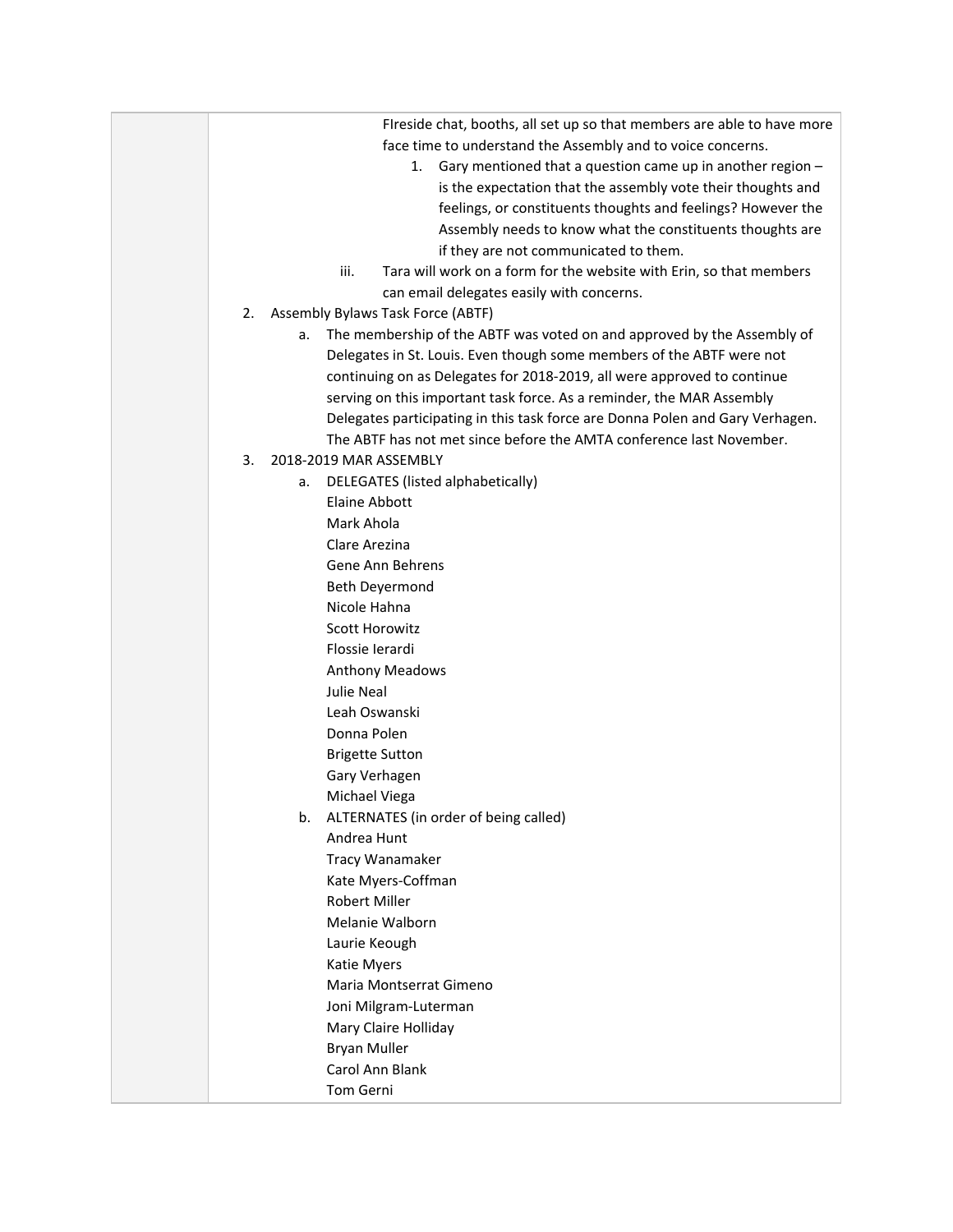|                    | Joshua Schrader                                                                                                                                                                                                                                                       |                                                       |                                                                                                                                                         |                 |  |
|--------------------|-----------------------------------------------------------------------------------------------------------------------------------------------------------------------------------------------------------------------------------------------------------------------|-------------------------------------------------------|---------------------------------------------------------------------------------------------------------------------------------------------------------|-----------------|--|
| <b>CONCLUSIONS</b> | See "Discussion" segment points.                                                                                                                                                                                                                                      |                                                       |                                                                                                                                                         |                 |  |
| document.          |                                                                                                                                                                                                                                                                       | ACTION ITEMS See "Action Items" on page ** of Minutes | <b>PERSON RESPONSIBLE</b>                                                                                                                               | <b>DEADLINE</b> |  |
|                    | L.<br><b>JASON WILLEY</b>                                                                                                                                                                                                                                             | <b>STUDENT AFFAIRS ADVISOR</b>                        |                                                                                                                                                         |                 |  |
|                    | 1.                                                                                                                                                                                                                                                                    | 2017-2018 SCHOLARSHIPS                                |                                                                                                                                                         |                 |  |
|                    |                                                                                                                                                                                                                                                                       | а.                                                    | MARAMTS is pleased to announce the recipients of the Sophomore, Junior, and                                                                             |                 |  |
|                    |                                                                                                                                                                                                                                                                       |                                                       | Graduate Scholarships. The recipients each receive complimentary student                                                                                |                 |  |
|                    |                                                                                                                                                                                                                                                                       |                                                       | membership to AMTA and free registration for this year's MAR Conference.                                                                                |                 |  |
|                    |                                                                                                                                                                                                                                                                       | Congratulations to:<br>b.                             |                                                                                                                                                         |                 |  |
|                    |                                                                                                                                                                                                                                                                       | <b>SOPHOMORE SCHOLARSHIP</b>                          |                                                                                                                                                         |                 |  |
|                    |                                                                                                                                                                                                                                                                       |                                                       | <b>Emily Perry, Elizabethtown University</b>                                                                                                            |                 |  |
|                    |                                                                                                                                                                                                                                                                       |                                                       | Fiona Riso, Temple University                                                                                                                           |                 |  |
|                    |                                                                                                                                                                                                                                                                       | <b>JUNIOR SCHOLARSHIP</b>                             |                                                                                                                                                         |                 |  |
|                    |                                                                                                                                                                                                                                                                       |                                                       | Jordan Budzinski, Duquesne University                                                                                                                   |                 |  |
|                    | <b>Colleen McDonough, Temple University</b><br><b>GRADUATE SCHOLARSHIP</b>                                                                                                                                                                                            |                                                       |                                                                                                                                                         |                 |  |
|                    |                                                                                                                                                                                                                                                                       |                                                       |                                                                                                                                                         |                 |  |
|                    | Lillie Klein, Molloy College<br>MARAMTS also awards two Music Therapy clubs in the MAR for their efforts in<br>c.<br>advocacy, volunteering and fundraising. Congratulations to SLIPPERY ROCK<br>UNIVERSITY and ELIZABETHTOWN COLLEGE, who are the recipients of this |                                                       |                                                                                                                                                         |                 |  |
|                    |                                                                                                                                                                                                                                                                       |                                                       |                                                                                                                                                         |                 |  |
|                    |                                                                                                                                                                                                                                                                       |                                                       |                                                                                                                                                         |                 |  |
|                    |                                                                                                                                                                                                                                                                       | year's award.                                         |                                                                                                                                                         |                 |  |
| <b>DISCUSSION</b>  | The recipients of the JENNY SHINN MEMORIAL SCHOLARSHIP will be<br>d.<br>announced during the awards ceremony at the MAR Conference in Pittsburgh.                                                                                                                     |                                                       |                                                                                                                                                         |                 |  |
|                    |                                                                                                                                                                                                                                                                       |                                                       |                                                                                                                                                         |                 |  |
|                    | Laurie Keough, M.S. Ed, LCAT, MT-BC, Patricia Winter, Ph.D., MT-BC, and Laurie                                                                                                                                                                                        |                                                       |                                                                                                                                                         |                 |  |
|                    |                                                                                                                                                                                                                                                                       |                                                       | B. Fox, MMT, MT-BC, LPC serve as the judges for this year's competition.                                                                                |                 |  |
|                    | 2.                                                                                                                                                                                                                                                                    | STUDENT LEADERSHIP ACADEMY (SLA)                      |                                                                                                                                                         |                 |  |
|                    |                                                                                                                                                                                                                                                                       | а.                                                    | Local SLA Committee Chair Katie Sanford, MT-BC spearheaded the organization                                                                             |                 |  |
|                    |                                                                                                                                                                                                                                                                       |                                                       | of this year's program. When her co-chair stepped down, Katie reorganized the                                                                           |                 |  |
|                    |                                                                                                                                                                                                                                                                       |                                                       | original theme for the event to a focus on Music Therapy and Technology.<br>Duquesne will be hosting the event: PNC Lobby at the Mary Pappart School of |                 |  |
|                    |                                                                                                                                                                                                                                                                       | Music.                                                |                                                                                                                                                         |                 |  |
|                    |                                                                                                                                                                                                                                                                       | b.                                                    | Students will have the opportunity to explore how various technologies are                                                                              |                 |  |
|                    |                                                                                                                                                                                                                                                                       |                                                       | utilized in practice via specific case examples that will be presented by                                                                               |                 |  |
|                    |                                                                                                                                                                                                                                                                       | volunteer Music Therapists and Interns.               |                                                                                                                                                         |                 |  |
|                    |                                                                                                                                                                                                                                                                       | c.                                                    | Special thanks to Mark Aloha, who has designed an interactive game for the                                                                              |                 |  |
|                    |                                                                                                                                                                                                                                                                       |                                                       | students to use as they briefly explore the Regional Archives at Duquesne,                                                                              |                 |  |
|                    |                                                                                                                                                                                                                                                                       |                                                       | Elaine Abbott -- for helping to secure the space at Duquesne for the Academy,                                                                           |                 |  |
|                    |                                                                                                                                                                                                                                                                       |                                                       | Clare Arezina-Wiemann and the Continuing Education Committee -- for helping                                                                             |                 |  |
|                    |                                                                                                                                                                                                                                                                       |                                                       | us to find funding to use the space, and Gene Ann Behrens -- for her input on                                                                           |                 |  |
|                    |                                                                                                                                                                                                                                                                       | the topic.                                            |                                                                                                                                                         |                 |  |
|                    | 3.                                                                                                                                                                                                                                                                    | <b>STUDENT FUNDRAISING</b>                            |                                                                                                                                                         |                 |  |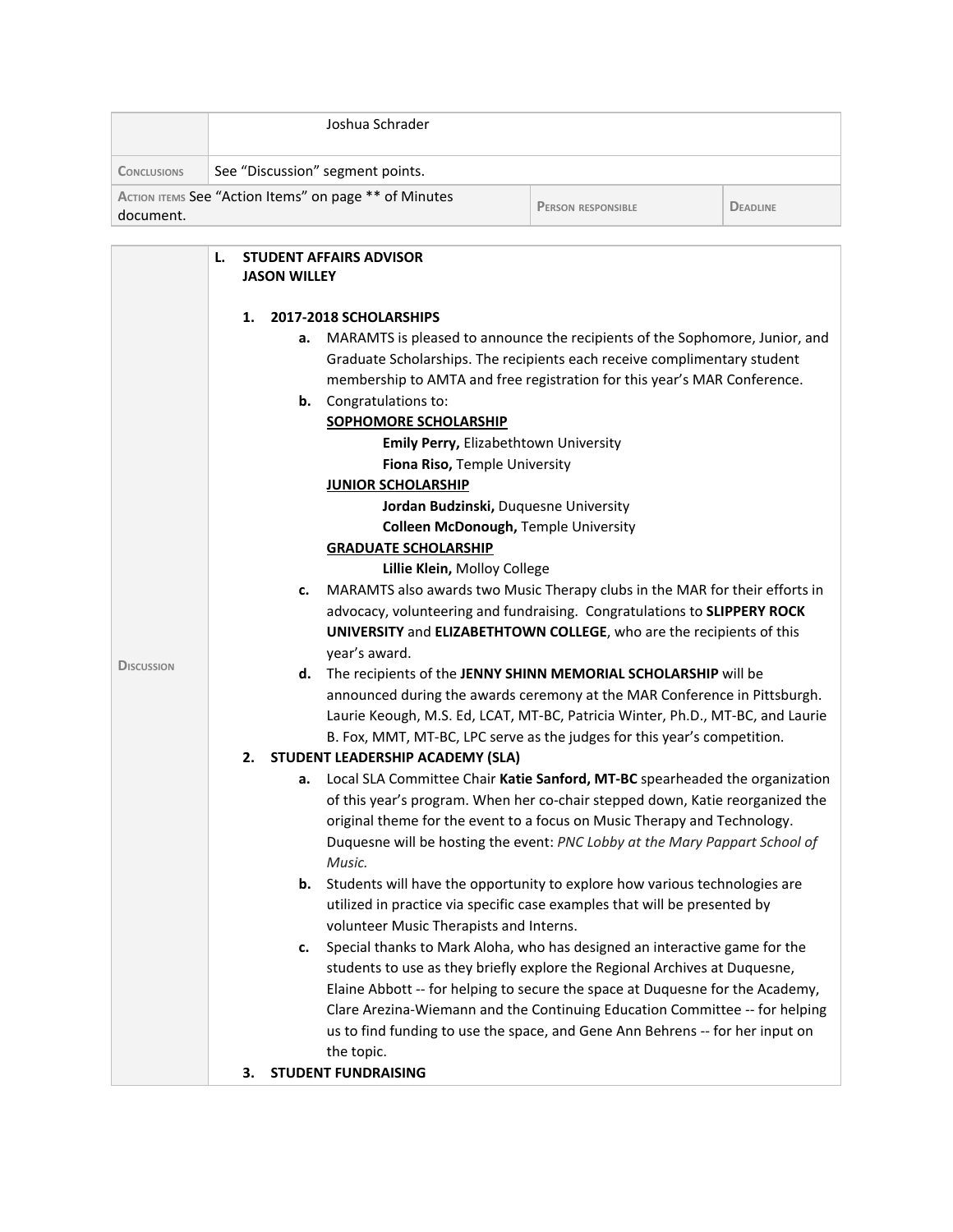|                   |    | a.              | MARAMTS will be selling an assortment of items at this year's MAR conference<br>- Most excitedly, Coffee Mugs with the regional logo behind the phrase: This<br>Music Therapist Runs on Coffee. |                                                                     |                 |
|-------------------|----|-----------------|-------------------------------------------------------------------------------------------------------------------------------------------------------------------------------------------------|---------------------------------------------------------------------|-----------------|
|                   | 4. |                 | <b>CANNING PROJECT</b>                                                                                                                                                                          |                                                                     |                 |
|                   |    | а.              | During this year's conference, the MARAMTS Canning Project will collect                                                                                                                         |                                                                     |                 |
|                   |    |                 | monies for Momentum Choir of Western NY, (http://momentumchoir.ca/)                                                                                                                             |                                                                     |                 |
|                   |    | b.              | Momentum Choir is a highly disciplined, professionally facilitated performance                                                                                                                  |                                                                     |                 |
|                   |    |                 | choir based out of the Niagara Region, that consists entirely of musicians living                                                                                                               |                                                                     |                 |
|                   |    |                 | with a disability. The Western NY Chapter is in its third year, under the direction                                                                                                             |                                                                     |                 |
|                   |    |                 | of Dr. Joni Milgram-Luterman, Ph.D., MT-BC, LCAT                                                                                                                                                |                                                                     |                 |
|                   |    | c.              | Individual universities will be collecting monies from conference attendees                                                                                                                     |                                                                     |                 |
|                   |    |                 | during conference breaks. All of the students from the university that collects                                                                                                                 |                                                                     |                 |
|                   |    |                 | the most money, who are present at the conference, will receive a prize during                                                                                                                  |                                                                     |                 |
|                   |    |                 | the student business meeting.                                                                                                                                                                   |                                                                     |                 |
|                   | 5. | <b>PASSAGES</b> |                                                                                                                                                                                                 |                                                                     |                 |
|                   |    | a.              | Thank you once again to Molloy College for hosting the Passages 2017, under                                                                                                                     |                                                                     |                 |
|                   |    |                 | the leadership of Tara O'Brien, MT-BC, and Liz Ingram.                                                                                                                                          |                                                                     |                 |
|                   |    | b.              | Included in our conference program will be Passages Re-visited sessions -                                                                                                                       |                                                                     |                 |
|                   |    |                 | providing one student and one new professional the opportunity to re-present                                                                                                                    |                                                                     |                 |
|                   |    |                 | their Passages 2017 presentation after receiving feedback from a professional                                                                                                                   |                                                                     |                 |
|                   |    |                 | reviewer in October.                                                                                                                                                                            |                                                                     |                 |
|                   |    |                 | i.                                                                                                                                                                                              | Congratulations to Tara O'Brien, MT-BC and Alexia Lekos who will be |                 |
|                   |    |                 |                                                                                                                                                                                                 | presenting the following concurrent sessions Saturday morning:      |                 |
|                   |    |                 |                                                                                                                                                                                                 | 1. How to be professional when you are not yet a professional       |                 |
|                   |    |                 |                                                                                                                                                                                                 | Tara O'brien, MT-BC; Monroe # 1 BOCES-Rochester, NY                 |                 |
|                   |    |                 | 2.                                                                                                                                                                                              | Expanding ukulele technique in the clinical setting                 |                 |
|                   |    |                 | Alexia Lekos, SUNY Fredonia                                                                                                                                                                     |                                                                     |                 |
|                   |    | c.              | Passages 2018 will be held at Radford University in October, and plans for the                                                                                                                  |                                                                     |                 |
|                   |    |                 | conference will begin once our new Student Board is in place.                                                                                                                                   |                                                                     |                 |
|                   |    |                 |                                                                                                                                                                                                 |                                                                     |                 |
| <b>CONCLUSION</b> |    |                 | See "Discussion" segment points.                                                                                                                                                                |                                                                     |                 |
|                   |    |                 | ACTION ITEMS See "Action Items" on page ** of Minutes                                                                                                                                           | <b>PERSON RESPONSIBLE</b>                                           | <b>DEADLINE</b> |
| document.         |    |                 |                                                                                                                                                                                                 |                                                                     |                 |

|                   | <b>M. NEWSLETTER EDITOR</b><br><b>MARK AHOLA</b>                                                                                                                                                                                                                                                                                                                                                                                                                                                                                    |  |
|-------------------|-------------------------------------------------------------------------------------------------------------------------------------------------------------------------------------------------------------------------------------------------------------------------------------------------------------------------------------------------------------------------------------------------------------------------------------------------------------------------------------------------------------------------------------|--|
| <b>DISCUSSION</b> | Tuning In To Rx Music currently has 3036 subscribers, a 2.5% increase from November<br>1.<br>report (active contacts on Constant Contact, our social email marketing service).<br>2. Here are open rates for recent issues of the newsletter:<br>a. Winter $2018 - 30\%$ or 855 opened<br>b. Fall $2017 - 32\%$ or 928 opened<br>c. Summer $2017 - 32%$ opened<br>d. Spring $2017 - 35\%$ or 1049 opened, a record number<br>e. Winter 2017 - 35% (41% mobile, 59% desktop)<br>Recent email blasts had similar open rates (30%-35%) |  |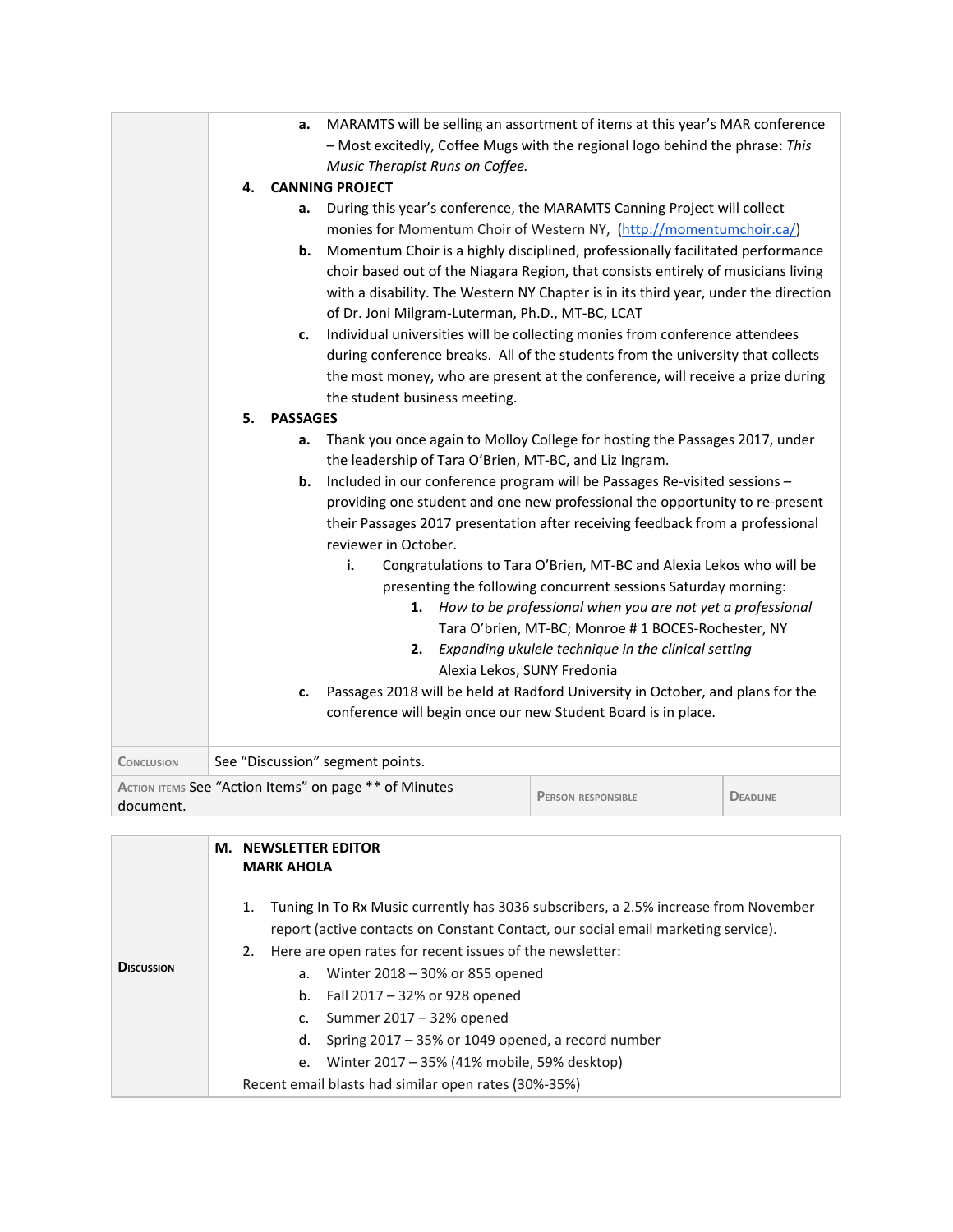|                    | In the RxMusic Reports and Ad folder, I have created "Archived Issues 2011-Present" and<br>3.<br>changed the file names for consistency. Only 1 issue is missing, 2012 Fall. There is also a<br>fall edition of 2008. I have emailed the archives to see the best way to include them<br>(flash drive digital or hard copies).<br>The link for archived issues is:<br>https://drive.google.com/drive/folders/1ywnm 9s3c3AW8ngph EhEk96ea6UcfR4<br>Mark is in the process of updating the editor handbook.<br>4.<br>The deadline for submissions for our Spring issue is April 22. Board members can submit<br>5.<br>reports to the newsletter, introduce selves, share your vision, etc. The newsletter is a<br>way to connect MAR to membership. If possible, include pictures, visuals, links, graphs,<br>etc. with your reports. My solicitation for them also includes format needs and where to<br>upload to the google drive. Larger reports are being linked to our website. These<br>include government relations, spotlight on membership, and perhaps Hey, NY!! did you<br>know??? If you send larger reports to me, please request that they be hosted on the<br>website and then link to them. |                           |                 |
|--------------------|------------------------------------------------------------------------------------------------------------------------------------------------------------------------------------------------------------------------------------------------------------------------------------------------------------------------------------------------------------------------------------------------------------------------------------------------------------------------------------------------------------------------------------------------------------------------------------------------------------------------------------------------------------------------------------------------------------------------------------------------------------------------------------------------------------------------------------------------------------------------------------------------------------------------------------------------------------------------------------------------------------------------------------------------------------------------------------------------------------------------------------------------------------------------------------------------------------|---------------------------|-----------------|
| <b>CONCLUSIONS</b> | See "Discussion" segment points.                                                                                                                                                                                                                                                                                                                                                                                                                                                                                                                                                                                                                                                                                                                                                                                                                                                                                                                                                                                                                                                                                                                                                                           |                           |                 |
| document.          | ACTION ITEMS See "Action Items" on page ** of Minutes                                                                                                                                                                                                                                                                                                                                                                                                                                                                                                                                                                                                                                                                                                                                                                                                                                                                                                                                                                                                                                                                                                                                                      | <b>PERSON RESPONSIBLE</b> | <b>DEADLINE</b> |

|                   | М.<br><b>PUBLIC RELATIONS</b><br><b>TARA O'BRIEN</b>                                                                                                                                                                                                                                                                                                                                                                                                               |
|-------------------|--------------------------------------------------------------------------------------------------------------------------------------------------------------------------------------------------------------------------------------------------------------------------------------------------------------------------------------------------------------------------------------------------------------------------------------------------------------------|
|                   | 1 <sub>1</sub><br><b>MAR Website</b>                                                                                                                                                                                                                                                                                                                                                                                                                               |
|                   | Erin Lunde has been doing a great job as our new Webmaster. The most<br>а.<br>up-to-date detailed report of our website's use can be found here:<br>https://drive.google.com/file/d/0B7LwTFVD2L85czF1V050MHRWNFE0OVdSUX<br>RxSUoxVnYtcDhB/view?usp=sharing                                                                                                                                                                                                         |
|                   | Conference booth<br>2.                                                                                                                                                                                                                                                                                                                                                                                                                                             |
|                   | This year, our booth will be used to answer questions for the membership<br>a.<br>regarding the MLE report and any other member concerns. Along with this,<br>Mark has set up a history/trivia game, as well as videos to display at the table.                                                                                                                                                                                                                    |
| <b>DISCUSSION</b> | Assembly members will be present as well- if assembly members are able to<br>b.<br>answer questions about MLE then they will but point to the right people if not.                                                                                                                                                                                                                                                                                                 |
|                   | 3.<br>Exhibit materials                                                                                                                                                                                                                                                                                                                                                                                                                                            |
|                   | Where in the world are the MAR exhibit materials??? After several discussions,<br>a.<br>it seems as though our last set of materials were lost in the mail on their way to<br>Missy over the summer. New materials were ordered and are being used at this<br>conference, but if everyone agrees, I'd like to order a second set for members<br>to borrow for advocacy events. This way, at least one set will always stay with<br>someone on the executive board. |
|                   | b. PR team will start a spreadsheet for anyone who borrows materials, as a new<br>set has been ordered.                                                                                                                                                                                                                                                                                                                                                            |
|                   | Procedures should be set in place for members to borrow materials - all<br>$C_{\bullet}$<br>materials, when sent back, should be insured and tracked, so that losses do not                                                                                                                                                                                                                                                                                        |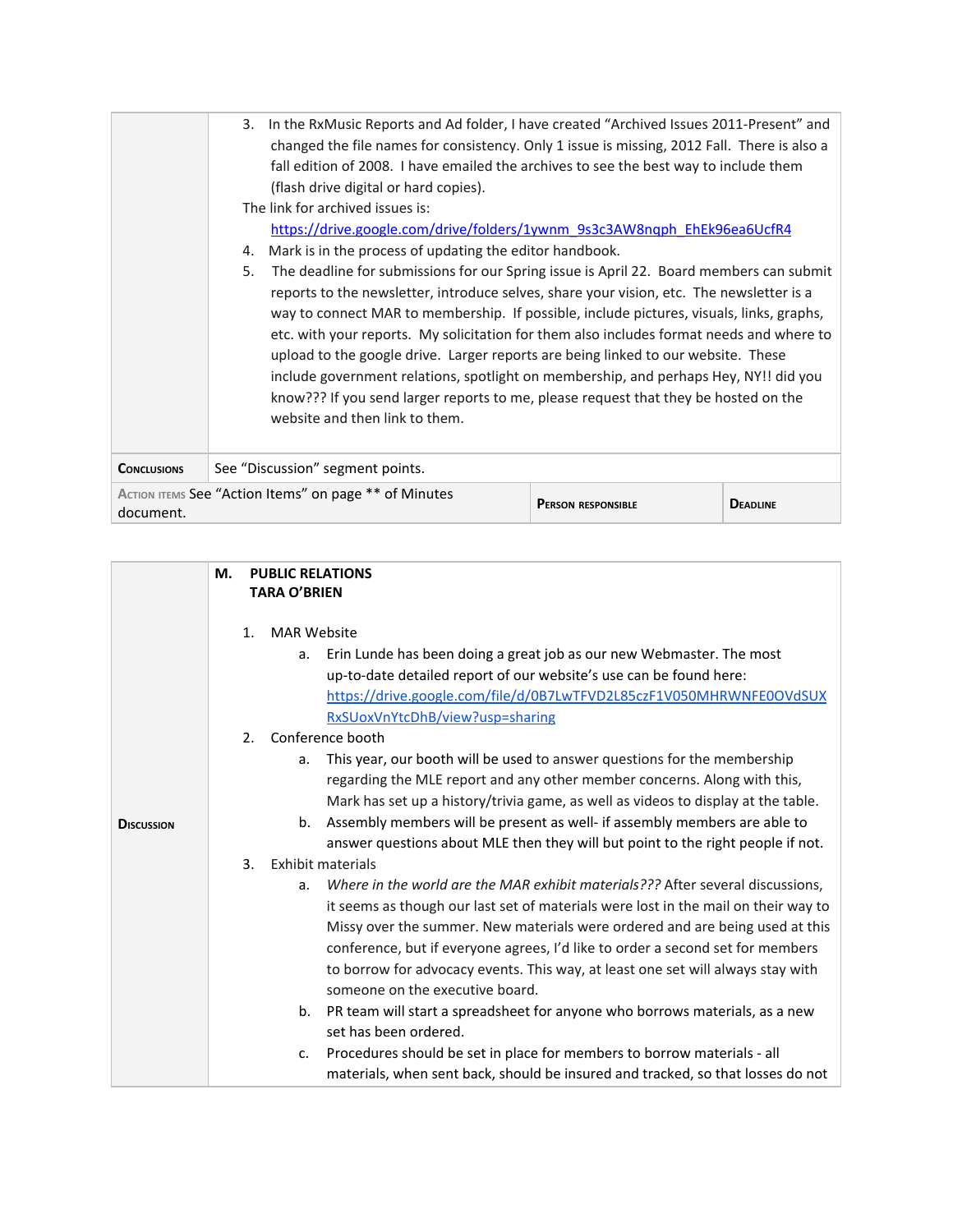|                                                                                                 | continue to happen. Google Forms would be a good option to store all of this<br>information (location, tracking costs, etc.) |  |                 |
|-------------------------------------------------------------------------------------------------|------------------------------------------------------------------------------------------------------------------------------|--|-----------------|
| <b>CONCLUSIONS</b>                                                                              | See "Discussion" segment points.                                                                                             |  |                 |
| ACTION ITEMS See "Action Items" on page ** of Minutes<br><b>PERSON RESPONSIBLE</b><br>document. |                                                                                                                              |  | <b>DEADLINE</b> |

| III. NEW BUSINESS |                                                                                                                                                                                                                                                                                                                                                                                                                                                                                                                                                                                                                                                                                                                                                                                                                                                                                                                                                                                                                                                                                      |  |  |  |
|-------------------|--------------------------------------------------------------------------------------------------------------------------------------------------------------------------------------------------------------------------------------------------------------------------------------------------------------------------------------------------------------------------------------------------------------------------------------------------------------------------------------------------------------------------------------------------------------------------------------------------------------------------------------------------------------------------------------------------------------------------------------------------------------------------------------------------------------------------------------------------------------------------------------------------------------------------------------------------------------------------------------------------------------------------------------------------------------------------------------|--|--|--|
|                   | А.<br><b>PRESIDENT</b><br><b>MICHAEL VIEGA</b>                                                                                                                                                                                                                                                                                                                                                                                                                                                                                                                                                                                                                                                                                                                                                                                                                                                                                                                                                                                                                                       |  |  |  |
| <b>DISCUSSION</b> | New folder for exec board emails<br>$\mathbf{1}$ .<br><b>Gmail for Business</b><br>a.<br>One administrator<br>i.<br>ii.<br>Extra securities<br>iii.<br>Has a cost<br>We can look into adopting this into new practice, new email addresses<br>iv.<br>would reflect whatever business name we choose.<br>*Mike will work with CJ and Beth to see if g-suite (gmail) is a viable<br>ν.<br>option for the board, and bring it to the fall meeting<br>Mike also wants to look into the viability of a subscription to Zoom.<br>vi.<br>Benedikte Scheiby<br>2.<br>a. Was awarded the Pioneering Spirit Award. She is currently on hospice care.<br>Ken Aigen, her husband, said their family and her are very grateful for<br>i.<br>the award. The award will be announced without any other<br>information, as per Ken's request. Moving forward, unofficially as of<br>now, this award might go to a someone who is doing new and<br>innovative member of MAR.<br>3.<br>From last meeting, the woman who had the brain tumor did pass away but all of the<br>help was very appreciated. |  |  |  |
|                   | Time was made to approve the new budget.<br>4.                                                                                                                                                                                                                                                                                                                                                                                                                                                                                                                                                                                                                                                                                                                                                                                                                                                                                                                                                                                                                                       |  |  |  |

| <b>IV. GOOD AND WELFARE</b> |    |                                                                                                   |  |  |
|-----------------------------|----|---------------------------------------------------------------------------------------------------|--|--|
|                             | А. | <b>PRESIDENT</b>                                                                                  |  |  |
|                             |    | <b>MICHAEL VIEGA</b>                                                                              |  |  |
|                             |    | Congrats to Mike Viega and family on the birth of their new baby girl.<br>1.                      |  |  |
|                             |    | Congrats to Brigette for being accepted into Drexel's PhD program.<br>2.                          |  |  |
| <b>DISCUSSION</b>           |    | Jim Borling and Cheryl Dlleo are retiring (she created our COde of Ethics back in the 80s!)<br>3. |  |  |
|                             |    | Andi Hunt's program at Rowan University was approved.<br>4.                                       |  |  |
|                             |    | James Maxson was nominated for Employee of Distinction Award from Leading Age.<br>5.              |  |  |
|                             |    | Congrats to Shawna for receiving the President's Award for Exceptional<br>6.                      |  |  |
|                             |    | Patient/Customer Experience at Northwell Health.                                                  |  |  |